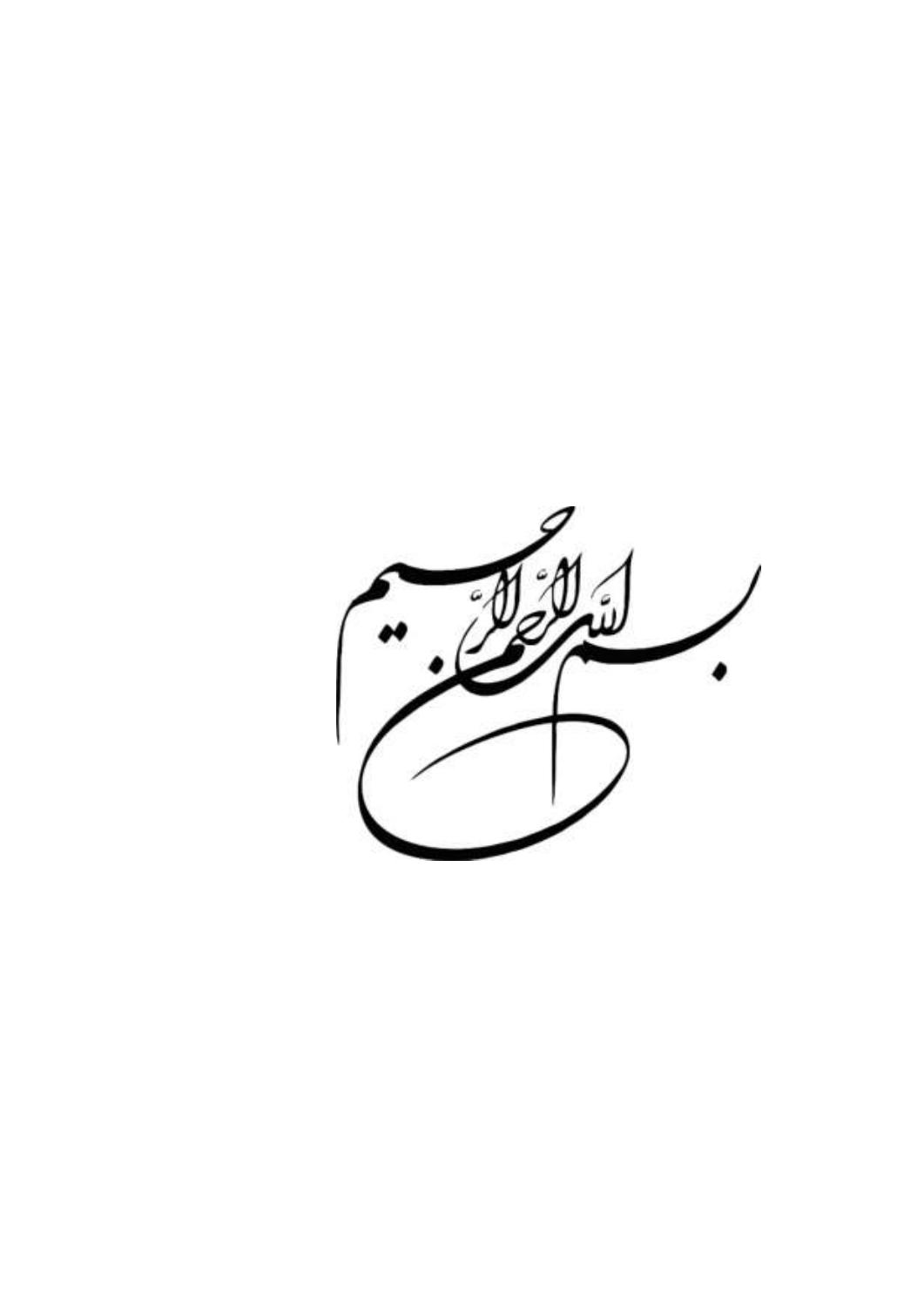مجله علــمى- تحقيــقى پوهنتون جوزجان صاحب امتياز: پوهنتون جوزجان مدیر مسؤول: یوهاند سید نورالله امینیار اعضای هیئت تحریر( به ترتیب رتب علمی) پوهاند محمد هاشم صديقى پوهاند سید نورالله امینیار پوهاند عبدالقيوم رجبي پوهنوال غلام سخى نظرى پوهنوال غلام سخى ياسا پوهنوال نورالله آلتای پوهنوال حوا نورې پوهنوال شكريه چقماق پوهندوی مسعود حقبین پوهندوی عبادالله عباد یوهندوی سهیلا حیدری مهتمــم: يارمحمد فيضي آدرس: پوهنتون جوزجان، مديريت مجله علمي <mark>سال تأسيس</mark>: 1387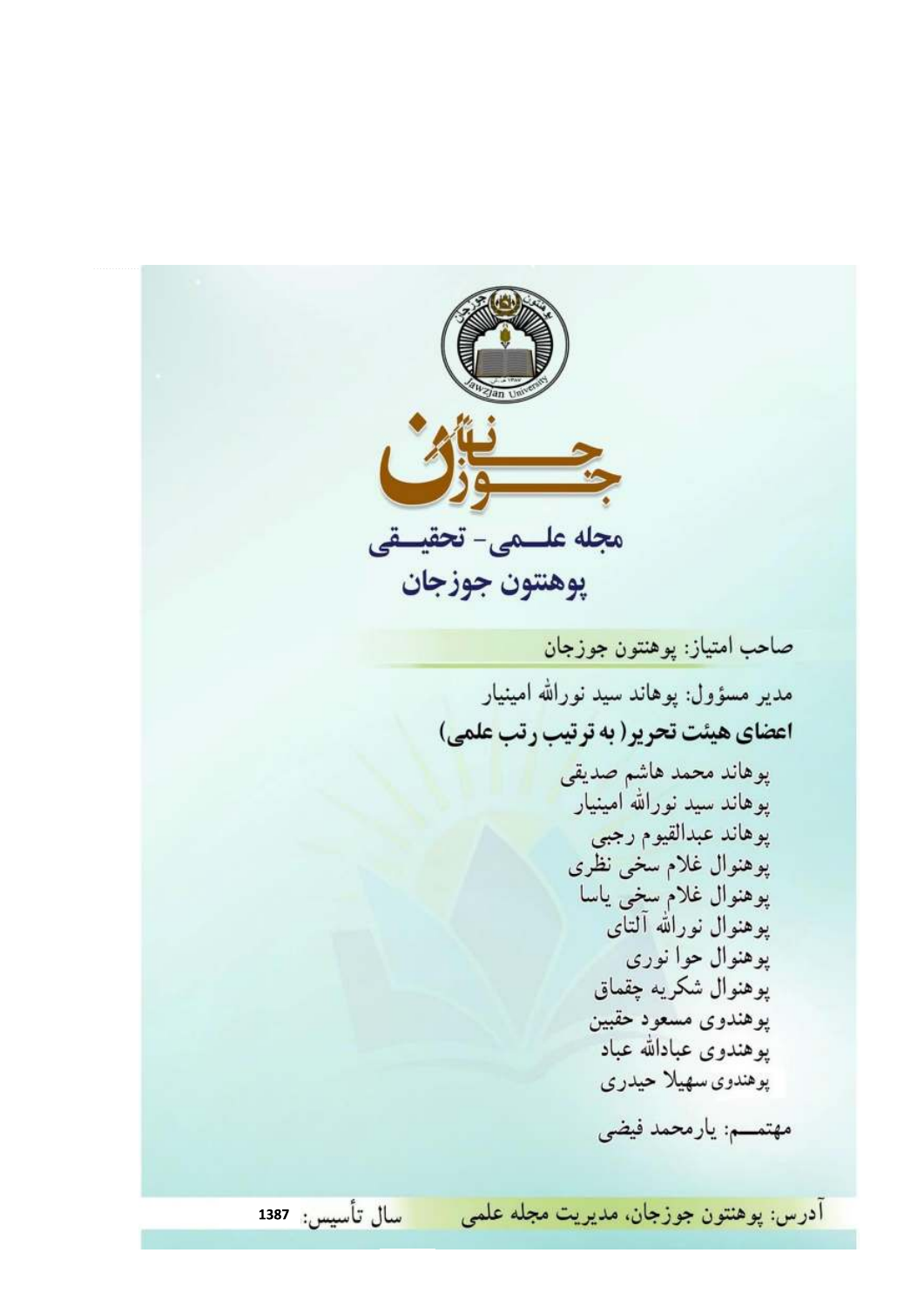| فهرست مطالب |  |
|-------------|--|
|             |  |

| فهرست مطالب                                                                               |               |
|-------------------------------------------------------------------------------------------|---------------|
| عناوين                                                                                    | صفحات         |
| فردوسي واونگه نسبت بيريلگن هجويه                                                          |               |
| پوهاند سيدنورالله امينيار                                                                 |               |
| چگونهگی حل مُعضل کمبود آب ساحات تحت آبیاری در ولایت سرپل، جوزجان وفاریاب و توسعه آن ۱۲    |               |
| پوهنوال غلام سخى ياسا و پوهنمل عبدالناصر جوهر                                             |               |
| بررسي حل معادلات تفاضلي ترتيب دوم توسط سلسله طاقت و نقاط غير عادي منظم                    | 24            |
| پوهندوی سعیده ولیزاده                                                                     |               |
| بررسی محاسبات دیفرانسیل توابع مختلط ومعادله ی کوشی - ریمان                                | ۴۳            |
| پوهندوي نوريه کارگر                                                                       |               |
| اعضای تولید کننده خون در بدن انسان                                                        | ۵٧            |
| يوهنمل نگينه مخلص                                                                         |               |
| طریقهٔ دریافت ًمساحت تقریبی دیوارهای برشی در ساختمانهای آهنکانکریتی                       | ۶۸            |
| پوهنیار روزبه صارم، پوهنیار احمد جاوید رحیمی و پوهنیار ناجیه کریمی                        |               |
| تعيين مشخصات منرالوژيكي–پتروگرافيكي سنگھاي ميتامورفيكي قسمت شرقي ساحه پوهنتون             |               |
| پولی تخنیک کابل                                                                           | ٧٩            |
| پوهنیار زحل فرهمند و پوهنیار خیرالله نظری                                                 |               |
| محمدولي کمينه نينگ ديوانينده عيال قيزلارينگ اورني                                         | ۹۱            |
| يوهنيار همايون محمودي                                                                     |               |
| سنتز ۴،۲ـ دای کلروـ۶-میتایل ــ ۵ ــ امینو پیریمیدین                                       | $\mathcal{L}$ |
| پوهنیار سیدمحمدامین سادات، پوهنیار عبدالحکیم حکیمی و پوهنمل انیسه عمری                    |               |
| حمزه شينوار ي په اشعارو کې د حضرت محمد(ص) او اهل بيتو يادونه                              | $\mathcal{N}$ |
| يوهنيار عبدالوكيل ليوال<br>تجربه زندهگی زنان در ازدواج اجباری (مطالعه موردی از ولایت بلخ) | 157           |
| پوهنیار محمدحارث نظری، حسین جعفری و عارفه واثق نیازی                                      |               |
| بررسی نقش مؤلفههای برنامه درسی پنهان بر یادگیری                                           | ۱۳۹           |
| پوهنيار جمشيد احمدي                                                                       |               |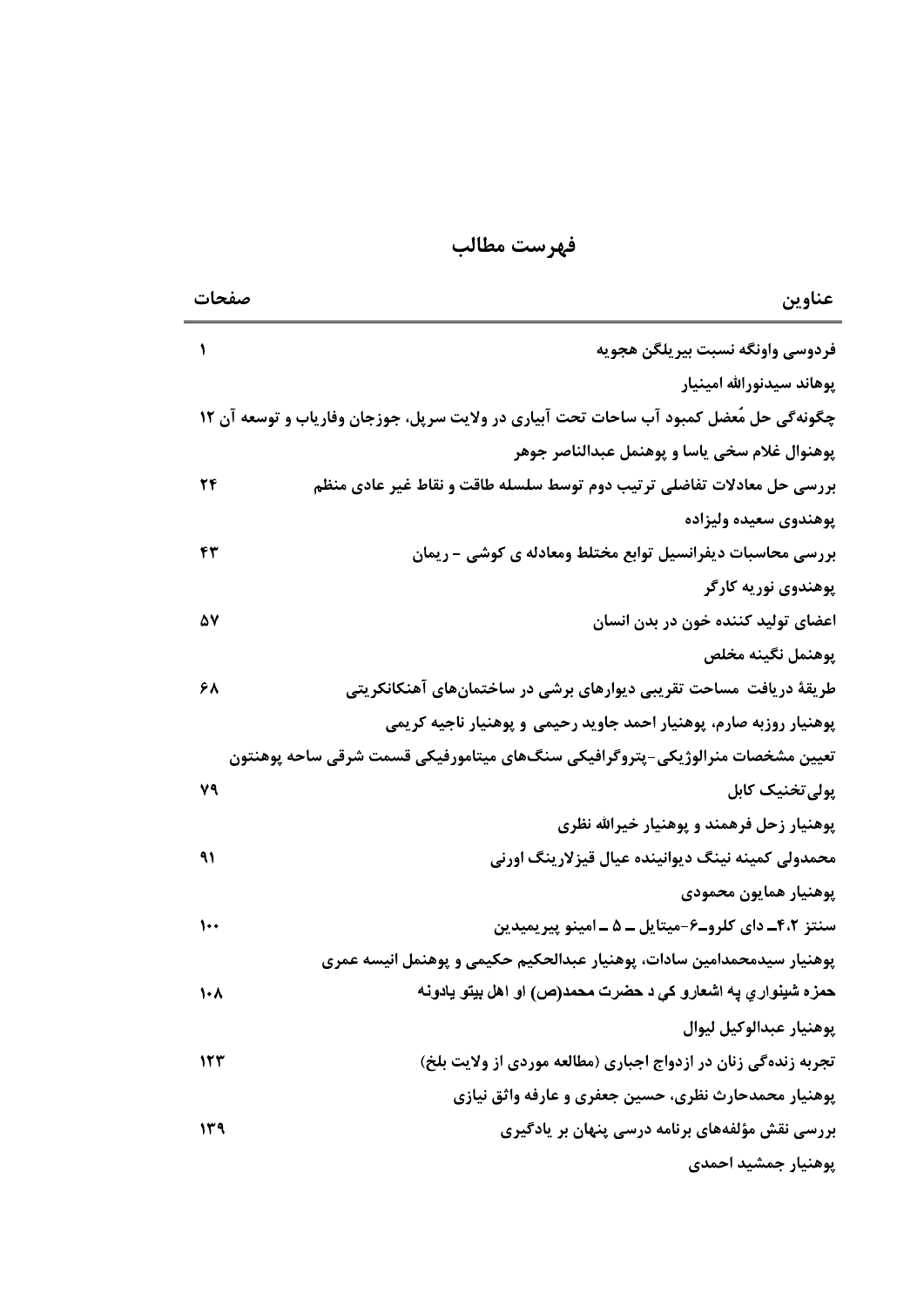| بررسی عوامل افت تحصیلی در دیپارتمنت فزیک پوهنحی تعلیم و تربیه پوهنتون جوزجان             |                                     |
|------------------------------------------------------------------------------------------|-------------------------------------|
|                                                                                          | پوهنيار نويد مسرت                   |
|                                                                                          | مطالعه تعجیل دهندههای با انرژی بالا |
|                                                                                          | يوهنيار عبدالجبار ثقيف              |
| ارزیابی، مقایسه وتعیین سیستم مناسب استخراج با استفاده از نرم افزار   EXCEL مطالعه موردی: |                                     |
|                                                                                          | معدن زغال زنگ ليلا                  |
| نامزد پوهنيار رحيمالله جلالي، پوهنيار عبدالصبور محمودزاده و نامزد پوهنيار ياسين رامش     |                                     |
| ÖZBEK DİLİ VE TÜRKİYE TÜRKÇESİNİN İSİM                                                   | 187                                 |
|                                                                                          | يوهنيار حيرتالله برلاس              |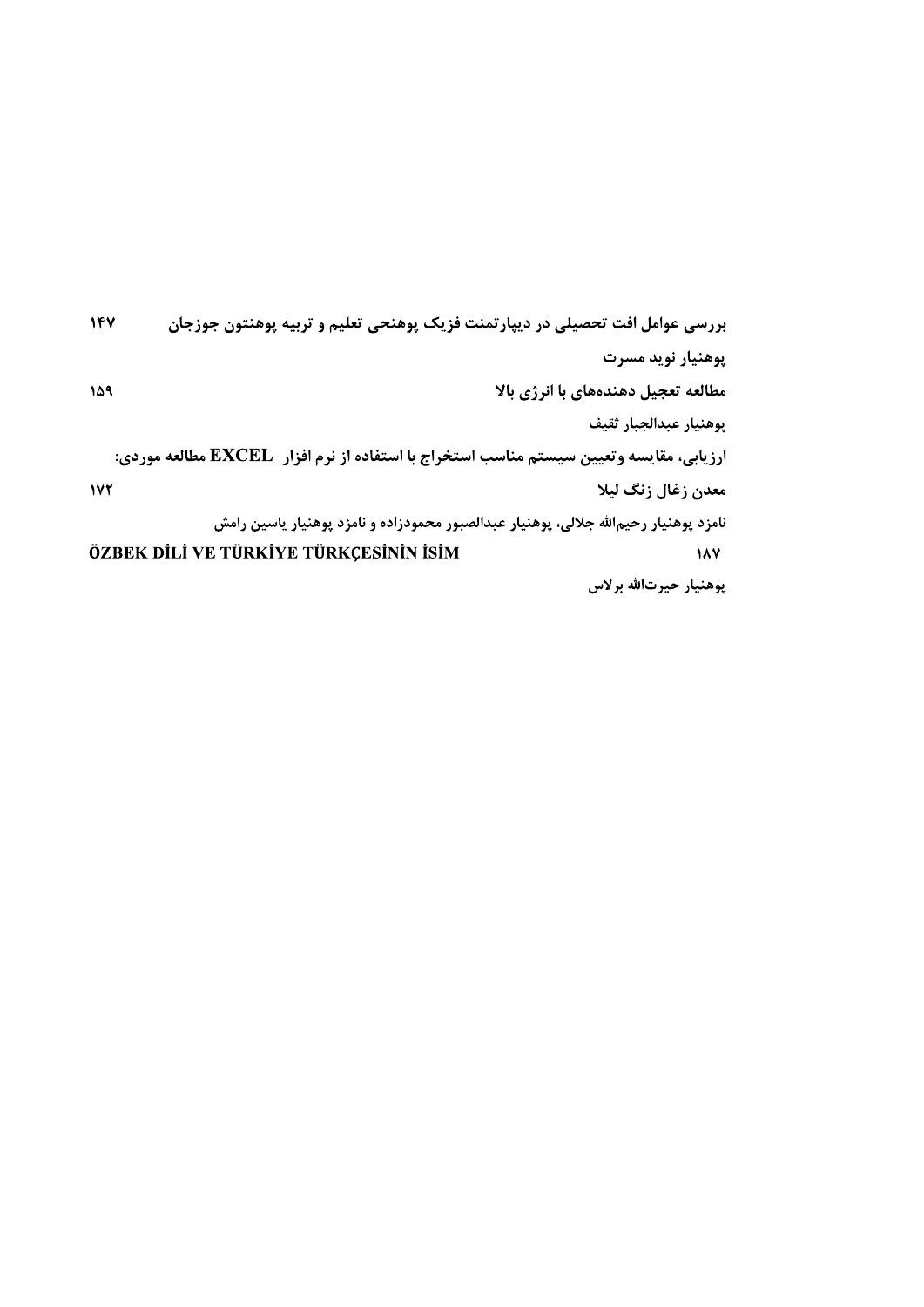# فردوسى واونكه نسبت بيريلكن مجويه

يوهاند سيدنو<sub>د</sub>الله امينيا, <sup>۱</sup>

چو کودک لب از شیر مـــــــــادر بشست بسه گهسواره محمود گويد نخست «فردوسے»

قىسقاتمە

فردوسی شاهنامه سی اونینگ اوزقولی بیلن ایتگنده، بیرمهربان پاری وسیوگیلیسی نینگ التماسی بیلن پازیلگن. شاهنامه، محمودغزنوي نينگ ايسته گي بيلن يازيلمه گن واونينگ يازيليشي اوچون هيچ قچان بيرار قرارگه ايريشمه گن؛يعني سلطان شاهنامه يازيش اوچون بويروق بيرمه گن،باردي بويروق بيرگن بولسه ، اونينگ قنده ي بجريلگن لیگی ،یخشی ویمانلیگی توغریسیده ،ایلگریدن کیلیشگن قرار یوزه سیدن بیرار کیلیشماوچیلیک اورته گه کیلیشی آچیق بیر مساله؛ لیکن تاریخ گواه دیر که: سلطان محمود غزنوی شاهنامه پازیش اوچون فردوسی گه بویروغ بیرمه گن. شاهنامه، محمود تخت گه چیقیش دن انچه پیللر ایلگری باشلنگن ایدی. فردوسی سلطان محمود نینگ آش وتوزینی پیب، اونینگ سراییده پشب شاهنامه یازر ایکن، بیراق اوشبو ارزشلی اثر اداغگه پتگندن سونگ، انه شو شاهنامه سيني منگو قالديريش اوچون محمود غزنوي ديک بويوک سلطان گه واونينگ کوچلي دولتي گه تايشيريب چين پورکدن ولينعمتي بولگن محمود ني مقتب آلقيشلب:

به گهواره محمود گوید نخست»؛-دیندی. «چوکودک لب از شیر مادر بشست اوشبو تحقیق دن هدف،شاهنامه نینگ قچان پازیله باشلشی وفردوسی آتیگه نسبت بیریلگن هجویه لر قنده ی لیگی نی انیقلش ایدی،تحقیق نتیجه سیده |وشبو مساله انیقلندی که شاهنامه نی سلطان محمود غزنوی بویروق بیرمه گن وهجویه لر هم بوتونلی توقیلگن وباشقه لر تماندن فردوسی گه نسبت بیریلیب کیلگن.بوندن کیین یعنی اوشبو مقاله نی اوقیگن کیشیلر توقیمه چیلیک پولی بیلن شاهنامه گه کیریتیلگن هجویه لر گه ایشانمه ی،حاضرگی وکیلگوسی نسللر ذهن لری وآنگلرینی بونده ی توبسیز وآغولی سوزلر دن پاک قیلیش لری کیره ک دیگن امید ده من. اوشبو تحقيق ده كتابخانه شيوه سي يا يول-يوروغي رعايه ايتيلگن.

> **آچر سوزلر:** فردوسی، محمود غزنوی، شاهنامه، بیژن و منیژه، دقیقی، هجویه، غزنه، هرات كيريش

١- استاد پوهنحي تعليم و تربيه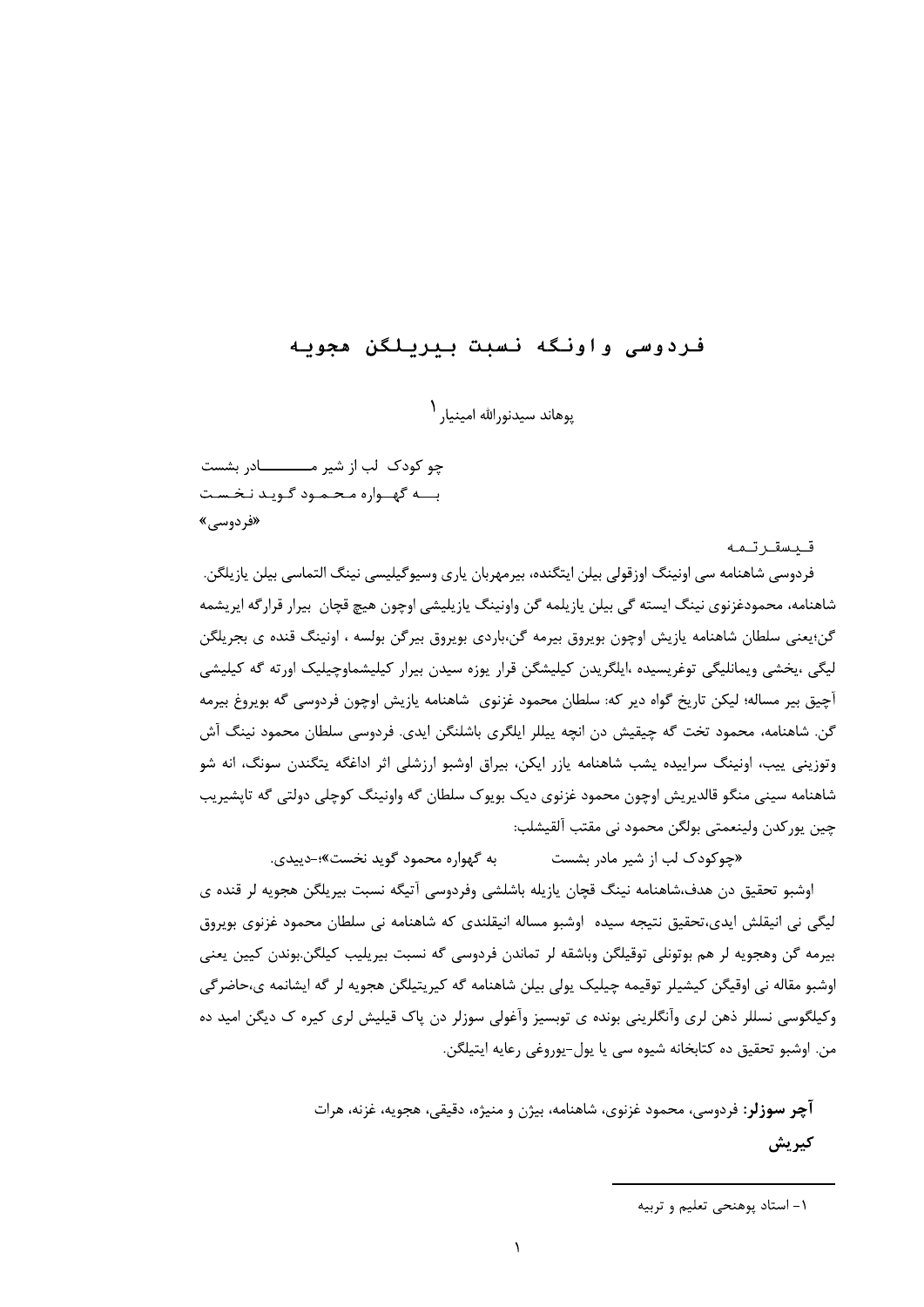شاهنامه یازیش فردوسی دن انچه پیللر ایلگری باشلنگن،دقیقی بلخی بیرمینگ بیتلی اثرینی یازیب عمر بقا قیلمسدن بارسه کیلمس یولگه کیتیب قالدی وابو منصور بن عبدالرزاق شاهنامه ابومنصوری نی یازدی .فردوسی ایسه پنه بیرقنچه اثرلر وباستانی حکایه لر دن فایده لنیب بویوک حماسه سینی یازدی.فردوسی شاهنامه نی توگتکندن کيين اوني منگو قالديريش اوچون محمود غزنوي گه تقديم ايتدي.فردوسي وفاتيدن چمه سي ايکي عصر اوتگندن سونگ محمود گه قرشی اونینگ پاولری تمانیدن توقیلگن هجویه لر اوشبو مقاله ده تیکشیریله دی،اینگ مهم مساله هم انه شوندن عبارت،كه فردوسي، محمود بويروغي بيلن شاهنامه يازيشگه باشله گنمي؟

شاهنامه گه کیریتیلگن هجویه لر فردوسیدن می؟وشوکبی لر… .

مواد و روش

تحقیق ایتیش دن ایلگری، بیرقنچه یازیشمه لر،کتابخانه لر ده گی اعتبارلی وارزشلی اثرلرتوغریسیده اویلب چیقیب، موضوع گه تیگیشلی مواد توپلب، منطقی تسلسل نی رعایه ایتیش بیلن یازیش گه باشله دیم.

حکیم ابوالقاسم منصور بن حسن فردوسی، ایران بویوک حماسه یازووچی شاعری و فارس ادب آسمانی نینگ پارلاق پولدوزی و تورتینچی هجری عصر فخرلی و اتاقلی سیمالریدن بیری دیر.

٣٢٩ يا ٣٣٠ هــق ييللرده طوس شهري طابران قيشلاقلريدن بولگن «باژ» قيشلاقيده دنياگه كيلدي. فردوسي نینگ بالهلیک و ایسبورونلیک چاغلریدن انیق معلومات قولده یوق، شونچه معلوم که پیر عایدلریدن معیشت اوتکزر ایدی، کیپنچهلیک اقتصادی قیپنچیلیکلرگه اوچرب قالدی فردوسی بیلیم اورگنیش، پارسی و عربی تیللر و ادبیاتینی اورگنيب داستانلرني اوقيشگه قيزيقيب قالدي، اينيقسه ايران تاريخي اوتگن احواليني اوقيش و اورگنيشگه باشلهدي، اونینگ اوشبو اوتمیش و ایسکی داستانلرگه قیزیقیشی ایدی که اونی شاهنامهنی نظم ایتیشگه رغبتلتیردی.

او دقیقی اولیمیدن سونگ اونینگ ایشلرینی ایزلهدی و تورلی مأخذلرنی قیدیریب، یکونده ابو منصوری شاهنامه نی که ابو منصور محمد بن عبدالرزاق، طوس حاکمی تورت کیشی بیلیملی و فاضللر بیلن پازیب توگتگن ایدی، قولگه کیریتیب، اوندن کیپن شاهنامەنی نظم ایتیشگه باشلەدی. شاهنامەنظمی نینگ باشلنیشینی ۳۷۰ هــق دیب یازگنلر (کاسانی، ۱۹۹۱).

فردوسی اوتوز ییلدن آرتیق عزیز عمرینی شاهنامه یازیش و نظم ایتیشده اوتکزدی و شاهنامه یازیش اوچون قرریلیککچه هاریمس تلاش ایته دی، او یقیندهگی حاکملر و امپرلردن هیچ بیرینی شاهنامهنی تاپشیریش و اونگه تقديم ايتيشگه مناسب كورمهدى. يكونده سلطان محمود غزنوينى تنلب شاهنامهنى اونينگ آتيگه تقديم ايتدى. ايتيليشيچه غزنه بويوک سلطاني بو ايش نينگ بجريليب تقديم ايتيلگنيدن سونگ کته صله بيرماقچي بوليب، بيراق

بیر قنچه کیشیلر سعایتی بیلن سلطان بو اثرگه انچه قیزیقمهی قالدی. فردوسی بوبارهده دیپدی: به گیتی زشاهان درخشندهیی چنین شهریاری و بخشـندهیی ز بدگوی و بخت بد آمد گناه نکرد اندرین داستان ها نگـــاه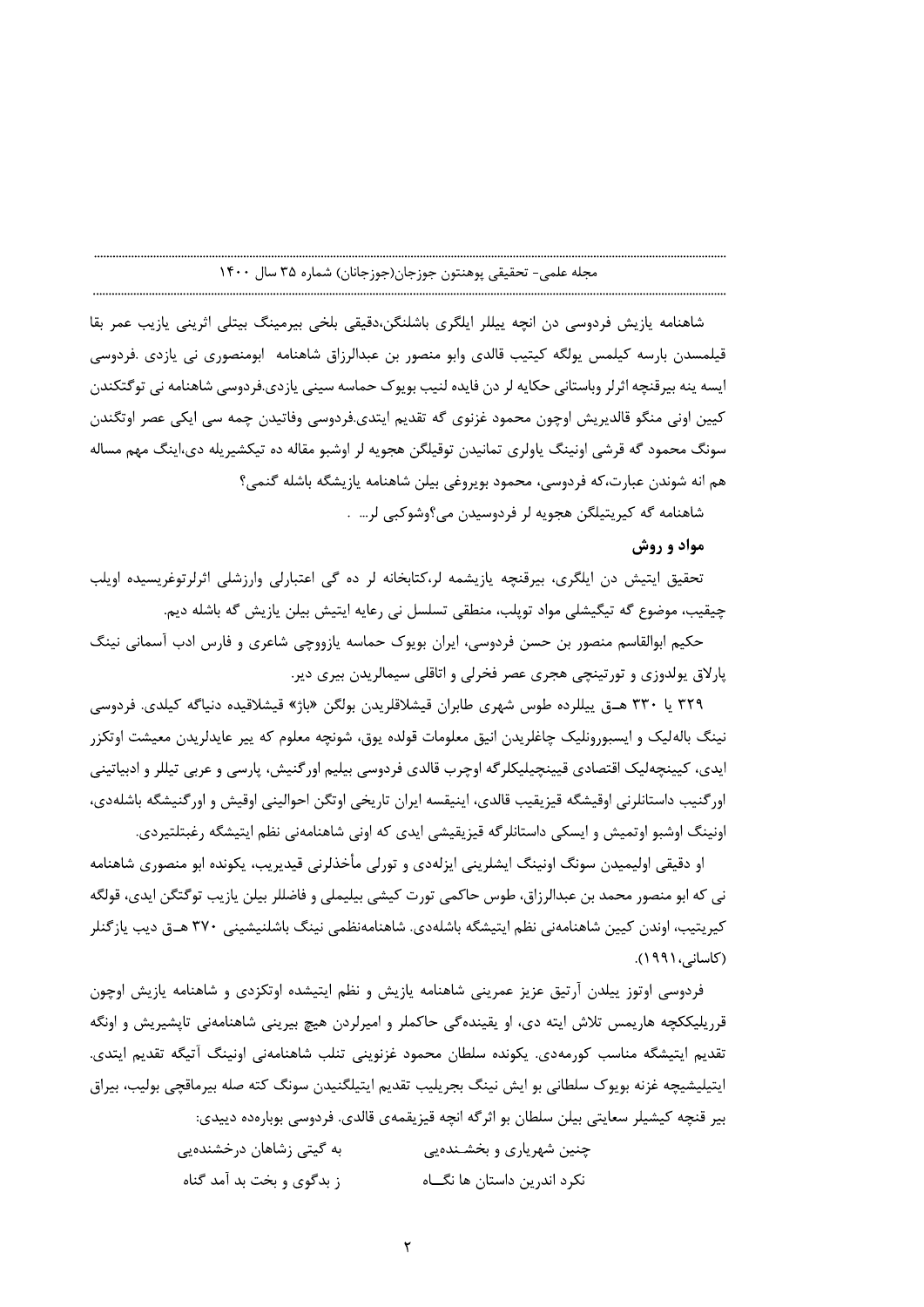تبه شد برشــــــاه بازار من حســـد برد بدگوی در کارمن شوندن سونگ تون چاغی غزنیندن هرات تمان پول آلیب، ازرقی هروی آتهسی نینگ اوییده بولدی و اوییردن طبرستانگه سیهبد شهریار خدمتیگه پتیشیب، حیات کیچیره باشلهدی. (خزایل،۱۳۸۴)

نظامی عروضی چهار مقالەده ایتیشیچه، سلطان محمود هند سفریدن قەیتیش چاغیده، فردوسیدن اونینگ وزیری حسن میمندی بیربیت اوقیش بیلن محمود بویوک شاعردن ایسلب قالدی.

> من و گرز و میدان و افراسیاب اگرجز به کام من آید جواب

محمود غزنوی، فردوسینی ایسلب، اونینگ محنت و رنجی و قرریلیگیگه رحمی کیلیب، یاردم کاروانینی اونینگ یورتیگه جونتدی، تقدیر شوندهی بولیب قالدی که سلطان یاردملری و احسان و شفقتی طابران شهری نینگ رودبار ایشیگیگه یتگن چاغی، فردوسی نینگ جنازهسینی هم اویاقدن رزان ایشیگی تمان آلیب بارردیلر (عروضی سمرقندي،۱۳۶۶).

دولتشاه سمرقندی، فردوسی نینگ وفات پیلینی هــق ۴۱۱ پیل دیب پازگن. اونینگ پازیشیچه طابران ملاسی فردوسی جنازەسپنی مسلمانلر قبرستانیگه کومیشگه اجازت بیرمەدی، اونی رافضی دیب اتەدی، شو جهتدن اوزی نینگ باغیده کومدیلر. شاهنامهدن باشقه یوسف و زلیخا کتابینی هم فردوسیگه نسبت بیرگنلر؛ لیکن بو بارهده تورلی قرەمەقرشى فكرلر بيلديريلگن.

بیرنکته نی ایتیش کیرهک که:«فردوسیگه سلطان محمود شاهنامهنی یازیش اوچون بویروق بیریب، شاهنامه نينگ هر بيتيگه بير دينار (اَلتين) وعدەلشگن، شاهنامهاداغگه يتگندن سونگ اَلتميش مينگ بيتگه، اَلتميش مينگ دینار بیریش کیرهک ایکن، بیراق شاه بو ایشدن واز کیچیب، ایتگن وعدهسیگه خلاف عمل قیلگن ایکن!» دیگن میش میشلر هم بار. اوشبو توبسیز و حقیقتسیز گپنی، محمود یاولری توقیگنلر. تورک و تاجیک یاولری توقیمهچیلیک عمللرگه قول اوریب، بیرینی مظلوم و پنه بیرینی ظالم کورستیب پورگنلر، بو مسأله قویاش کبی پارلاق ویارقین دیرکه، شاهنامه یازیشنی محمود بویروق بیرمهگن و بویورمهگن ایشگه نیگه و قندهی دینار وعدهسینی قوییشی ممكن؟ فردوسي شاهنامه ًكه باشله گن چاغي محمود تختگه هم اولتير گن يوق ايدي.

شاهنامه نینگ بیرینچی داستانی بیژن و منیژه داستانیدیر، که فردوسی اوزی نینگ سیوگیلیسی و مهربان پاری ايسته گي و التماسيگه كوره يازگن و بوندن ٢٠ ييل اوتگچ محمود سلطنت تختيگه اولتيرهدي. بو برچه توقيلگن گپلر، پول طلا وعدهلشگن اداغده طلا ايمس نقره بيرماقچي بولگن (دينار اورنيده درهم) و فردوسي اچچيقلنيب، آلمهي قاچیب کیتگن و باشقهشوکبیلر گه ایشانیش کیره ک ایمس، بیرقنچه فردوسی پرستلر انه شوندهی گیلر بیلن محمودنی قرالب فردوسيني آقلهماقچيلر!

بوندن خبرسیزدپرلرکه بیر اوق بیلن ایکی کییک نی آولهگنلر. بوندهی تهمتلی توقیلگن سوزلر محمودگه قره گنده، فردوسیگه قتیق ضربه اورهدی و اونینگ سیماسینی پول پرست و یلغانچی صفتیده قرالب قویهدی. قوییده *گ*ی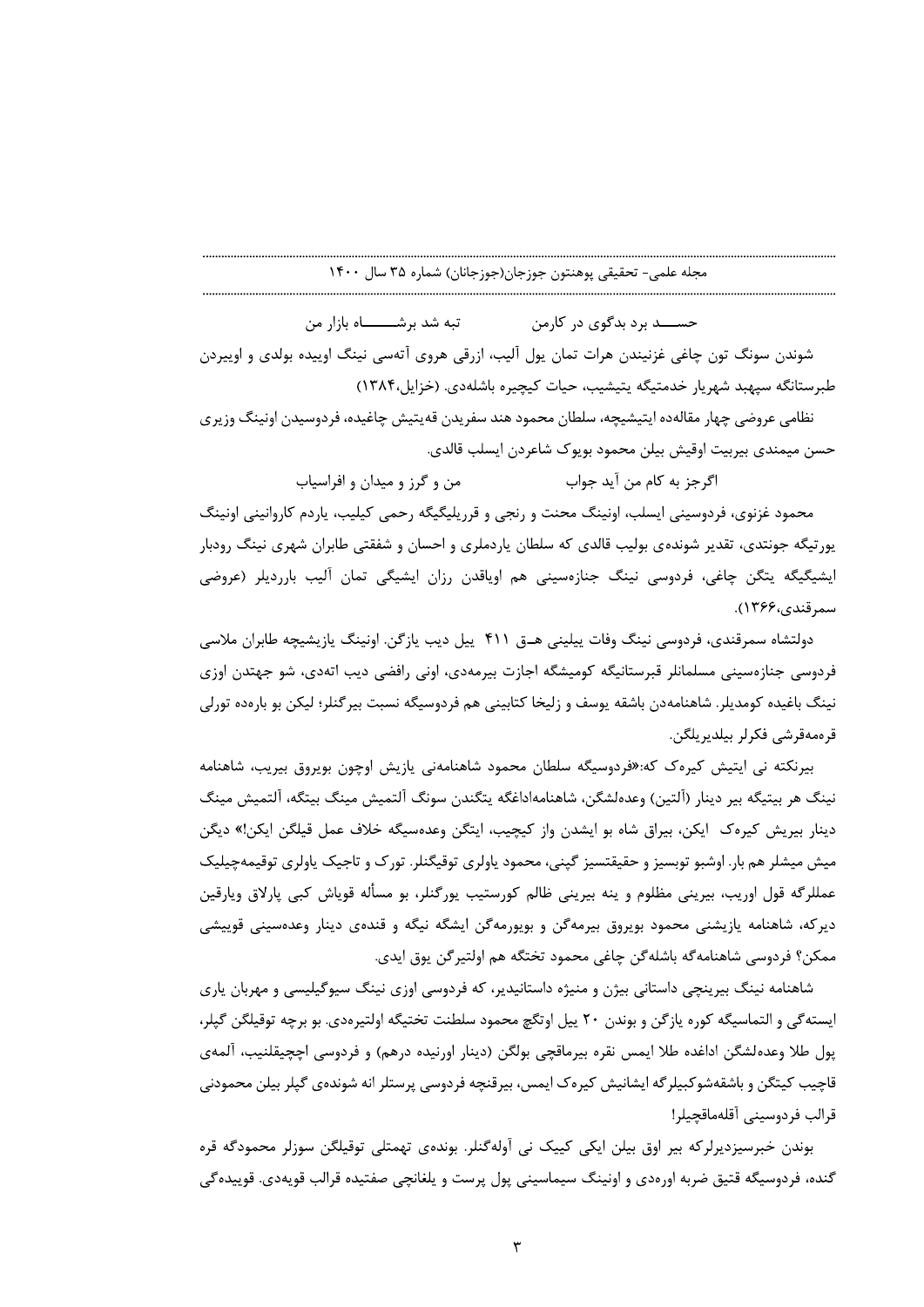آچیق دلیللرگه باقیب کورینگ شوندهی بویوک و کوچلی شاعر محمودنی کوکلرگه کوتاریب مقتب، اونینگ سخیلیگی، شجاعتی و بویوکلیگینی مدح ایتیب، توصیف قیلگن، تیلی و قلمینی، آلتین نی کومیشگه یعنی دینارنی درهم گه اوزگرتيريش بيلن ملوث قيليب، ايتگن و قيلگن مدح و توصيف و مقتاويني بير دمده مذمتگه و هجو ايتيشگه (اوني هم يول اوچون و طماعگرليک اوچون) اوزگر تيريب قويسه! قرەنگ، فردوسى سوزلريگه که محمودنى قندەي مقته يدي! شونينگ اوچون مين توقيمهچيلرني توبي واساسي بولمه گن وايتيلمه گن هجويه ني،فردوسيگه نسبت بيريب، اونگه دوستلیک قیلهمن دیب، بیلمسدن و توشونمسدن دوستلیک اورنیده دشمنلیک قیلگن کیمسه لرگه،دیماقچی من كە:سيزنينگ توقيمە چيليک وتوبسيزسوزلرينگيز قولاغينگنى پشک آليب قاچدى ديگنلر نينگ كپيگه كيريب، قولاقلریگه قول اوریب کورمسدن، پشک نینگ کیینیدن چاپگنلر گه اوخشهیدی، منه فردوسی مقتاوی، شوندهی مقته گن کیشی قندهی گپیدن قهیتیب، ایلگریگی ایتگن سوزلریم برچهسی یلغان و محمود یخشی ایمس یمان دیب، بیر يوز و سكسان درجه سوزلريدن كيچسه و ايتگن گيلريني قەيته باشدن آلسه؟ فردوسي ديک بويوک شاعردن شونده ى قيليق ييراق ايمس مو؟! ايمدى قضاوت سيزلرگه! فردوسى تيليدن محمود مدحى ،متقاوى گه قره نگ و اونگه نسبت بيريليب توقيليب كيلگن هجويه گه !

شاهنامه ده گی مدحیه لردن قیسقه نمونه لر: فردوسی گه نسبت بیریلیب کیلگن هجویه لردن قیسقه نمونه لر:

ممکن، سيز عزيز اوقوچيگه شوندهي سوراق توغيلسه که ،خير ايريم بويوک مؤرخلر، اتاقلي يازووچيلر و تاريخچيلر وينه بيرقنچه شاعرلرني يلغانچي ديماقچي سيزمي و اولر يلغاندن تهمتلر قيليب، توقيمهچيليككه قول اورگنمو؟! يوق هیچ قچان بوندهی ایمس؛ مین اوتمیش و یا حاضرگی اتاقلی ادیبلر و مؤرخلرنی یلغانچی دیمسمن؛ بیراق ایلک يازووچيلر يا مؤرخلر و اديبلر ،بعضي بير توبسيز منبعگه تيانيب، يا چوقور كيريشمسدن و سينچكاوليک ايتمسدن، بیرار غرض و یمان مقصد اوچون توقیب قوییلگن اساسسیز و توبسیز گپلرگه ایشانیب انه شوندهی یلغان و توقیلگن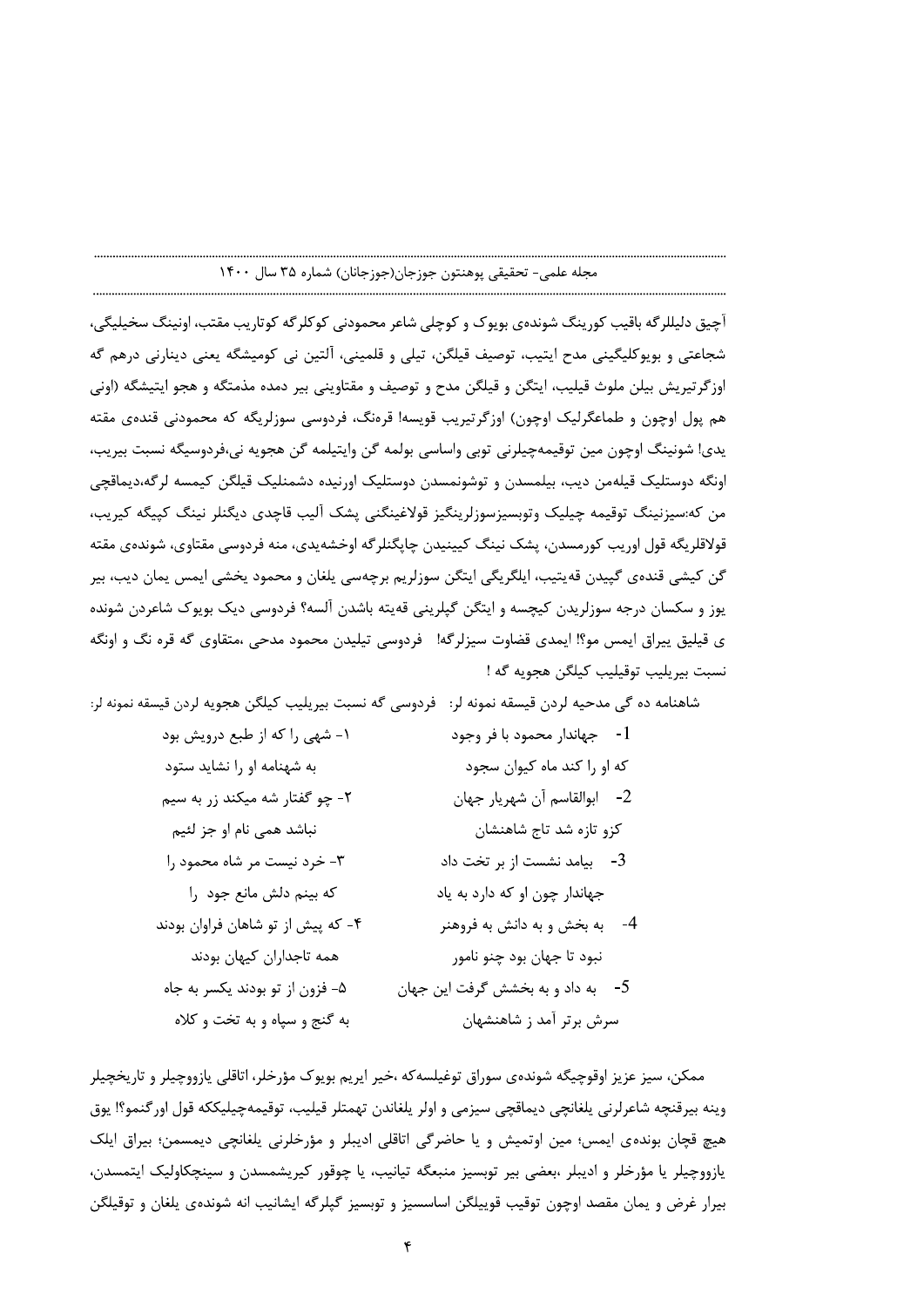نلی سوزگه ینه هم سوزلر قوشیب، کج و ناتوغری قوییلگن خشت اوستیده ینه بیر خشت قوییب کیلگنلر، شاعر

' ;<%:/%\* 129@28%DE9./0&-«خشت اول گرنهد معمار کج\*\*\* تا ثریا میرود دیوار کج.» فردوسی آتی گه توقیلگن توبسیز هجویه لردن بیری )@2GCB45\*%@@)2%2A???45>:'2&)\*+,-= .9<8DE%)\*562%@+9',-هم ،شرق کلاسیک ادیبی شیخ سعدی شیرازی نینگ بوستان اثریده گ - هجويه گه گيرگيزيب،فردوسي گه نسبت بيريب گيلگنلر،منه دقت ايتيب اوزينگيز قضاوت قيلينگ!

# «که سفله خداوند هستی مباد

جوانمرد را تنگدستی مباد» (سعدی،۱۳۶۹).

انه شوندهی قیلیب، فردوسیگه نسبت بیریب توقیلگن هجویه لرتوبدن یلغان لیگیگه ایشانچیم کامل دیر. منه قره ٔ نگ فردوسی ً سلطان محمود نی قنده ی گوگلرگه گوتاریب مقته گن؛ شونده ی مقته گن شاعر پول اوچون اوز نی توبدن رد ایتیب مقته کُن کیشی سینی مذمت قیلیب قراله یمی؟!

%28 ',
:F229]2 '.%\*+G2&[,\99)@\*@9 @9 :9\*)-&&D9@9 :\*:%)' 
5^^^^^^^^^^^^^^^^^^^^^^^^^ + )\*AF2'2 \*2 + )\*\*@25 :% \*)\*( \*)\*1a-(\_\_5[% \*)\*1\_\_\_\_\_\_A`\*:%W^^ B!Qb6- )@2G@9 :\_\_\_)2G\*)\*+\9@2-@\_\_\_9 :):92 \*2  L'
E%\*-

برچه که عیان که سلطان محمود نینگ آته سی امیر سبکتگین ،غزنین پادشاه سی اونینگ آنه س وملکه ،زابل رییسی نینگ قیزی دیر،شونینگ اوچون هم مورخ لرسلطان محمود نی «محمود زابلی»اتی بیلن اتب كيلگنلر(دولتشاه سمرقندى،١٩١٠).

- توقیلگن هجویه ده «پرستار زاده نیاید بکار»دییلگن.«پرستار زاده»دییش محمود که توغری ایمس وفردوسی هم یلغان ایتمه یدی. محمود شاهزاده دیر.اته سی سبکتگین عادل پادشاه و اونینگ دانگی وشهرتی الیس وچیت ایللرگچه ِ سبکتگین ،غزنین پادشاه سی اونینگ آنه سی ایسه شهبانو<br>جم مورخ لرسلطان محمود نی «محمود زابلی»آتی بیلن اتب<br>«پرستار زاده»دییش محمود گه توغری ایمس وفردوسی هم<br>عادل پادشاه و اونینگ دانگی وشهرتی آلیس وچیت ایللرگچه<br>قیزی و شاهدخت ا یایره لیب کیتگن،اونینگ آنه سی ایسه زابل امیری نینگ قیزی و شاهدخت ایدی وفردوسی بو گپ نی یخشی توشونه دی.بونده ی ناروا تهمت فردوسی شانیده یوق.

وملکه ،زابل رییسی نینگ قیزی دیر،شونینگ اوچون<br>کیلگنلر(دولتشاه سمرقندی، ۱۹۱۰).<br>توقیلگن هجویه ده «پرستار زاده نیاید بکار »دیبلگو<br>یلنان ایتمه یدی. محمود شاهزاده دیر.آته سی سبکتگیـ<br>یایره لیب کیتگن،اونینگ آنه سی ایسه زابل امیری فردوسی بونی بیلیب توریب(محمود نینگ نجیب الطرفین لیگی واته وانه تمانیدن هم شهزاده لیگی نی)قنده ی متار زاده»دییش محمود گه توغری ایمس وفردوسی هم<br>متار زاده»دییش محمود گه توغری ایمس وفردوسی هم<br>ی پادشاه و اونینگ دانگی وشهرتی آلیس وچیت ایللرگچه<br>ی و شاهدخت ایدی وفردوسی بو گپ نی یخشی توشونه<br>نیرگنلر،انه شو زدیر،«پرستار زاده ل ه انگار قیله دی وقنده ی پرستار زاده دییدی ؟! بو مساله توبدن یلغان سوزدیر،«پرستار زاده لیک»محمود اوچون ایمس؛بلکه باشقه مورد ده نوشیروان بیلن چین خاقانی اورته سیده بولیب اوتگن مساله دیر،که تاسف بیلن شاهنامه - نینگ متنی دن کوتاریب محمود غزنوی گه کیلتیریب یاپیشتیرگنلر،انه شو مساله هم هجویه نینگ باشقه لر تمانیدن توقيلڭن ليڭيڭە يارقين دليل دير(طغيان ساكايى،١٣٩۵).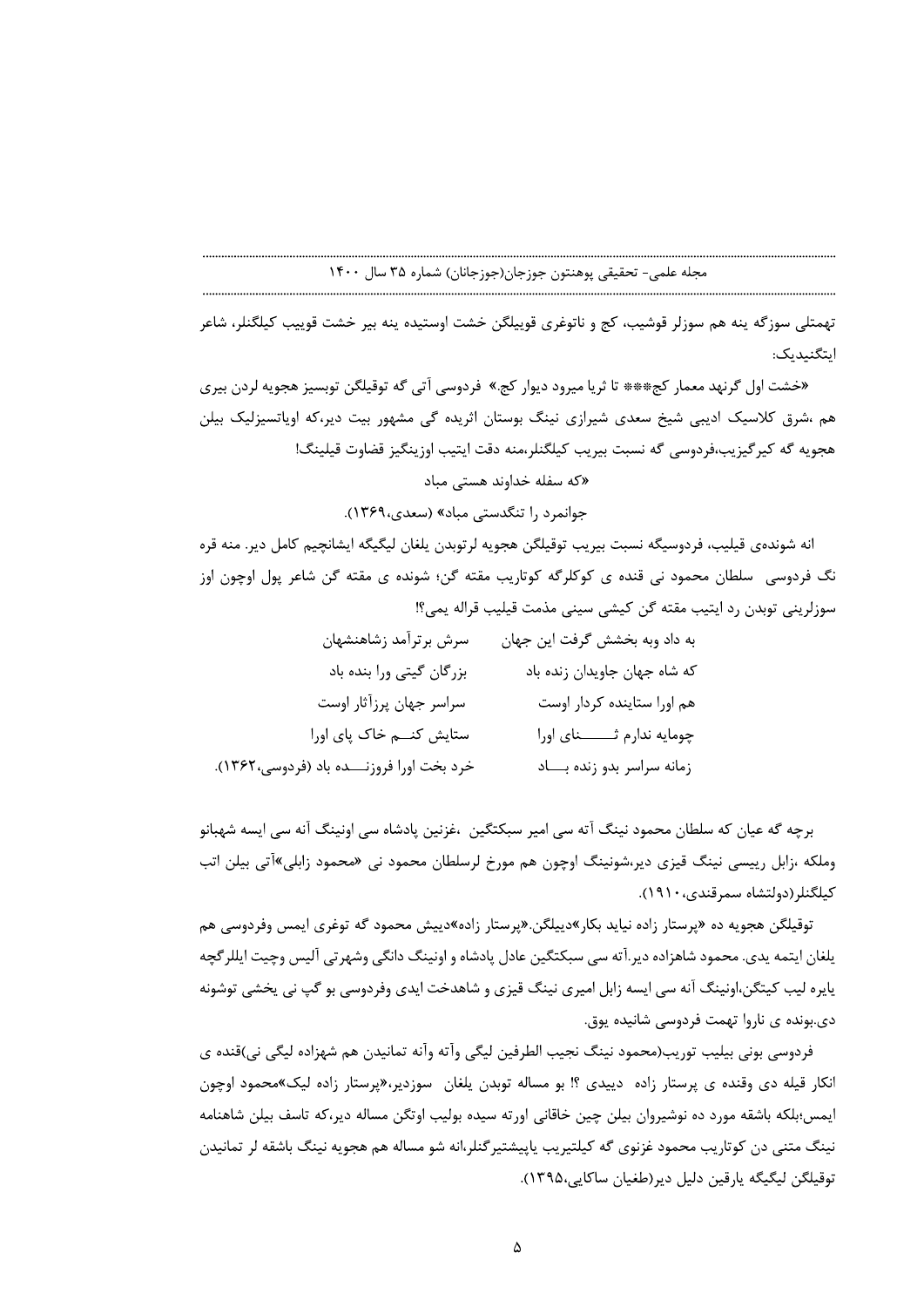محمود بويوک پادشاه ايدى،اسلام ده سلطان لقبى بيلن خطاب قيلينگن ايلک پادشاه انه شو محمود غزنوى دیر.اونینگ آنه دن توغیلیشی دن آلدینراق آته سی امیر سبکتگین قیزیق بیر توش کوره دی،توشیده کوچلی بیر درخت اوپیدن کوکاریب،اونیب اوسیب کوککه تمان باش کوتاریب،بوتون آچون(جهان)گه سایه سی پایره لیب،اونینگ آستيده قاله دي.اوشبو توش دن حيرتلنيب توشيم نينگ تعبيري نيمه ايكن ديب تورگن چاغده بير سيوينچ وبشارت بیروچی کیریب کیله دی ودیپدی:«حق تعالی سینگه بیر اوغیل بیردی واونینگ آتینی محمود قویدیم… .» (جوزجانی منهاج سراج، ١٣۴٢).

ايران حقيقت يوزيدن بارووچي يازووچيسي احمد سروش پروفيسور اقبال لاهوري كلياتي نينگ مقدمه سيده يازه دی:«محمود،اسلام دن کیپنگی پادشاهلر آره سیده اینگ بویوک،اینگ مومن،اینگ باتور وقورقمس،اینگ مروتلی واینگ عاشق کیشیلردن بیری ایدی وهیچ کیم فارسی تیل،ادبیات وشعر نینگ اونیب اوسیشی ویوکسک چوققی لر گه ایریشیشی پولیده گی خدمت لرده محمود گه تینگ کیله آلمه یدی.» (سنا،۱۳۸۵).

منه دقت قیلینگ فردوسی نینگ مقتاوینی واوزی ایتگن اعترافنی ،که مین سوزلریمنی ؛یعنی شاهنامه نی یازه باشله دیم وبویازگنلریمنی پیگیرمه پیل سقله دیم بونگه سزاوار ولایق کیشی کیم بولسه کیره ک دیب؛شوندن كيين ابوالقاسم محمود تخت گه چيقدى،عدالت تختيده اولتوريب عدالت قيله باشله دى، بوندن آلدين اونينگ ديک عدالتلی جهاندار نی هیچکیم تانیمس.بخشش،بیلیم،بویوکلیک وهنرده جهان باریچه شونده ی کیشی اوتمه گن؛-ديب شاهنامه ده محمود ني صميمي آلقيشلب دييدي: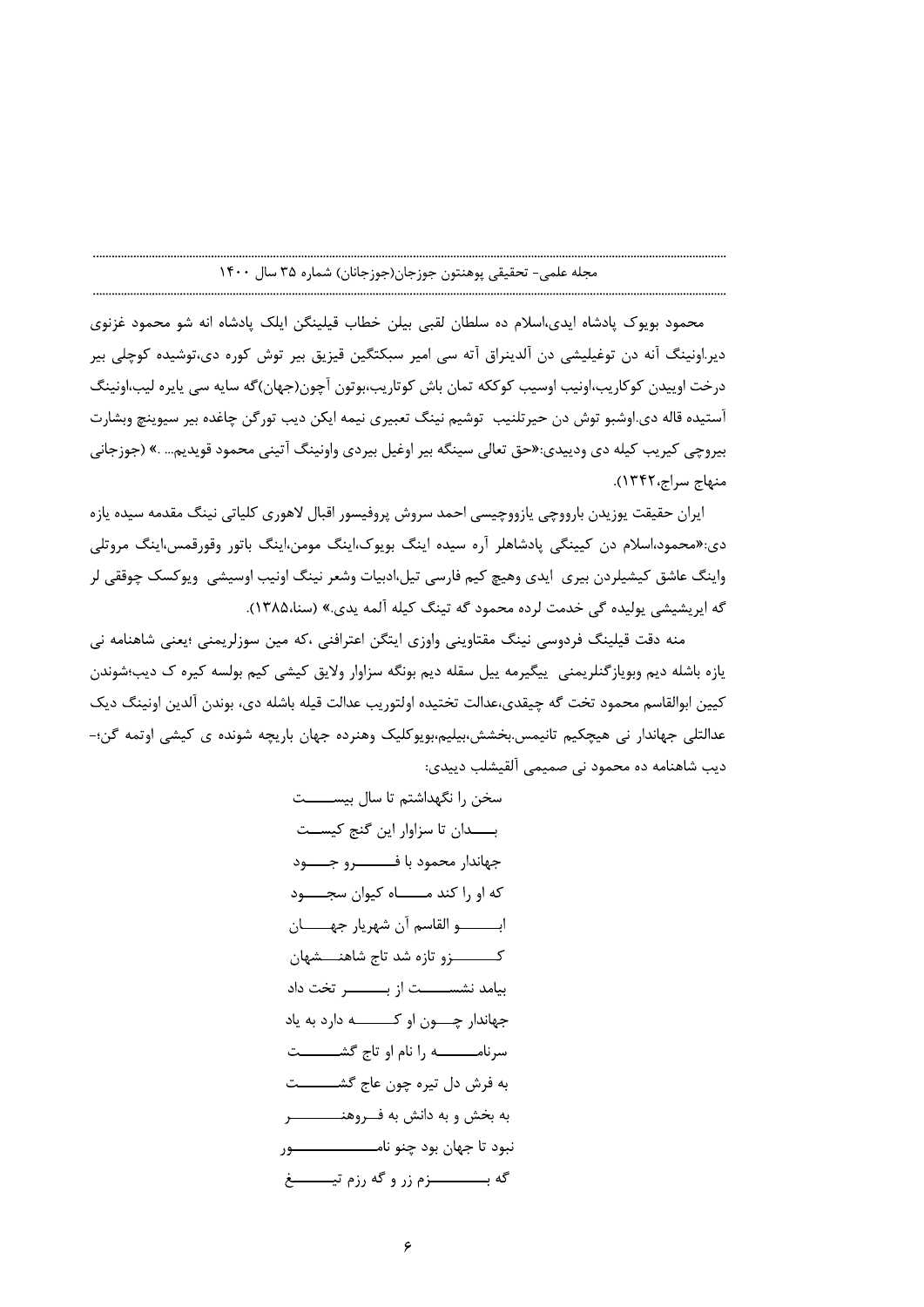ز جـــــــوينده هر دو ندارد دريـــــــغ «به بخش و به دانش به فرو هـــــــــــــنر نبود تا جهان بود چنو نامــــــــــــــــور» همیشه سر تختــــــــــــــــــش آباد باد وزوجان آزاده گان شـــــــــــــــــــاد باد (فردوسي،١٣۶٢). .<br>فردوسی بیردنیا عواطف بیلن محمود نی آلقیشلب تینگری تعال<sub>ی</sub> دن ایسته یدی : زيــــــــزدان بـــــــر آن شاه باد آفـرين که نازد بــــــــــــدو تخت و تاج و نگـــين خــــداوند تاج و خــــــداوند گنـــــــــج خــــــــــــــداوند شمشير و خفتان و رنـــج ز دريـــــــــــــا بـــــــــــــــــدريا سپاه ويســت گواهــــــــــی دهد در جهان خـــــــــــاک و آب که چون او نبودست شاهی به جنـــــــــــگ نه در بخشش و کوشش و نـــــام و ننـــگ جهاندار محــــــمود كاندر نبـــــــــــــــــرد جهـــــــان تا جهــــــان باشد او شـــــــــاه باد بلند اختـــــــــرش افسر مـــــــــــــاه بــــــــــــــاد كه آرايش چـــــــــرخ رخشنــــده اوســــت به بــــــــزم اندرون ابر بخشـنده اوســـــت (فردوسي،١٣۶٩). همــــــــــــــــــ ، داشــتم تا کی آید پدید جـــوادي كه جودش نــــــــــــخواهد كليد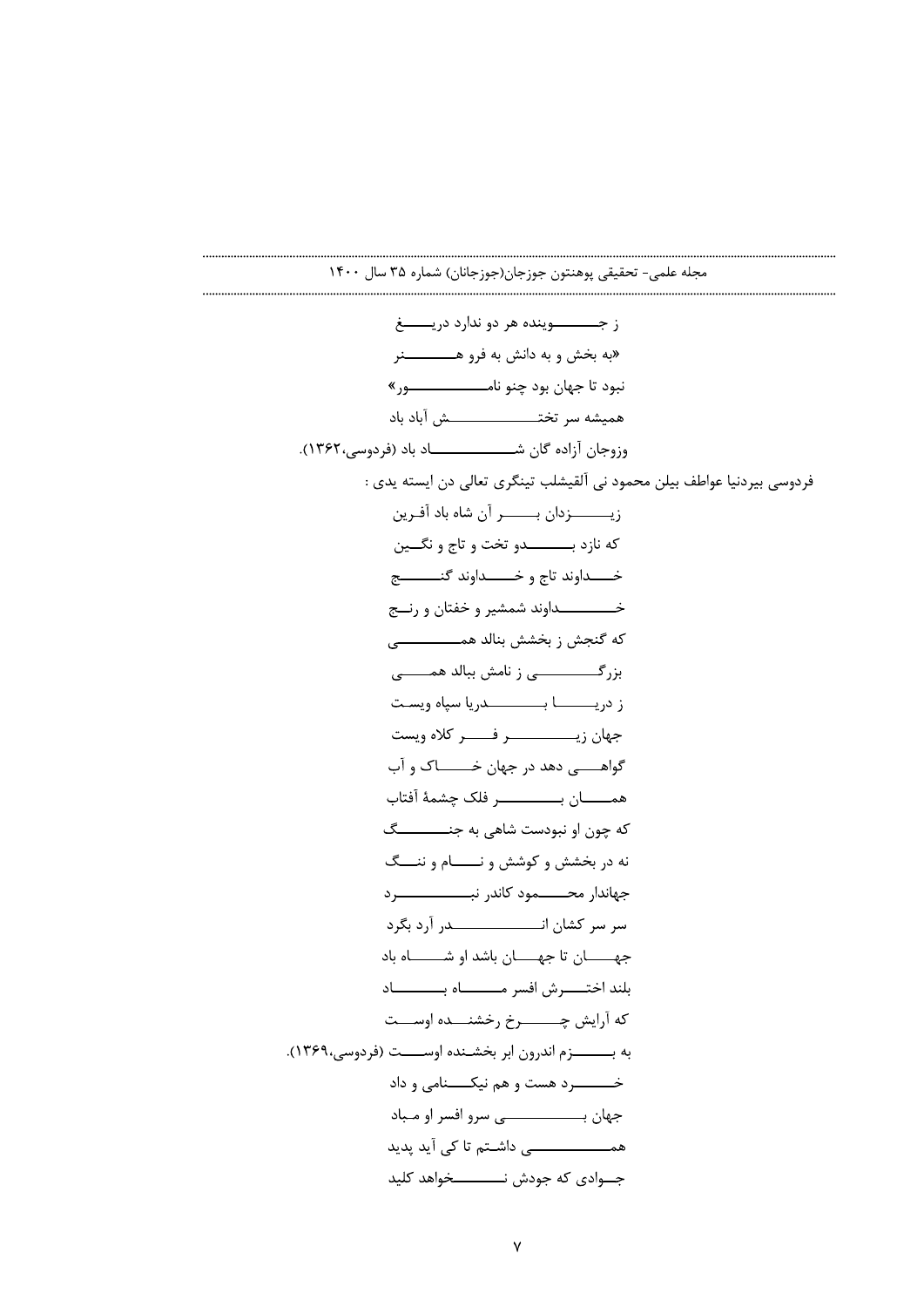$$
3.11
$$
 \n
$$
4.12
$$
 \n
$$
5.13
$$
 \n
$$
6.13
$$
 \n
$$
6.14
$$
 \n
$$
6.15
$$
 \n
$$
6.16
$$
 \n
$$
6.16
$$
 \n
$$
6.17
$$
 \n
$$
6.18
$$
 \n
$$
6.19
$$
 \n
$$
6.19
$$
 \n
$$
6.19
$$
 \n
$$
6.19
$$
 \n
$$
6.19
$$
 \n
$$
6.19
$$
 \n
$$
6.19
$$
 \n
$$
6.19
$$
 \n
$$
6.19
$$
 \n
$$
6.19
$$
 \n
$$
6.19
$$
 \n
$$
6.19
$$
 \n
$$
6.19
$$
 \n
$$
6.19
$$
 \n
$$
6.19
$$
 \n
$$
6.19
$$
 \n
$$
6.19
$$
 \n
$$
6.19
$$
 \n
$$
6.19
$$
 \n
$$
6.19
$$
 \n
$$
6.19
$$
 \n
$$
6.19
$$
 \n
$$
6.19
$$
 \n
$$
6.19
$$
 \n
$$
6.19
$$
 \n
$$
6.19
$$
 \n
$$
6.19
$$
 \n
$$
6.19
$$
 \n
$$
6.19
$$
 \n
$$
6.19
$$
 \n
$$
6.19
$$
 \n
$$
6.19
$$
 \n
$$
6.19
$$
 \n
$$
6.19
$$
 \n
$$
6.19
$$
 \n
$$
6.19
$$
 \n
$$
6.19
$$
 \n
$$
6.19
$$

شونده ی قیلیب اسفندیار ییتتی خوانی داستانی باشلنیشیده فردوسی ،سلطان محمود نی قوییده گیچه مدح قیله دی

ودييدي: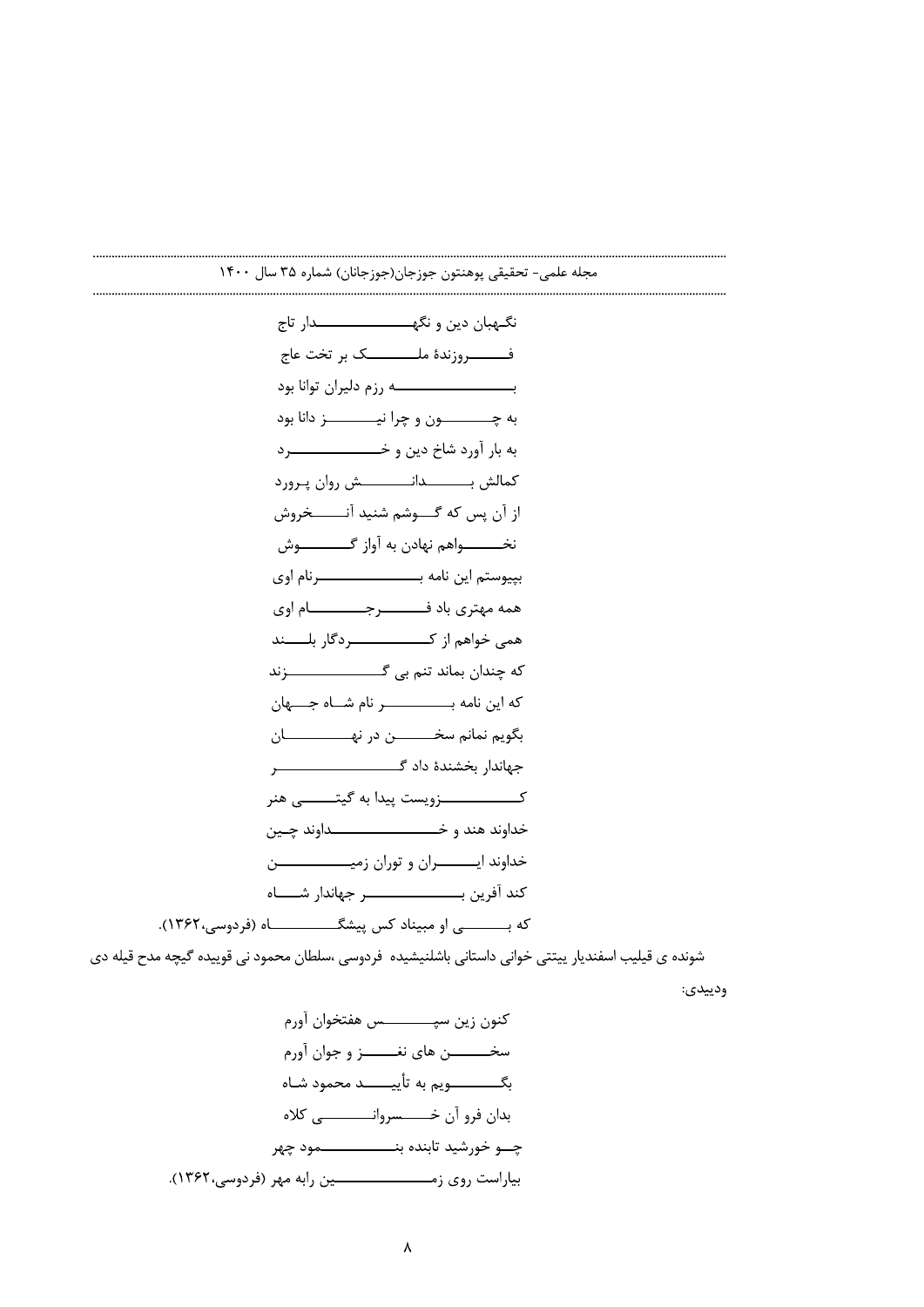مجله علمی- تحقیقی پوهنتون جوزجان(جوزجانان) شماره ۳۵ سال ۱۴۰۰

جهان را جهاندار مــــــــحمـــــود باد وزو بخشش و داد موجــــــــــــــود بـاد که گـــرجم و کیخســــــــرو و کیقبـاد بر آرند با تاج سر را ز خــــــــــــــاک کنند این جهــــان را ز بـــــــــیـداد پاک به هـر حال باشند از و بـــــــــــاز پس که او را جهـاندار پارســــــــت و بس بدين نامه چــــون دسـت كــــــردم دراز 

سلطان محمود نینگ عدالتی دن بوری بیلن قوزی بیر ی بیری گه اینده مسدن بیرییرده یشه یدی دیب اونی چين يورک دن آلقيشلب ديپدي: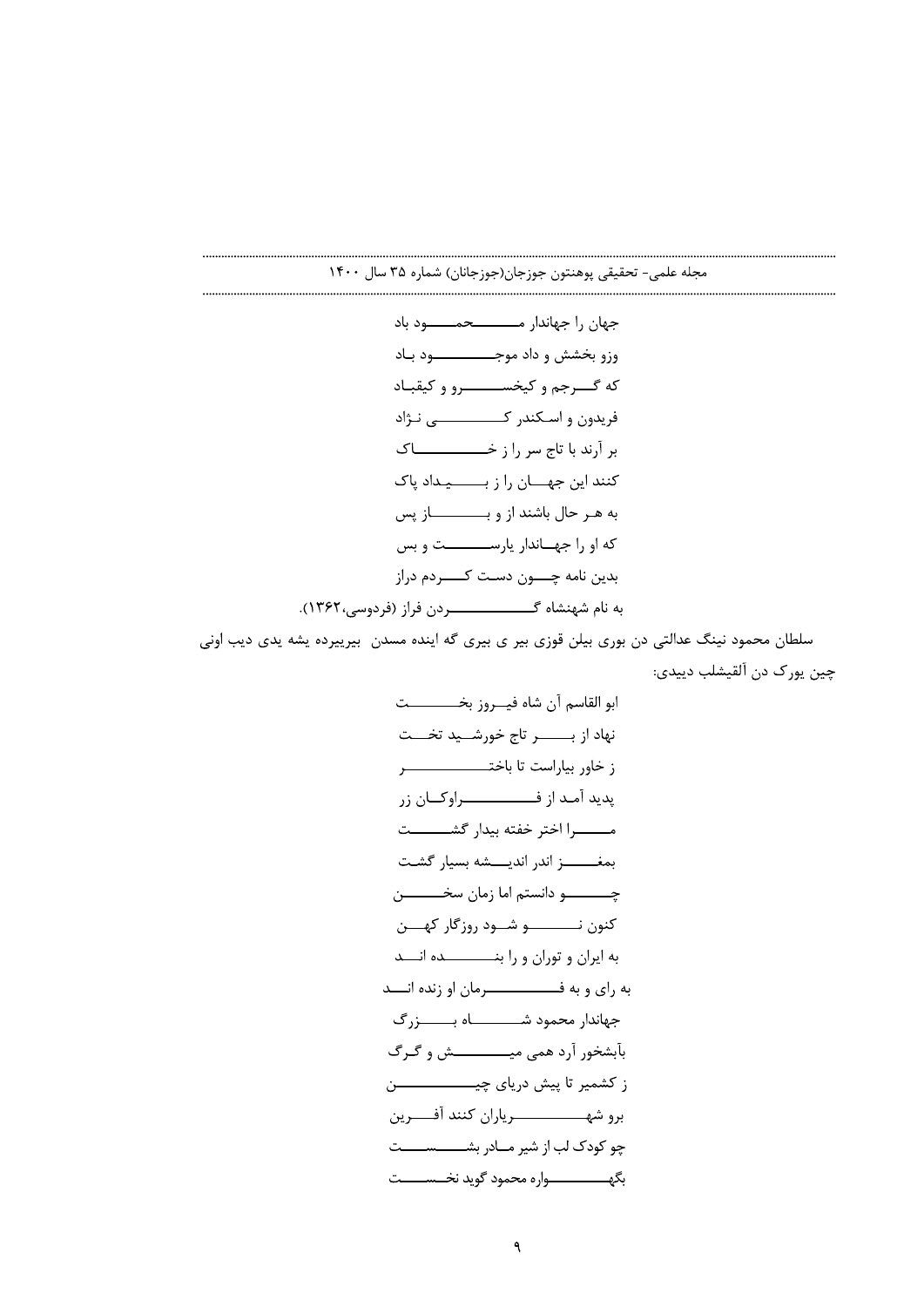واقعیت گه اساسلنمه گن متللر وافسانه لر اولوس آره سیده کوچلیراق یایره لیب کیتگن،فردوسی گه نسبت بيريليب،توقيلگن هجويه هم انه شولر جمله سيدن دير.

باله آنه سوتیدن دوداغلرینی اوزگن چاغی بیرینچی سوز ی محمود دیب چیقیریش دیر؛یعنی بیشیکده آنه سوتیدن دوداغلرینی تارتگن پیتی باشقه نیمه دیمسدن محمود اسمی نی تیلگه آله دی دیب ،سلطاننی توصیف ایتیب مقته گن کیشی پول اوچون ویا باشقه لر تعبیریده کم مهرلیک سببلی مقته گن کیشی سینی ،قه یته دن ،سین يخشى ايمس سن ويمان سن ديب قراله يديمي؟اگر شونده ي بولگنده بونده ي كيشى گه نيمه ديب وقنده ي آت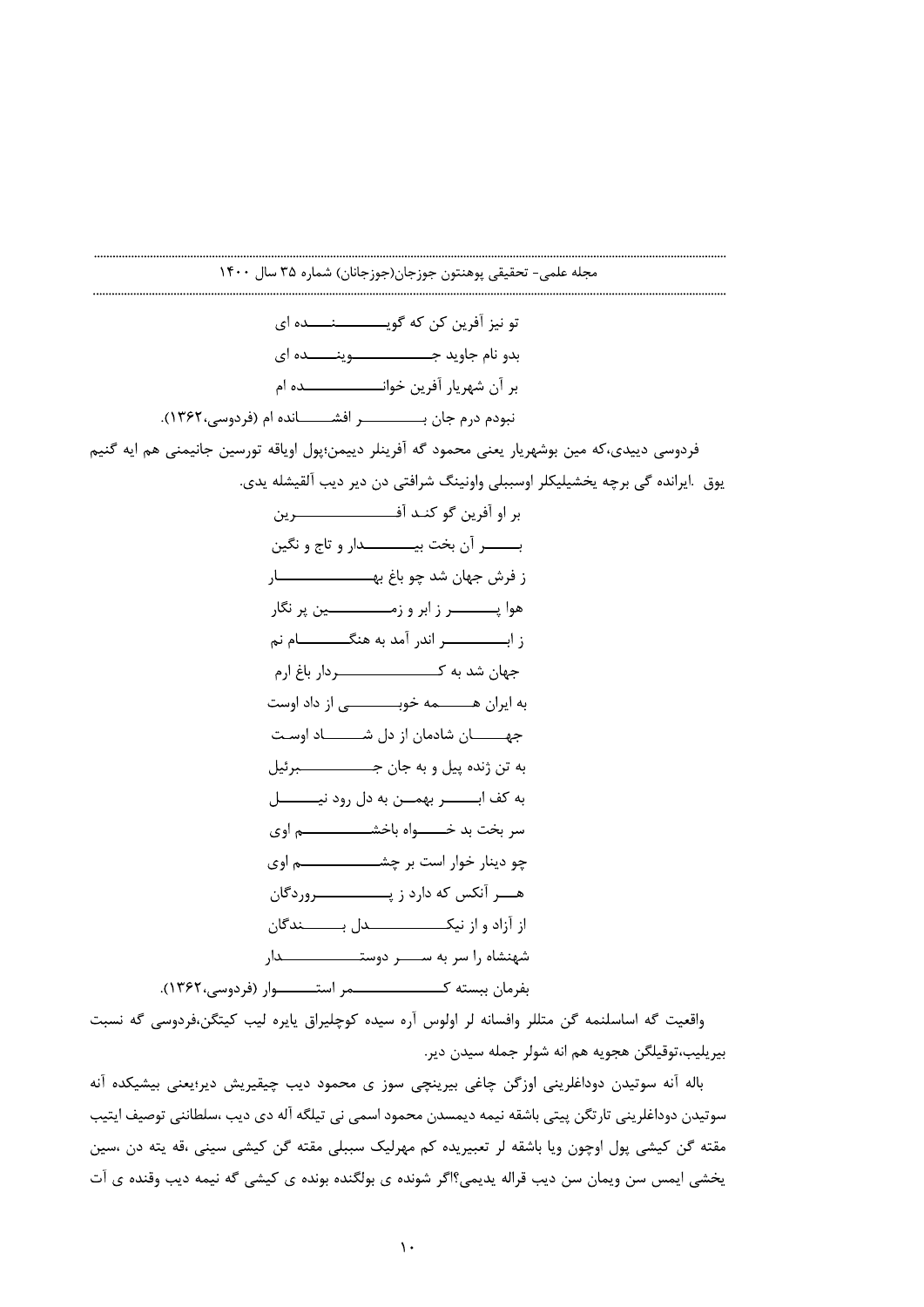قوييش ممكن؟! ايشانچيم كامل كه فردوسي محمود ني هيچ قچان هجو ايتمه گن؛محمود هم اولوغوار شخصيت وفردوسی هم بویوک سیما دیر.قره نگ فردوسی محمود نی قنده ی یوکسک مرتبه لی سیما سینی مقتب نیمه دييدي:

فردوسی گه نسبت بیریلگن هجویه هم ییللر وعصرلر بویی بیرقنچه کیشی لر تمانیدن قیزغین کوتیلیب،شاهنامه نینگ اوزیگه نسبتا کوپراق وکوچلیراق،اور گنیلیب کیلماقده؛نیگه که نظم ترتیبی گه کیریتیلگن توبسیز پلغان سوزلر گه قیزیقیش بیرعده لرنینگ عادتی گه اوزگریب قالگن،اولوغ متفکر علیشیر نوایی بوحقده دیگن اینجولی سوزی اورینلی دیر:

> «سوز ایجره که پلغان ایرور نا پسند چو نظم ایتتیلر قیلدی دانا پسند» (نوایی،۱۳۸۵).

يكونلر: فردوسي واونينگ شاهنامه سي توغريسيده سوزيوريتيش ايمس؛ بلكه شاهنامه قچان يازيله باشله نيشي وفردوسی گه نسبت بیریلگن هجویه لرباره سیده فکر پوریتیش نی هدف قیلیب قویگن ایدیک،که تحقیق آقیمیده واينيقسه اداغيده، اوشبو يكون يا نتيجه قولگه كيلدى كه شاهنامه فردوسي نينگ ذوقي ومهربان يارى نينگ التماسي گه بنا بیژن ومنیژه داستانیدن باشلنگن وهجویه لر ایسه باشقه زمانلرده،ایریم کیشیلر تماندن توقیلیب،شاهنامه گه كيريتيلگن وفردوسي گه نسبت بيريليب كيلگن.

# يكون گه ايريشيش يا كه نتيجه آليش

اوشبو یازیشمه ده انیقلندی که کیسکین صورتده،فردوسی شاهنامه نی محمودتخت گه چیقیش دن ییگیرمه ييل ايلگري يازيشگه باشله گن وهجويه لر هم فردوسي آرقه لي ايمس؛بلكه باشقه لر تمانيدن توقيليب، اونگه نسبت بيريليب كيلگن.

يازيلگن مقاله دن قوييده گي لرني انيقلب چيقريش ممكن:

۱-ایلگریکی زمانلردن بویان ؛فردوسی وفاتیدن ایکی عصر اوتگندن کیپنگی زمانلرده،بعضی بیرکیمسه لر تمانیدن سلطان محمود وفردوسی مناسبت لری،شاهنامه نی پازیش ده محمود آرقه لی فردوسی گه بیریلگن وعده لر(!) وباشقه شوکبيلر توغريسيده بحث لر اورته گه قوييليب،تورلي حکايت لر وروايتلر چيقه باشله دي،نتيجه ده محمود گه قرشي اساسسیز تهمت لر وهجویه لر اورته گه کیلدی،انه شو مساله لر اوشبو مقاله ده تیکشیریلگن.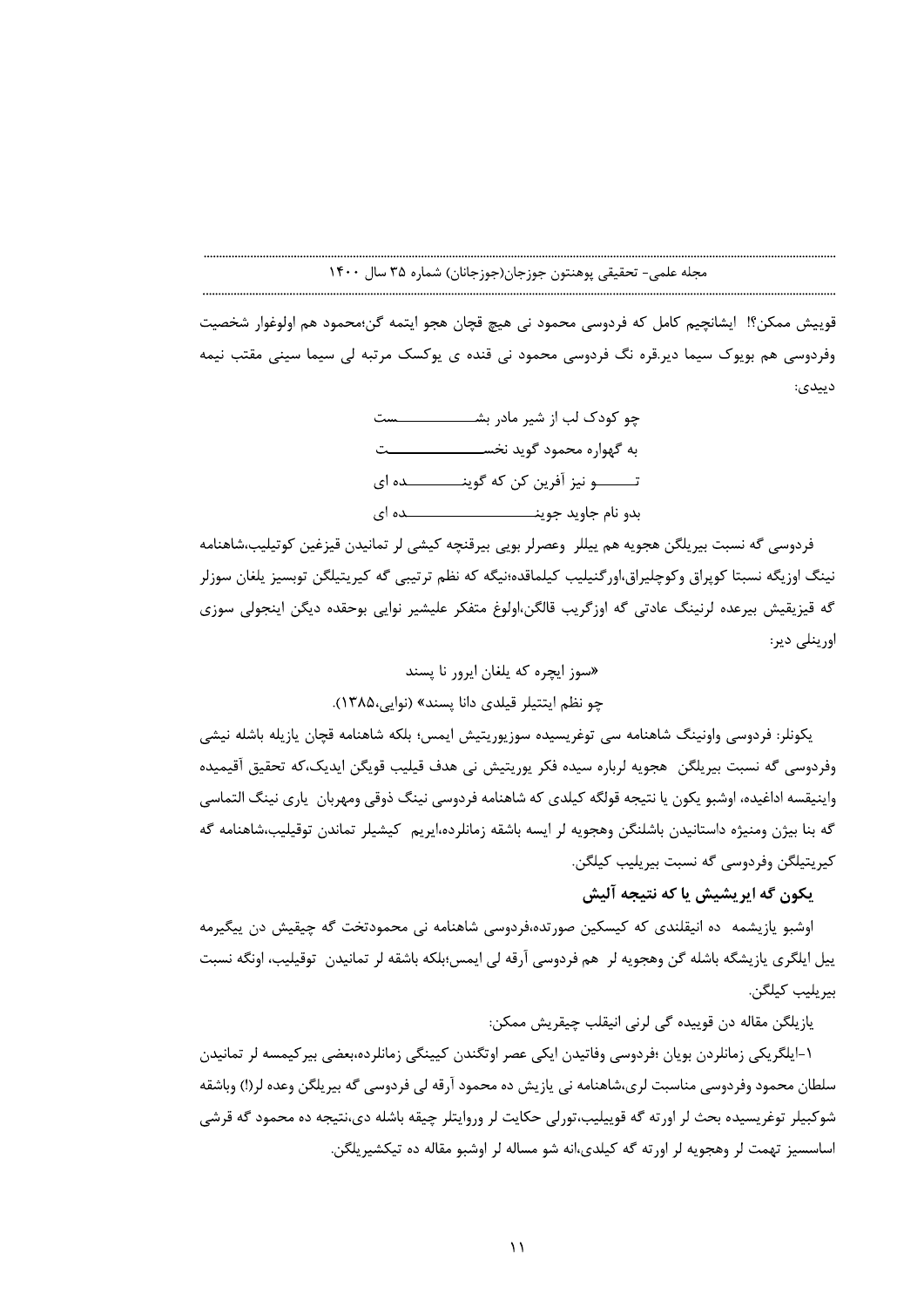۲-شاهنامه نی کته قسمی محمود سراییده،اونینگ حمایتی وتشویقی ده یازیلگن واداغگه پیتگن؛بیراق باشلنیشی محمود تخت گه چیقیش دن پیللر ایلگری دیر؛شوکبی هجویه لر بوتونلی توقیلگن وفردوسی گه نسبت بیریلیب *ک*یلگن.

٣-انيق دليللر مقاله ده كيريتيلگن ويازيلگندير،محمود تخت گه چيقيشي،شاهنامه باشلنيشي وهجويه اساسسيز لیگی.باشقه بونده ی توقیمه چیلیک لرگه ایشانمسلیک کیره ک.

ماخذلر

جوزجاني، قاضي منهاج سراج. (١٣۴٢). طبقات ناصري.كابل: انجمن تاريخ. خزایل، دکترحسن. (۱۳۸۴). فرهنگ ادبیات جهان. تهران: نشر کلبه. سعدي، مصلح الدين عبدالله. (١٣۶٩) . بوستان. تهران: خيابان انقلاب چايخانه مرتضى. سمرقندي، دولتشاه. (١٩١٠). تذكره الشعرا ومجمع الفصحا. بمبي: دستنويس. سنا، محمداكبر. (۱۳۸۵). سلطان محمود وفردوسي.كابل: بنگاه انتشارات ميوند. شيراني، پروفيسورمحمدخان. (١٣۵۵). فردوسي وشاهنامه. كابل: نشرات بيهقي. صفا، ذبيح الله. (١٣۶۶). تاريخ ادبيات ايران. تهران : انتشارات فردوسي. طغيان ساكايي، محمديونس. (١٣٩۵) . درشناخت فردوسي وشاهنامه.كابل: انتشارات سعيد. فردوسي، حسن ابوالقاسم. (١٣۶٢). شهنامه فردوسي.كابل: كميته دولتي طبع ونشر. كاساني، سيدمبشرسليمان. (١٩٩١). اورته آسيا تاريخي. مدينه منوره: مكتبه الايمان. نظامي عروضي سمرقندي، احمدبن عمر بن علي. ( ۱۳۶۶). چهارمقاله. تهران: موسسه انتشارات اميركبير. نوايي، ميرعليشير. (١٣٨۵). غرايب الصغر. شبرغان: جهاني همكارليكلر.

چگونهگی حل مُعضل کمبود آب ساحات تحت آبیاری در ولايت سريُل، جوزجان وفارياب و توسعهٔ آن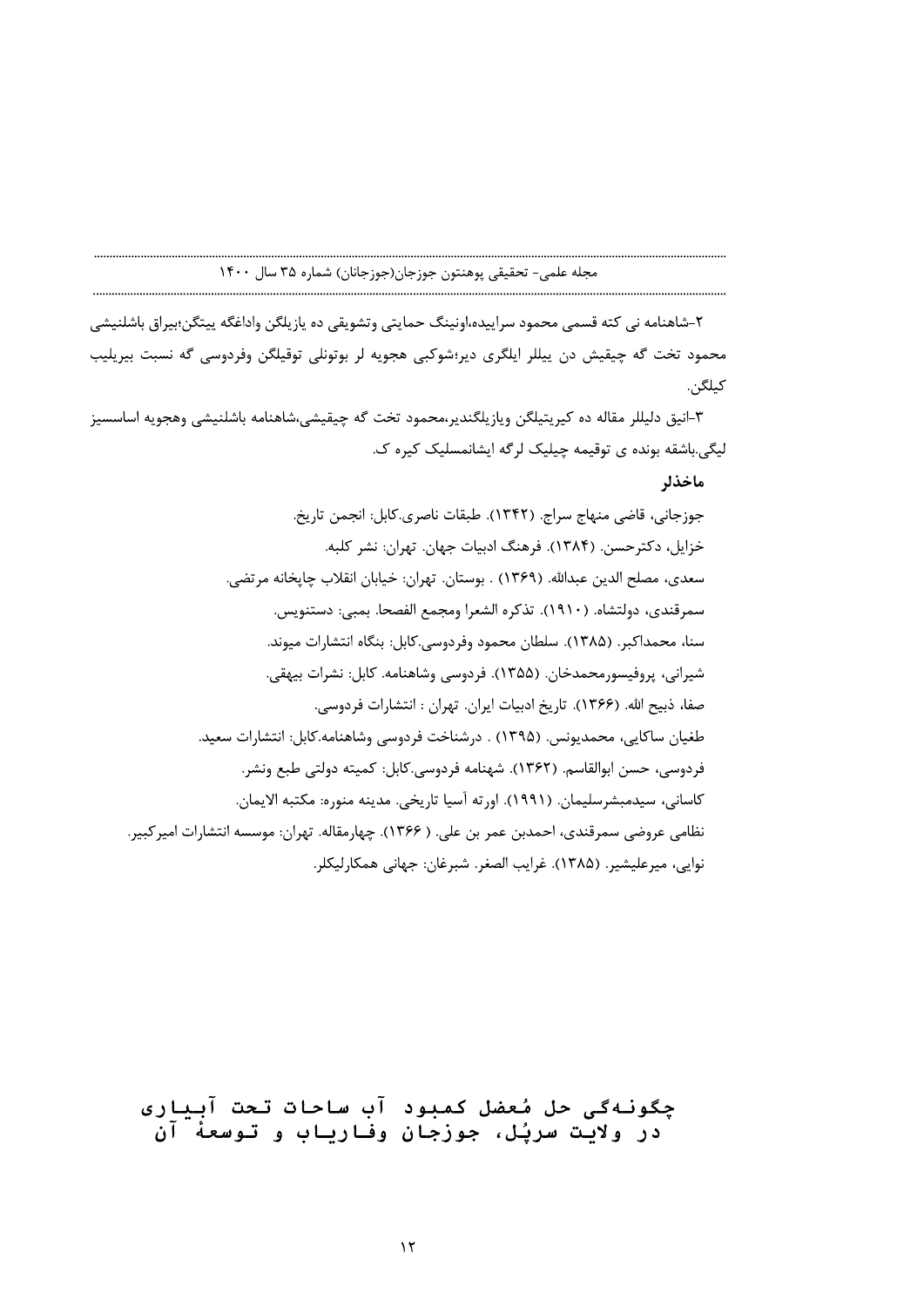پوهنوال غلام سخى ياسا و پوهنمل عبدالناصر جوهر

 $\lambda$ 

خلاصه

ازينكه مشكل نبود وكمبود آب درتمام عرصهها، خصوصاً زراعت يكي از معضلات اساسي در امور انكشاف وتوسعهٔ ساحات زراعتی بهشمار می رود، بناً به جا است که تمام ارگان های مسؤول با تشریک مساعی، جهت در یافت راهکارهای مبارزه باکمبود آب مجدانه تلاش ورزند؛ تا باشد که در اثر فعالیتهای مؤثر آنها راه حلهای مناسب و مفیدی که قابلیت تطبیق در عمل را داشته باشد، دریافت گردد. ازدیاد جمعیت و ارقام پیشبینی شده نشان میدهد، که جمعیت جهان تا سال (۲۰۲۵) میلادی بالغ بر (۵٫۵) ملیارد تن خواهد شد و (۵۰) کشور جهان با سرانه کمتر از (۱۰۰۰) متر مکعب به ازای ِ هرنفر درسال، با بحران کم آبی و تامین غذا مواجه خواهد شد. کشور عزیز ما افغانستان نیز در افق مذکور دارای جمعیت بیش از (۳۰) میلیون نفر بوده، بناً سرانه مصرف تجدید ناپذیر تقریباً (۳۶۰) مترمکعب آب در سال به ازای هر نفر را در حد بحران کمبود آبی شدید، قرار خواهد داد، بهره برداری از منابع آب سطحی و انتقال آب از یک مکان به مکان دیگری به منظور آبیاری ساحات تحت کشت و آب رسانی شهری (آب آشامیدنی) به عنوان یک ضرورت حیاتی از آغاز زنده گی مورد نظر بشر است. ولایات سرپل، جوزجان و فاریاب ازجمله ولایات زراعتی کشور بوده، که زراعت جز عمده اقتصاد باشنده گان آنرا تشکیل میدهد. در این اواخر یکی از جمله چالشهای بزرگ، مدریت منابع آب و تآمین آب برای بخش زراعت است. با رشد جمعیت، گسترش فرهنگ شهر نشینی و صنعتی شدن، تقاضای آب برای مصارف مختلف پیوسته در حال افزایش است. زراعت در کشور عزیز ما شغل اصلی به شمار می,رود؛ ولی معضل نبوده و کمبود آب باعث عدم توسعه و انکشاف ساحات زراعتی در مناطق مختلف از جمله ولایات سريل، جوزجان و فارياب گرديده است. بادرنظرداشت اين اصل وغرض رسيدن به اهداف عالي انكشاف وتوسعهٔ مناطق زراعتی درکشور، موضوع تحقیقی تحت عنوان (چگونه گی حل معضل کمبود آب ساحات تحت آبیاری در ولایت سريًل، جوزجان و فارياب و توسعهٔ آن) ,ا كار نموديم كه دربرگيرندهٔ سه بخش اساسي ذيل مي باشد :

**الف:** طرح، وتطبيق سيستمهاي معاصرآبياري (قطرويي) درمناطق خشک وکم آب (منطقهٔ دوسرکهٔ آقچه ولايت جوز جان).

ب: چگونهگی طرح و تطبیق سیستم جمعآوری و استفاده ازآب باران در زراعت درمناطق کم آب و خشک {درمخازن زیرزمینی (کند) (منطقهٔ ۲۰ کیلومتری ولسوالی صیاد ولایت سرپل)}.

ج: چگونه گی جلوگیری از ضایعات آب در کانالها (دریای سیاه، سفید و شاخههای مربوطهٔ آن در شهرشبرغان و۔ ولسوالي خواجه دوکوه).

۱ - عضو کادر علمی پوهنحی ساختمانی

٢- عضو كادر علمي پوهنحي جيولوجي ومعادن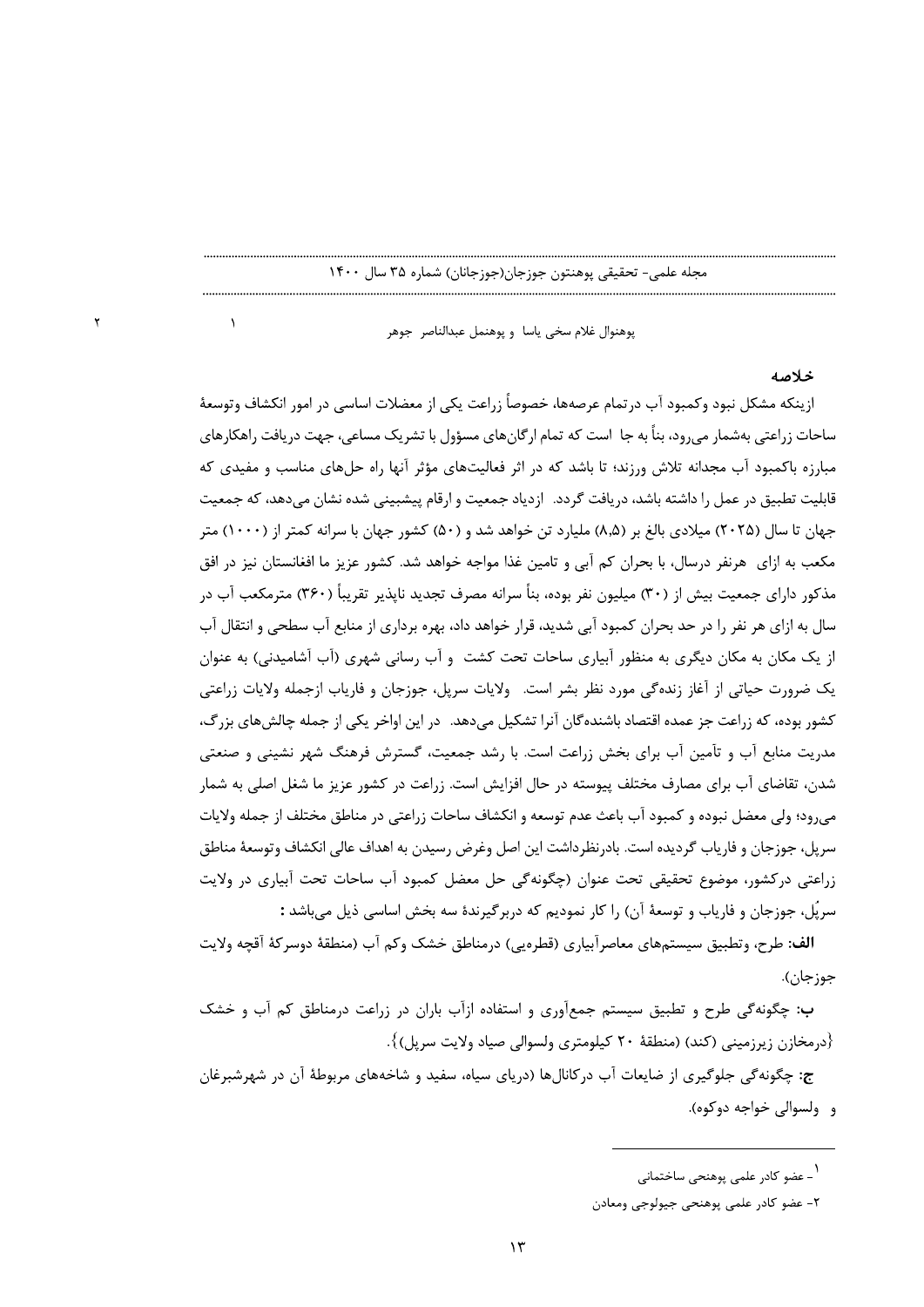البته در هر بخش با مطالعات آثار علمی معتبر (مآخذ داخلی وخارجی)، سایتهای علمی انترنتی مراجعه و استفاده از اسناد، راپورها و نتايج كارهاي اجرا شدهٔ ارگانهاي ذيربط دولتي و خصوصي، اخذ معلومات و اجراي بعضي از امور در ساحه سعی به عمل آمده است.

**کلمات کلیدی:** کمبود آب، ساحات تحت آبیاری، کانالها، آبیاری قطرهیی، آب باران، نهر، کند، اراضی تحت كشت، سيلاب، ضايعات آب

## مقدمه

در چند دههَ اخیر خشک سالی های متواتر و کمبود آب یکی از معضلات اساسی ساکنان ولایات: سریل، جوزجان و فارياب به شمار رفته است. بناً با در نظر داشت اهميت اين ماده حياتي كه پيوسته مورد بحث همهَ محافل علمي و دست اندر کاران امور (حیاتی و زراعتی) میباشد، موضوعی را تحت عنوان چگونهگی حل معضل کمبود آب ساحات تحت آبیاری در ولایت سرپُل، جوزجان وفاریاب و توسعهٔ آن انتخاب و مسایل عمده بی را که در بخش های جداگانه کار علمي - تحقيقي راجع به چگونه گي طرح و تطبيق سيستمهاي معاصر آبياري (قطرهيي) در مناطق کم آب و خشک، چگونهگی طرح و تطبیق سیستم جمعآوری و استفاده از آب باران در مناطق کم آب و خشک و جلوگیری از ضایعات آب در مسیر کانالها لاینحل بود، با ارایه پیشنهاد معقول راهکارهای را مشخص ساختهایم.

در مورد اهمیت موضوع باید یاد آور شویم، که آب مایع حیات جوامع بشری و جهان حیوانی بوده، کمبود آب نیز دربخش زراعت همواره مورد بحث میباشد و مسایل گوناگون درین باره مطرح میگردد.

ولايات سريل، جوزجان و فارياب در سطح كشور ما از جمله مناطق كم آب محسوب گرديده و تحقيق روي چگونه گی دریافت راه حلها و انکشاف ساحات آبیاری درین مناطق یکی از اهم ترین مسایل به خاطر رشد بنیه اقتصاده ساکنان این مرز و بوم تلقی میگردد، بناً اجرای کار علمی - تحقیقی ما بدون شک نتایج مثبت را به بار آورده که با تطبیق آن میتوان اکثر اهالی ساکن در همچو مناطق کم آب و خشک را از تاثیرات آن مصؤون و در ضمن زمينه اشتغال بيشتري را با توسعهَ ساحات آبياري، فراهم آوريم.

اهداف کُلی اجرای امور تحقیقی دربارهٔ چگونه گی انکشاف ساحات آبیاری درمناطق خشک وکم آب ولایات: سریل، جوزجان وفاریاب عبارت ازدریافت راه کارهای مناسب و مؤثر در جهت انکشاف وتوسعهٔ ساحات زراعتی بوده، که بادرنظرداشت امکانات دست داشته، شیوههای معاصر و سنتی را در مربوطات ولایات سرپل و جوزجان به بررسی گرفته و با دریافت نتایج مطلوب می توان ازآن درولایت فاریاب نیز استفاده به عمل آورد.

بمنظور توضيح بهتر ساحات تحت آبياري و توسعهٔ آن در ولايات، سرپل و جوزجان بايد موارد آتي به بحث گرفته شود:

ولايت سريل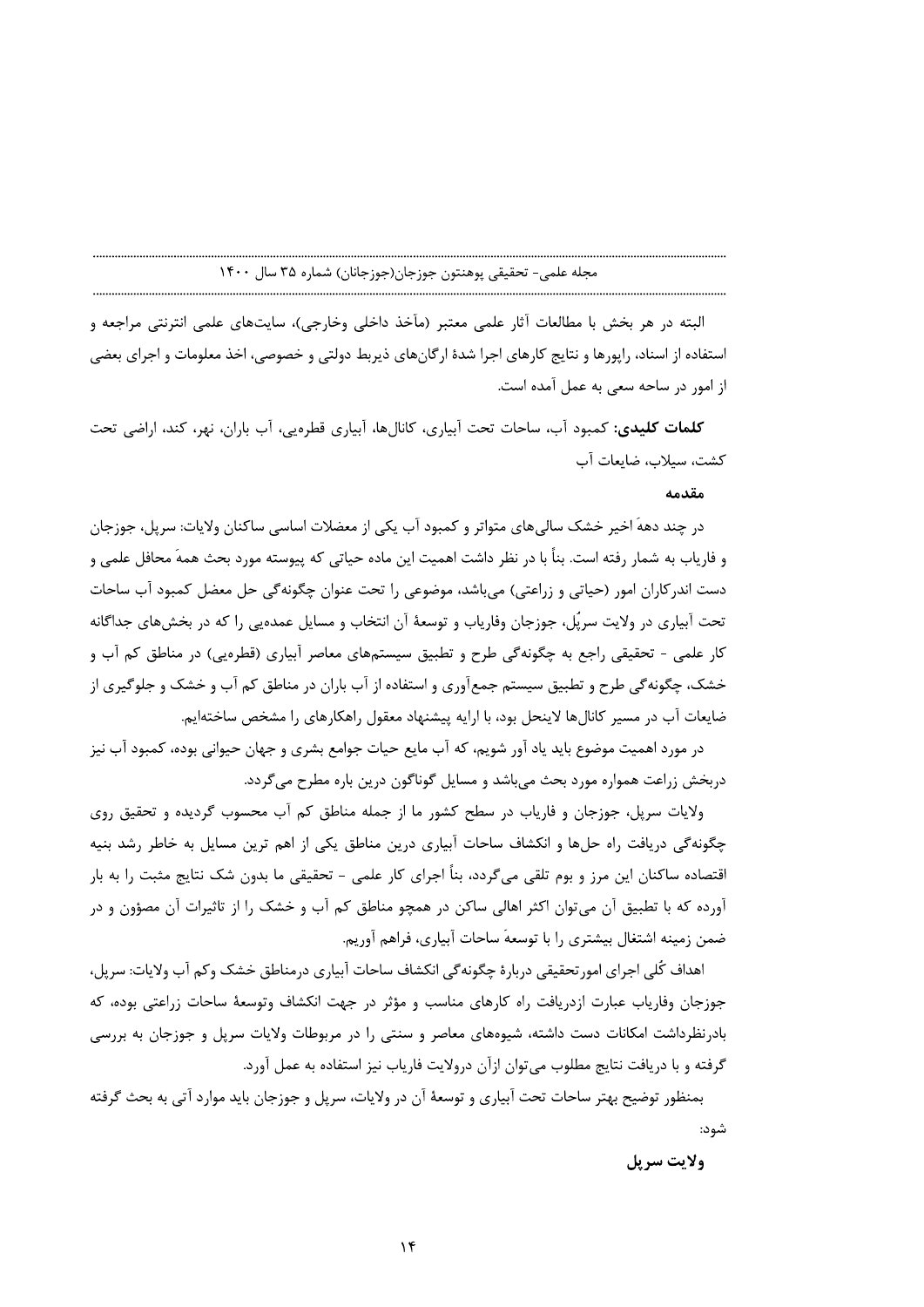سريُل يكي از ولايات شمالي افغانستان است. مساحت اين ولايت (۱۶۳٫۸۵۶) كيلو مترمربع و جمعيت آن (۵۰۵٫۴۰۰) نفراست، (نظربه احصائيهٔ ۲۰۰۹).

ازمجموع مساحت ولايت سريًل زمينهاي قابل كشت للمي (۶۰۰۰۰) هكتار، زمين قابل كشت آبي (۵۰۰۰۰) هکتار، زمین علف چر(۱۸۰۰۰) هکتار و جنگلات (۳۵۰۰۰) هکتار می باشد. این ولایت دردامنهٔ شمال کوه تیربند ترکستان بین ۳۵ درجه و (۳۰) دقیقه شرقی تا (۳۶) درجه و (۱۳) دقیقه شمالی و(۶۶) درجه و(۳۰) دقیقه جنوبی و (۶۵) درجه (۲۹) دقیقه شرقی واقع است. ارتفاع آن از سطح بحر در مناطق از (۶۴ تا ۱۷۵۰) متر در مناطق کوهستانی مے باشد.

همچنین ۷۵ فیصد اراضی خاک ولایت سرپُل کوهستانی پانیمه کوهستانی بوده صرف (۱۴) فیصد دیگرآن اراضی هموار و متباقی آن یعنی (١١) فیصد باقیمانده ساحات جنگلی و نیمه هموار میباشد.

بیش از(۸۵) فیصد مردم ولایت سریُل به زراعت اشتغال داشته و متباقی دیگر مردم به مالداری وسایر پیشهها مصروف مے باشد.

آب جاری (دریاها) ولایت سرپُل عمدتاً از دو منبع، یکی کومهای تیربند ترکستان که دریای سفید از آن سرچشمه می گیرد، همیشه پوشیده از برف بوده وبا ذوب وجاری شدن آن دریای متذکره نیز طور دوامدار به طرف شهرسرپُل جریان می یابد. دریای سیاه که از ارتفاعات ولسوالی های سانچارک، سوزمه قلعه وچشمههای که درمسیر جریان آن قراردارد، طور مقطعی با انواع ریزش اتموسفیری (برف، باران وژاله) و موسومی دومین منبع آب جاری ولایت سرپُل را تشکیل میدهد (رایور اداره آبیاری و زراعت سریل).

# ولايت جوزجان

موقعيت جغرافيايي ولايت جوزجان بين عرض البلد (٣۶٠- ٣٨٢) وطول البلد (۶۵٠- ۶۷) قرار دارد. جوزجان دارای (۱۰) ولسوالی و(۳۰۴) قریه میباشد. مساحت جوزجان (۵۵۳٫۲۵) کیلومتر مربع و جمعیت آن (۴۸۵۳۰۰) نفر (نظربه احصائيه ٢٠٠٩) است. ساحهٔ زراعتي قسم اول، دوم وسوم (۴۱۳۹۴۰) هكتار بوده مجموع قابل كشت آن (۲۳۷۵۰۰) هکتار که از جمله (۱۳۹۴۵۰) هکتار زمین للمی،(۱۸۹۳۷۵)هکتارآبی،(۱۰۳۳)هکتار جنگلات، (۱۹۵۵) باغات، (٢١٧٧١٠) هكتار علف چرو چمنزارها و(١٧۶۴۴٠) هكتار زمينهاي باير مي باشد.

منبع اساسی آب جاری ولایت جوزجان دریای سرپُل بوده، که در قسمت ولسوالی سیدآباد ولایت سرپُل به دو شاخه (دریای سیاه و دریای سفید) جدا می گردد.

دریای سرپُل نظربه تقسیمات حق آبهیی که ازطرف اداره زراعت در گذشتهها صورت گرفته مواضع یک هزار پیکال معادل، (۸۰۰۰۰) هکتار از زمینهای تحت کشت، باغها، جنگلها و فضای سبز ولایات سریل، جوزجان در ده - ده روز بطور نوبت وار آبیاری می نماید ( ۹ و رایور اداره زراعت جوزجان ).

ولايت فارياب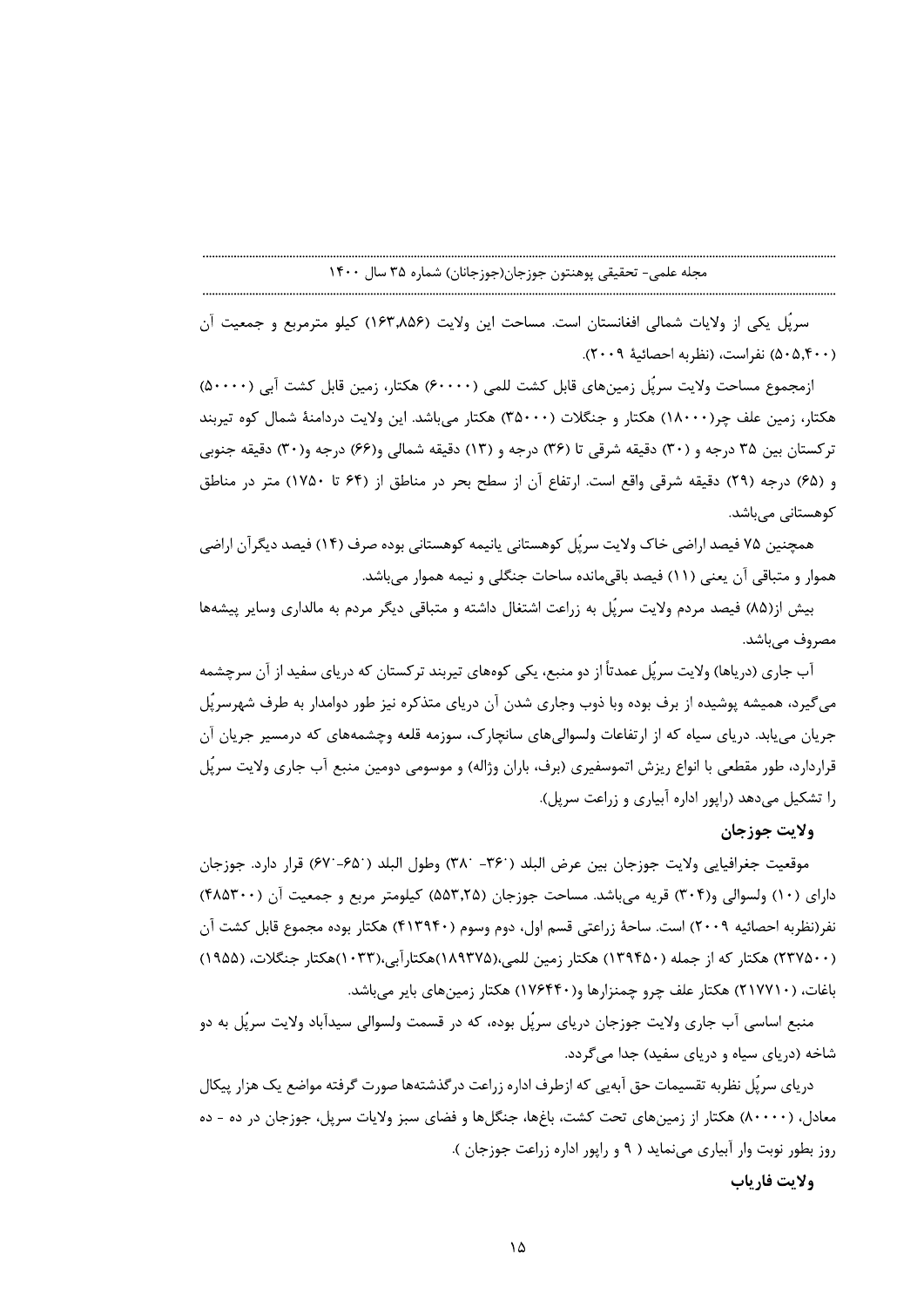مساحت ولايت فارياب (٢٧٩٢٢,٠٠) كيلومتربوده ودرهر(٤١) مترمربع في نفر زندهگي ميكند. موقعيت جغرافيايي اين ولايت بين عرض البلد (٣۴-٣٧ ) وطول البلد ( ۶۳-۶۶ ) قرار دارد. كه درآن (١٢۴۵٩۶) نفر سكونت دارند. ولايت فارياب داراي پانزده ولسوالي مي باشد.

کشت للمی دراین ولایت (۱۹۶۸۰۰) هکتارزمین، کشت آبی آن(۱۶۴۰۰) هکتارزمین، علف چر(۱۲۰۰۰) هکتارزمین، جنگلها (۱۷۷۳۰۰) هکتار و باغها (۲۷۶۳۰) هکتار می باشد. زمین های بایراین ولایت هنوزسروی نشده است.

در این ولایت چندین منبع آب جاری از جمله دریای شیرین تکاب، المار و قیصار، وجود دارد.

با توجه به اقلیم و امکانات توسعهٔ ساحات آبیاری و همچنان محدودیتهای آبهای جاری در سه ولایت مورد نظر شیوههای ذیل را تحت بررسی و تحقیق قرار میدهیم (راپور اداره زراعت و آبیاری فاریاب).

# مواد و روش کار

در هر فعالیت علمی - تحقیقی با در نظرداشت مسایل طرح شده، ایجاب انتخاب وکار بُرد روشهای علمی را جهت اجرای امور مربوط ً به کار تحقیقی را می نماید، بناً ما نیز با به کارگیری روش مختلط (کتابخانهیی و ساحوی) ضمن مطالعهٔ مأخذ معتبر داخلی - خارجی، مشاهدات ساحوی، ارقام گیری از مؤسسات ذیربط، اخذ مصاحبهها از مردم محل و محاسبات انجنیری، کار تحقیقی خویش را تکمیل نموده و نتایج حاصله از آن بگونهٔ خلاصه درج این اثر تحقیقی شده، لذا امید واریم علاقمندان و اشخاص وارد به موضوعات تخصصی بتواند، استفاده مؤثر نمایند.

# طرح وتطبیق سیستمهای معاصر آبیاری (قطره یی) درمناطق کم آب وخشک

ازاینکه کمبود آب در کشورخصوصأ درولایت جوزجان و فاریاب معضله اساسی در برابر رشد وانکشاف زراعت قلمداد شده، بنأ با درنظرداشت مشكلات موجوده، دريافت راههاي حل مناسب آبياري درين مناطق غرض توسعهٔ ساحات زراعتی، یکی ازسیستمهای معاصر آبیاری یعنی قطرهیی را در زمینی با مساحت (۵) هکتارمعادل (۲۵) جریب درمنطقه دو سركهٔ ولسوالی آقچه ولایت جوزجان طرح، تطبیق وتحت تحقیق قراردادهایم، كه نتایج مثبتی به بار آورده است. نتایج حاصله از تحقیق مطروحه در این اثر و استفاده از امکانات موجوده را دربخش اخیر اثر هذا گنجانیدهایم (علی زاده، ۱۳۸۸).

بادرنظرداشت مسايل مطروحه درروش تحقيق ومطالعه مأخذ واستفاده ازامكانات موجوده خصوصيات فزيكي وکیمیاوی خاک، خصوصیات کیفی آب، پارامترهای آب وهوا و عکسالعمل درختان سیب، بادام وناک که در جدول (۱) درج گردیده است، غرض برجسته ساختن نتائیج کارعلمی وتحقیقی در قسمت اخیری این کار علمی درج مے نماییم.

جدول (١)- مشخصات و حاصلِ دهي نهالِ هاي فارم سيستم قطرهيي دو سرِ كه آقچه ولايت جوزِ جان.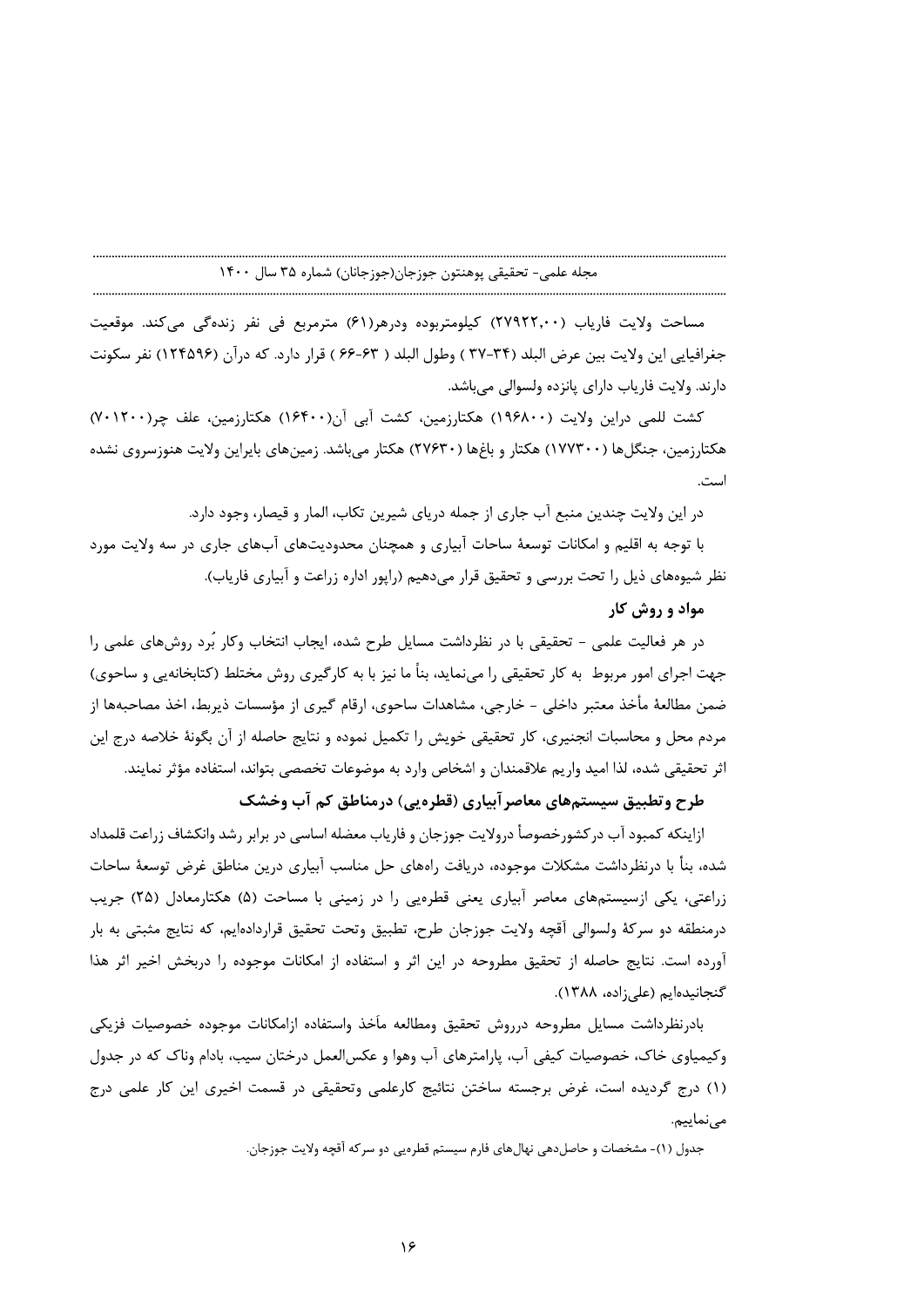| مجموع حاصلات در<br>یک فصل(kg) | حاصل دھی فی<br>نهال(kg) | رشد نهال | تاريخ غرس | تعداد نهال غرس شده | نوع نهال | - 3<br>$\tilde{\cdot}$ |
|-------------------------------|-------------------------|----------|-----------|--------------------|----------|------------------------|
| نارس                          | نارس                    | خوب      | ۱۳۸۹      | 9                  | سيب      |                        |
| نارس                          | نارس                    | حوب      | ۱۳۸۹      | ۰.۰۰               | ىادام    |                        |
| $\Delta \cdot \cdot \cdot$    | ۵                       | عالى     | ۱۳۸۹      | ۰۰۰۱               | ناک      | w                      |

مجله علمي- تحقيقي پوهنتون جوزجان(جوزجانان) شماره ۳۵ سال ۱۴۰۰

ازاین که ساحهٔ تحت تحقیق باداشتن شرایط اقلیمی گرم وخشک بامساحت (۵) هکتار که درآن (۱۱۰۰۰) نهال مثمرسیب، ناک و بادام با فاصلههای (۸۰) سانتی متر در قطارهای با فاصله (۳٫۵) مترغرس گردیده که با سرمایه (۱۰۰۰۰۰) دالر امریکای بدون قیمت زمین تنها درسال دوم از ناک آن حاصل خوبی برداشته شده است ما را امیدوار می سازد، که می توان باتوسعه و رشد چنین روش های آبیاری کمک شایانی به اقتصاد ورشکسته کشورجنگ زدهٔ خويش خواهيم نمود .

این درحالی است که عمق چاه آبیاری کننده (۹۰) متر بایمپ (۲) انج دوحوض را باطول (۱۰) متر، عرض (۵) متر وارتفاع (۲) متر مملو ساخته وروزانه سه مراتبه در تابستان درختان متذکره تحت آبیاری قطرهیی قرارگرفته است و رشد درختان عالی میباشد.

از اینکه کار علمی - تحقیقی، نتیجهٔ مثبت به دست داده، لذا موارد آتی نیاز به توضیح دارد:

١- از اين كه باغ درختان ميوه قبلاً درمنطقه آقچه كه عمدتاً داراي اقليم خشک وكم آب ميباشد وجود نداشته، با طرح وتطبیق سیستم آبیاری قطرهیی در باغ متذکره، رشد عالی درختان سیب، بادام و حاصلدهی درختان ناک ما را امیدوار به توسعهٔ درختان میوهدار درساحات دارای همچو اقلیم خشک وکم آب می نماید .

۲- خاک منطقه دوسر که آقچه با خصوصیات خاک ریگدار یکی ازحاصل خیزترین خاک@ا بوده. بناً با به کار گیری سیستم قطرهیی نتایج خوبی را به بارآورده است، پیشنهاد می گردد درجایی که دارای خاک با چنین خصوصیات باشد غرس درختان ميوهدار، رونق داد شود .



شکل (۱)- مراقبت ازپایپهای سیستم شبکه آبیاری قطرهیی درفارم دو سرکه ولسوالی آقچه.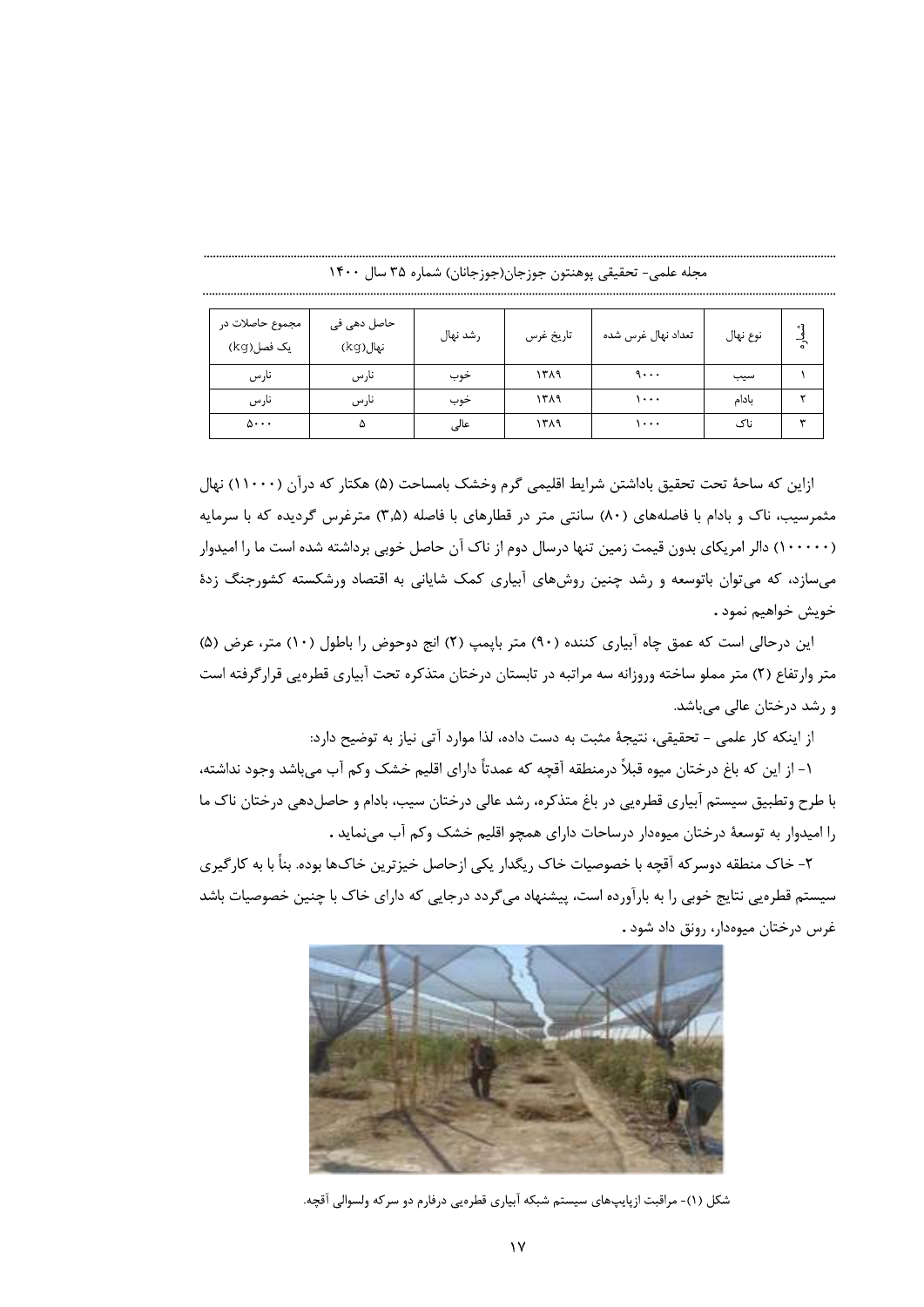با توجه به افزایش روزافزون جمعیت و تقاضای آب بیشتر دربخشهای آب آشامیدنی صنعت و مخصوصأ تولیدات زراعتی جستجوی منابع ابی جدید دراکثر نقاط جهان خیلی مهم، تلقی میشود.

مجله علمی- تحقیقی پوهنتون جوزجان(جوزجانان) شماره ۲۵ سال ۱۴۰۰<br>- استان ۱۴۰۰ سال ۱۴۰۰ مجله علمی- تحقیقی پوهنتون جوزجان(جوزجانان) شماره ۲۵ سال ۱۴۰۰<br>با توجه به افزایش روزافزون جمعیت و تقاضای آب بیشتر دربخش های آب آشامیدنی صنعت اگر بارندهگی ولوبه مقدارکم تقریبا درهمه جا اتفاق بیافتد قبل ازاینکه به سیلاب تبدیل شود ویا در مسیر جریان خود دچار الوده کی شده ویا بهشکل تبخیر، ضایع شود، به کمک روشهای مختلف میتوان اب باران را جمعاوری و هورد استفاده قرار داد. جمعآوری آب باران برخلاف سیستمهای بزرگ و متمرکز؛ مانند: بندهای ذخیره نیاز به سرمایه *گ*ذاری زیاد و تکنالوژی پیشرفته ندارد (شبیر، ۱۳۷۶).<br>**اهداف جمع آوری آب باران** 

جمع|وری اب باران نه تنها بهخاطر اشامیدن و استفاده در منازل رهایشی و تاسیسات صنعتی میباشد؛ بلکه بهطور کلی جهت نیل به اهداف دیگری که درذیل تذکر به عمل می اید از اهمیت خاصی برخورداراست .

- ـ . تبدیل اراضی طبیعی به اراضی زراعتی بااستفاده ازروشهای نوین ابیاری ( قطرهیی).
	- 2. تولید بیشترمواد غذایی (مصنوعی وزراعتی).
		- 3. تغيير محيط زيست و تآمين سرسبزي.
			- 4. ایجاد شغل وکاریابی.
	- 5. جلوگیری از ایجاد سیلهای مخرب وزودگذر.
		- 6. کنترول پروسههای فرسایش خاک.
	- 7. ذخيرهٔ آب جهت نگهداري دام پروري ويا توسعهٔ مالداري (خالدي، ۱۳۹۸).

طوریکه ملاحظه شد جمع[وری آب باران و برف برای اهداف مختلف میتواند صورت گیرد؛ اما انچه حایز اهمیت بیشتر است، نقش آن در تبدیل اراضی طبیعی به اراضی زراعتی با روشهای نوین ابیاری (قطرهیی، وغیره) و تولید بیشتر مواد غذایی میباشد. طرح، تطبیق وتحقیق دربارهٔ جمعاوری اب باران درساحه که برای بررسی تعیین گردیده باید تثبیت شود، که جمعاوری اب باران به چه منظورصورت میگیرد؟ در ایجاد سیستم جمعاوری اب باران، درمخازن آب (مانند: کندها، حفرهها، انبارها، حوضها و….) اهداف عمده کدامها اند وکدام اهداف متوقعه براورده - میشود؟ بنا حل مسایل ذکر شده از طریق کاربرد روش مطلوب، تحلیل و ارزیابی مواد و ارقام دست داشته از نتایج لابراتواری و مشاهدات ساحوی، بعداز تحلیل دقیق، امکان پذیر شده میتواند .

- موضوع مورد تحقیق دراین بخش چگونهگی طرح وتطبیق سیستم جمع|وری اب باران در مخازن زیرزمینی \_ (کند) مناطق کم اب وخشک که مقداربارندهگی اندک باشد(mm−۱۰۰mm→۱۰۰mm (۱۰ مصوصاً درچهار باب کند که هریک با ابعاد طول ۲۵ متر، عرض متوسط ۱۰ متر،ارتفاع ۸ متر وحجم مجموعی کندها(۸۰۰۰) مترمکعب بوده و درساحه (۲۰) کیلومتری بین شهرسرپل و ولسوالی صیاد باکواردینات عرضالبلد (M- ۳۶٬۲۶٬ ۸ $\,$ )، طولالبلد (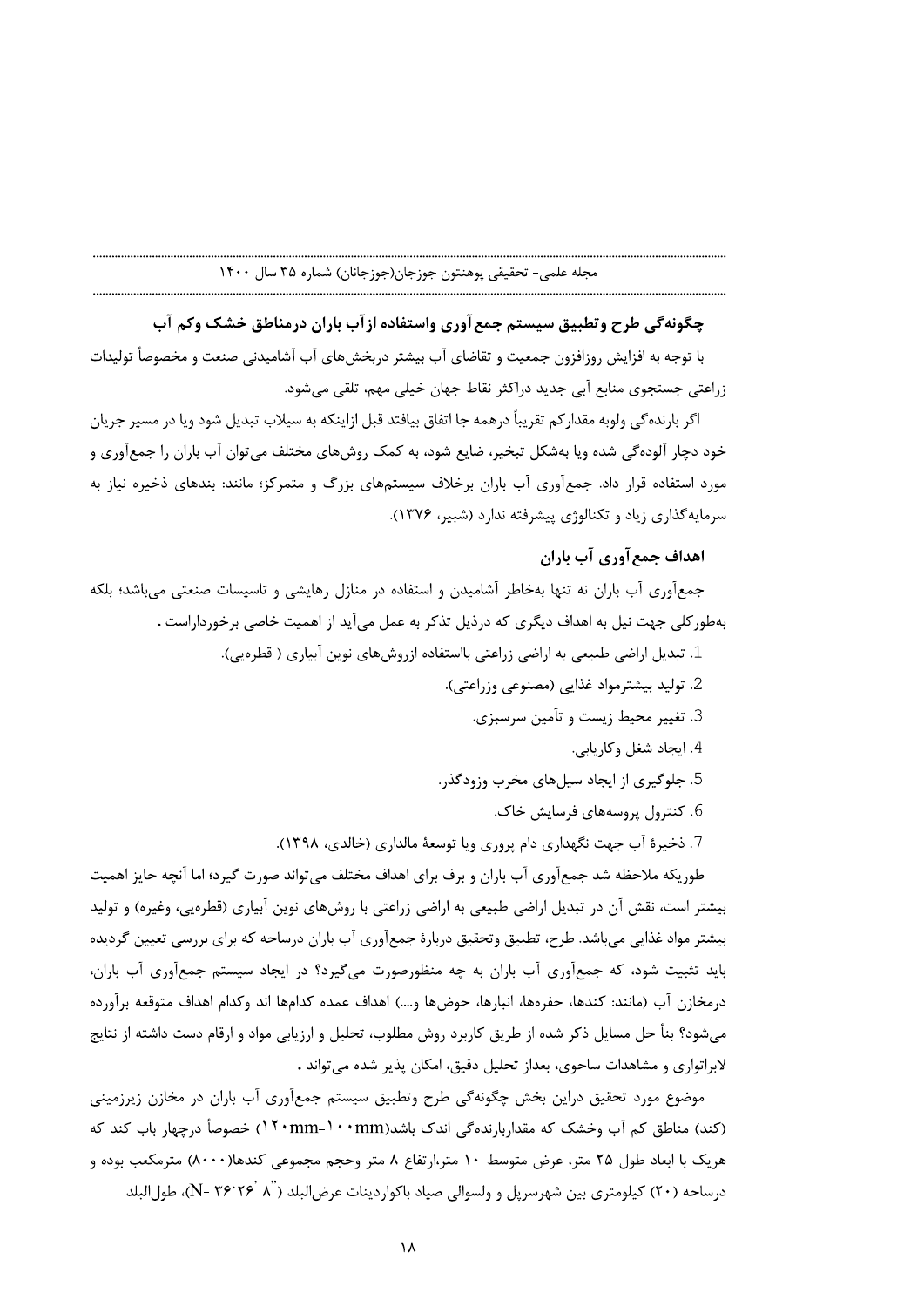(E- ۶۶٬۲۶<sup>٬</sup>۴۰٬ ) وار تفاع ازسطح بحر (H= ۷۶۷mm) موقعیت دارد، بوده و اهمیت علمی وتحقیقی موضوع متذکره درمحتوای متن و اشکال مربوطهٔ گنجانیده شده درلابلای متن برملا خواهد شد. بیان گردیده است .

چگونهگی طرح سیستم جمع آوری واستفاده از آب باران درزراعت

با افزایش نفوس وتقاضای بیشتر به محصولات زراعتی در اکثر نقاط جهان، کوشش به عمل میآید، تا اراضی طبیعی (زمینهای بایر) به اراضی قابل کشت یعنی اراضی زراعتی تبدیل شود. بیشتر اراضی که تا حال تحت کشت نیامده در مناطق خشک و نیمه خشک موقعیت دارد. دراین مناطق میزان بارندهگی کم وتقسیم آن طور غیرمنظم صورت می گیرد و در زمان خیلی کم جریان سطحی بدون استفاده موثر از ساحهٔ که بارنده گی صورت می گیرد عبور نموده و خارج می شود .

تعریف مشخص برای جمعآوری آب باران، عبارت از جمع وذخیره نمودن آب جریان سطحی و باران به خاطر استفاده در بخشهای آشامیدن، زراعت، رهایش وصنعت میباشد. با جمعآوری آب باران از یک ساحهٔ بزرگ این امکان موجود است؛ تا یک ساحه کوچک مطابق نورم با روشهای نوین آبیاری (قطرهیی) تحت آبیاری قرارگیرد.

در ولایات شمال کشور (فاریاب، جوزجان و سریل) جمعآوری آب باران، برف و استفاده از جریانهای موقتی (سیلاب) از زمانههای قدیم رواج دارد. مردم دراین مناطق کند ویا حوضهای را جهت جمعآوری آب باران و آبهای جاری موقتی حفرمی کنند و از آب آن به منظور آشامیدن و دیگر مسایل رهایشی ویا برای تأمین آب حیوانات استفاده به عمل میآورند.



شکل (۲)- نمای ازمخزنهای آب باران در ولسوالی صیاد ولایت سرپل.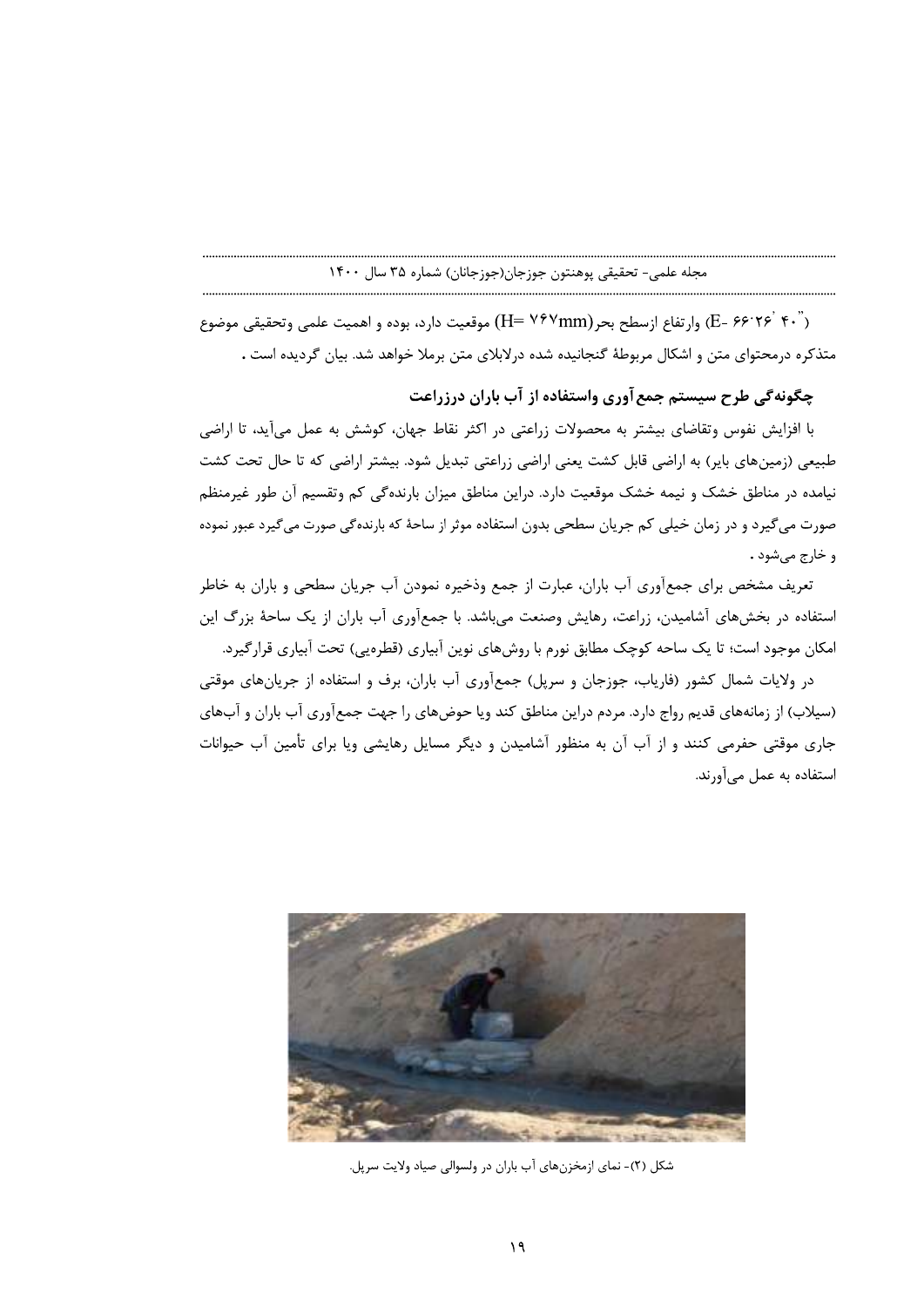ازینکه ساحه تحت تحقیق باداشتن شرایط اقلیمی گرم وخشک و مقدار بارندهگی کم است به تعداد سه باب کنده با ظرفیت مجموعی (۸۰۰۰) مترمکعب جهت ذخیره نمودن آب باران توسط مردم محل بهشکل سنتی حفرگردیده، که در ایام کم آبی یعنی فصل تابستان ضرورت آب آشامیدنی مردم محل، حیوانات وحتی آب مورد ضرورت یک تعداد زیاد درختان نزدیک خویش را رفع نموده است، از اینکه اکثر نقاط ولایت سریل و فاریاب دارای ساحات آب ریز (اراضی غیر هموار که در آن مقدار بارندهگی در موسم زمستان و بهار بیشتر است)، بوده و می تواند منبع خوبی برای ذخیره گاههای آب موقتی باشد. روی این اصل میتوانیم در حدود (۱۲۰۰۰) هکتار از ساحاتی که دارای چنین خصوصیات باشد، درحدود (۱۸۰) کند، حفر و به مقدار (۲۰۰۰) متر مکعب آب در هر یکی از آنها ذخیره نموده، در مواقع معین از آن با روش قطرهیی جهت آبیاری ساحات زراعتی، تأمین آب شرب اهالی منطقه، مصرف حيوانات و آبهاي صنعتي استفاده قابل ملاحظه به عمل آوريم.

# جلوگیری از ضایعات آب در کانالهای آبیاری

تقریباً یک ملیارد نفر از ساکنان جهان با درآمدی کمتر از یک دالر در روز در فقر مطلق زندهگی میکنند و از گرسنهگی شدید رنج می برند. در کشورهای در حال توسعه از بین هر چهار کودک یکی از آنها دارای وزنی کمتر از میزان طبیعی بوده و در کشورهای فقیر، بیشتر کودکان وزنشان از حد طبیعی کمتر است چنین کودکان در معرض خطرات انواع بیماری قرار داشته و به همین دلیل بسیاری از آنان هرگز به سن بلوغ نمی رسند و سؤ تغذیه، عامل اصلي مرگ و مير کودکان در کشورهاي در حال توسعه است درين ميان کودکاني که جان سالم به در مي برند از اين که در آینده با گرسنهگی، بی خانمانی، بیسوادی و بیکاری دست به گریبان خواهند بود، در هول و هراسند .

درجهانی که امکان تولید غذا پیش از تغذیه جمیعت کنونی موجود است، گرسنهگی پدیدهیی طبیعی نیست؛ بلكه در اثر عمل ويا غفلت انسان يديد مي آيد .

درمناطق نیمه خشک و خشک جهان با بارندهگی ناکافی ویا بارندهگی بی موقع، بدون آبیاری اراضی پیداوار زراعتی بهدست نیامده ویا اگر بهدست آید، مقدار آن بسیار ناچیز و کم خواهد بود. ولایت جوزجان که در صفحات شمال افغانستان موقعیت دارد، زراعت بدون آبیاری درآن نا ممکن می باشد وحتی جهت بهدست آوردن حاصل قناعت بخش در ساحات دیمه (للمی) ضرورت به آبیاری تکمیلی می باشد. این مسأله خصوصأ در شرایط خشک سالی کنونی، کاملاً هویدا و آشکار گردیده است .

چون پیداوار زراعتی کشور از ساحات زراعتی تحت آبیاری بهدست میآید، با افزایش مقدار آب میتوان مقدار توليدات را بلند برد نظر به معلومات دست داشته در كشور حدود (۶۰٪ الى ٧٠٪) آب اخذ شده از منابع به اراضى زراعتی نمیرسد و در مسیر راه ضایع میشود؛ اما با وجود این مسأله در سابق و اکنون بنابر عوامل متعدد موثریت استفاده از آب در امور آبیاری خیلی پایین وکم بوده و آب گرانبها بدون استفاده به هدر میرود یا در استفاده آن اصراف صورت می گیرد .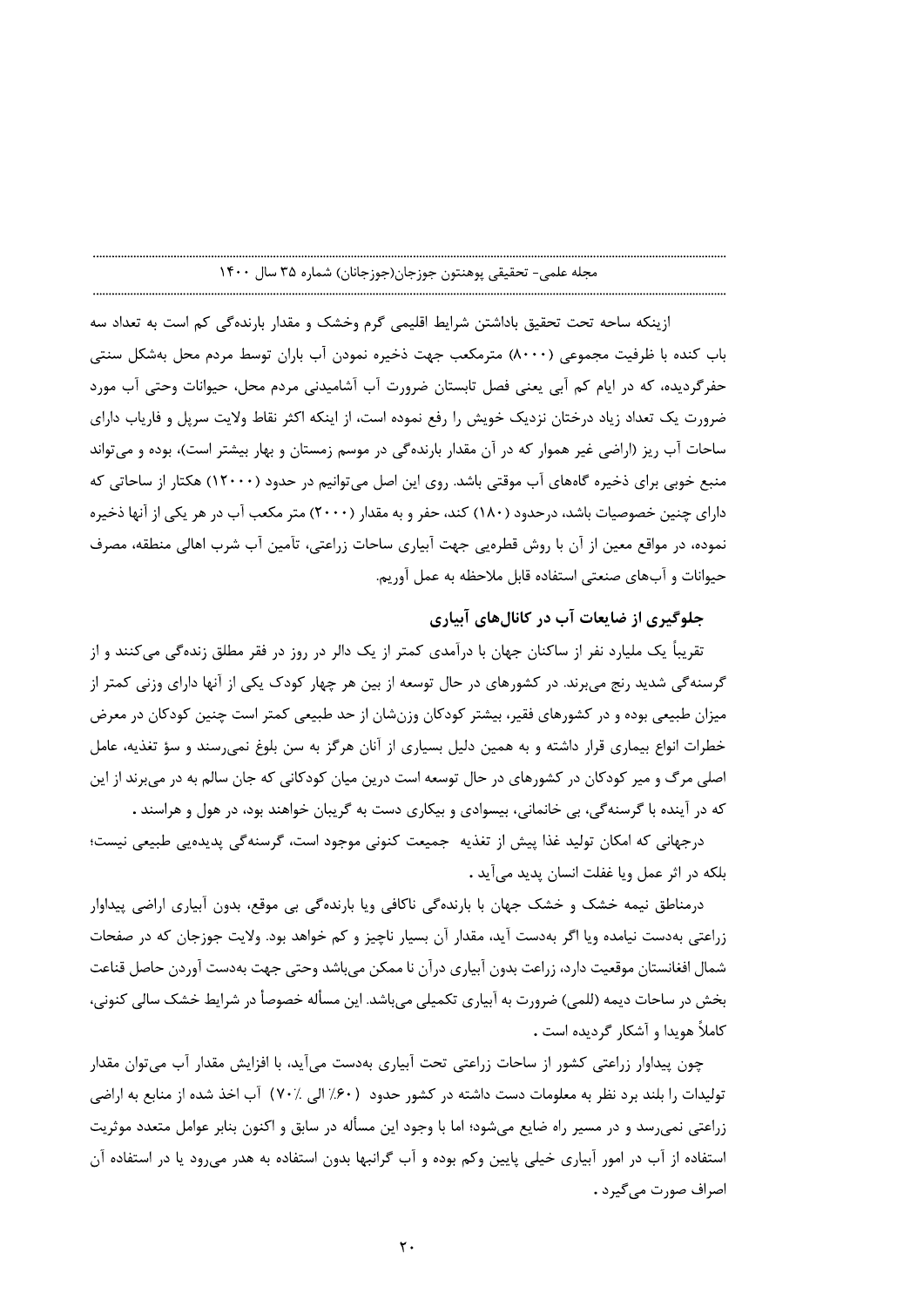جهت جلوگیری از ضایعات آب در کانالها باید اهداف ذیل دنبال گردد: هدف اول. محدود ساختن استفاده از آب در زراعت و سایر استفادهها (جیره بندی آب) . هدف دوم. ذخیره سازی آب و امکان استفاده از آن در فصول کم آبی . هدف سوم. جلوگیری از هدر رفتن و ضایعات آب انتقال و توزیعی (کاهش فلتری) . هدف چهارم. بهبود حفاظت محيط زيست . هدف پنجم. جلو گیری از اصراف آب در آبیاری (لیاقت، ۱۳۸۴).

قسمتی از این زمین های موج دار که هیچ قلبه نشده اند به نام مالچر یاد می¢ردد مردم علفهای خشک آنرا در تابستان جمع می نمایند؛ تا در زمستان آذوقهٔ حیوانات شان شود.

ساحهیی زراعتی قسم اول – دوم – سوم در ولایت جوزجان (۴۱۳۹۴۰) هکتار زمین است که از آن جمله (۲۳۷۵۰۰) هکتار ساحات آن قابل کشت بوده که مواضع (۴۰۰۰۰) هکتار آن را ساحات للمی، (۱۹۷۵۰۰) هکتار آن را ساحات آبی، (۲۸۷۰۰) هکتار آن جنگلها، (۱۵۵۹۶۵) هکتار علفچر و (۱۷۶۴۴۰) هکتار زمینهای بایرتشکیل مے ردھد.

درشهر شبرغان منبع آب جاری دریای سرپل است که از کوههای تیر بند ترکستان و میرزا و لنگ سرچشمه می گیرد. در سال های اخیر که با خشک سالی و کم آبی رو به رو هستیم مناطق تحت کشت و آبیاری ولسوالی خواجه دوکوه و شهرشبرغان با قریه جات مربوط آن حاصلات زراعتی قابل ملاحظهیی را به بار نمیآورد. این مشکل را می توان تا حدی با به کار گیری روشها و میتودهای مناسب جلوگیری از ضایعات و استفادهٔ موثر از آب جاری کم ، رفع نمود .

دریای سرپل در مسیر جریان خویش با پیمودن درهها و گاهی میدانهای نسبتاً هموار که در دو جناحاش قرار داشته و از اطراف توسط ارتفاعات مختلف تپهیی احاطه شده، مواضع تقریباً (۵۰۰) پیکال معادل (۴۰۰۰۰) هکتار زمین زراعتی را در مربوطات ولایت سریل با مقدار جریان آب به طور نورمال (۱٫۶۵) متر مکعب آبیاری می نماید، (راپور اداره آبیاری وزراعت سرپل و جوزجان).

باتوجه به توضیحات فوق و مُعضل کمبود آب، نتایج حاصله از تحقیق، کانالها (دریای سیاه وسفید) که ازآن جهت آبیاری ساحات زراعتی شهرشبرغان وولسوالی خواجه دوکوه ولایت جوزجان استفاده می گردد، یکی از مشکلات اساسی بوده که باعث تقلیل در مسیرجریان شده است.، با مطالعه و استفاده از مآخذ معتبر، اجرای کارهای تحقیقی، نمونه برداری از ساحهٔ تحت مطالعه وتحلیل وتجزیهٔ آن درلابراتوارها، بادرنظرداشت اساسات علمی و عملی هایدرولیکی، به نتایچ مثبتی درحصهٔ چگونهگی کاهش ضایعات آب، مسیرجریان کانالها (دریای سیاه وسفید) در صورتی می توان دست یافت که موارد آتی را بهگونه دوامدار مراعات نمائیم.

مدیریت درست در رابطه به کاهش ضایعات انتقالی و توزیع آب در کانالهای سیاه و سفید .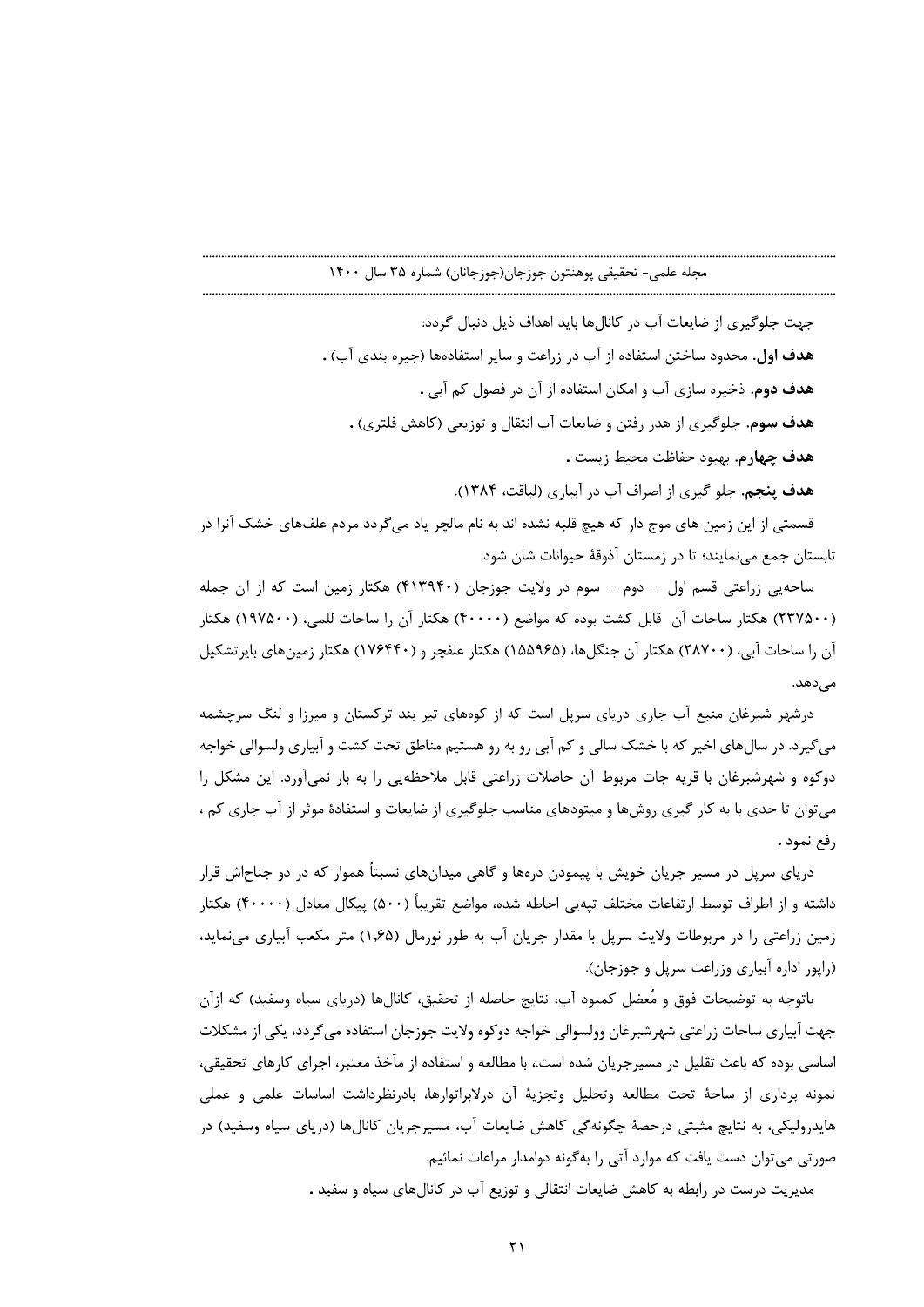۱- اصلاح، ترمیم و مراقبت مداوم از ساختمانهای هایدروتخنیکی (تنظیم و تقسیم کنندهها) اعمار شده بالای کانالهای (دریاهای) سفید و سیاه .

٢- تنظيم ومراقبت از پروگرامهاي پاک کاري کانالها (توسط دهاقين) به وقت معينه و مواقع کم آبي از طرف ادارة مسؤول .

٣- ارتقاى سطح آگاهى دهاقين در رابطه به زرع كشت نباتات كه در مقابل اثرات كم آبى مقاوم اند .

۴- مدیریت درست دررابطه به ارتقای سطح آگاهی دهاقین به خاطر استفاده از آب و صرفه جویی در آن از طرف ادارۂ مسؤول (صدیقے، ۱۳۸۷).



شکل(۳)- نمای از کانال آبیاری مربوط دریای سیاه در شهر شبرغان.

# نتیجهگیری و پیشنهادها

یکی از اهداف اجرای امورعلمی- تحقیقی عبارت از دریافت راه حل ممکنه به مسایل اهم است که موثریت اقتصادی به بارآورده بتواند، بنأ با استفاده از اساسات علمی- تخنیکی واجرای بعضی فعالیتهای تحقیقی درساحات مورد مطالعه که درسه بخش جداگانه اثر هذا تحریر یافته است، به نتایج و دست آوردهای نایل شده و درضمن پیشنهادهای جهت حل معضلات موجوده و بهبود شرایط انکشاف وتوسعهٔ ساحات آبیاری درمناطق خشک وکم آب به ارگانها ومسؤولان ذيربط طورجداگانه ارائه نمودهايم، كه قرارذيل اند:

– با درنظرداشت سطح زنده گی افراد جامعهٔ جنگ زدهٔ افغانستان وعدم موجودیت زمینهٔ اشتغال پیشبرد امور زراعتي يگانه راه حل ممكن در بهبود وضع معيشتي ساكنين اين مرزوبوم خصوصاً مناطق كم آب وخشك به كارگيري روشهای نوین آبیاری از جمله قطرهیی به شمار رفته، بناً با مطالعه طرح وتطبیق سیستم آبیاری قطرهیی درباغی با مساحت (۵) هکتار معادل (۲۵) جریب با سرمایه (۱۰۰۰۰۰) دالر امریکای نتایج ذیل به دست آمده است: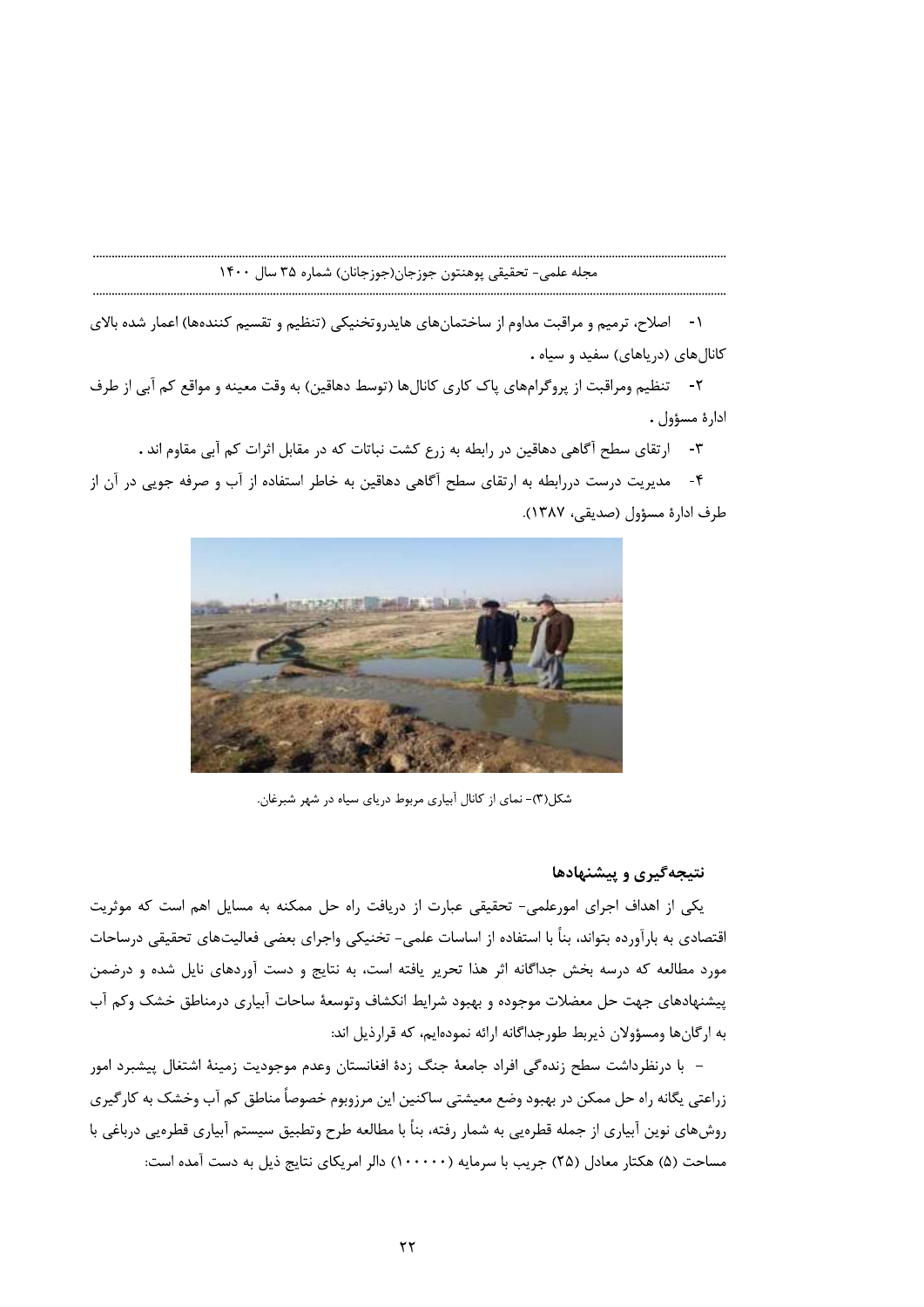1. ازاين كه باغ درختان ميوه قبلاً درمنطقه آقچه كه عمدتاً داراي اقليم خشک وكم آب ميباشد وجود نداشته، با طرح وتطبيق سيستم آبياري قطرهيي درباغ متذكره، رشد عالي درختان سيب، بادام وحاصلدهي درختان ناك ما ,ا امیدوار به توسعهٔ درختان میوهدار درساحات دارای همچو اقلیم خشک وکم آب می نماید .

2. خاک منطقه دو سرکه آقچه با خصوصیات خاک ریگدار یکی از حاصل خیزترین خاکـها بوده، بناً با به کارگیری سیستم قطرمیی نتایج خوبی را به بار آورده است، پیشنهاد می گردد در جاهایکه دارای خاک با چنین خصوصيات باشد، غرس درختان ميوهدار رونق داده شود .

– بادرنظرداشت شرایط زندهگی افراد جامعه وعدم موجودیت اشتغال، پیشبرد امور سیستم جمعآوری و ذخیره آب باران درمخازن (کندهها، حوضها،انبارها و…) و استفاده ازآن در ایام کم آبی به روشهای نوین آبیاری (قطرهیی) درانکشاف ساحات زراعتی یگانه راه حل ممکن در بهبود سطح رندهگی مردم در مناطق کم آب وخشک میباشد. بناً با مطالعه، طرح وتطبيق سيستم جمع آوري، ذخيره واستفاده ازآب باران درزراعت به روشهاي نوين آبياري نتايج ذيل، به دست آمده است .

1. \_ هرچند استفاده از سیستم جمعآوری و ذخیره آب باران درکند های تحت تحقیق و استفاده ازآب آن برای شرب انسانِها، حیوانات و قسماً برای آبیاری درختان صورت می گیرد. از همین رو ما را امیدوار می سازد باطرح وتطبیق همچو سیستمها در توسعه و انکشاف ساحات زراعتی با روشهای نوین آبیاری (قطرهیی) درمناطق دارای اقلیم خشک وكم آب استفادة عملى به عمل آيد .

2. با به کارگیری روشهای جمعآوری آب باران وجاری درمناطقی که مراتع و چراگاه وجود دارد، می توان دامداری (مالداری) را بیشتر انکشاف وتوسعه داد .

3. با جمعآوري آب جاري (باران) واتموسفيري مي توان دريک ذخيرهگاه واحد ويا چندين ذخيرهگاهها آب آشامیدنی یک منطقه را تأمین نمود .

– چون ولایت جوزجان یکی ازولایات زراعتی کشور بوده و زراعت جز عمدهٔ اقتصاد آنرا تشکیل می دهد. به صورت عموم درولايت جوزجان مقدار بارنده گي سالانه اندک است. همچنان منابع آب جاري دراين ولايت وجود ندارد. بدین لحاظ ساحات تحت کشت شهر شبرغان (قریه جات مربوطات آن) و ولسوالی خواجه دوکوه از دریای سریل تغذیه و آبیاری میگردد. از همین رو جهت استفادهٔ موثراز آب جاری درکانالهای سفید و سیاه کوشش گردد؛ تا ضايعات آب ,ا به حداقل برسانيم وازآن استفاده بيشتر نمايم .

نظر به نتايج حاصله ازامور انجام داده شده، نكات ذيل را پيشنهاد مى نماييم .

1. مديريت درست دررابطه به كاهش ضايعات انتقالي و توزيعي آب دركانالهاي سياه وسفيد .

2. اصلاح، ترميم ومراقبت مداوم ازساختمانهاي هايدروتخنيكي (تنظيم وتقسيم كنندهها) اعمار شده بالاي کانالهای (دریاهای) سفید و سیاه .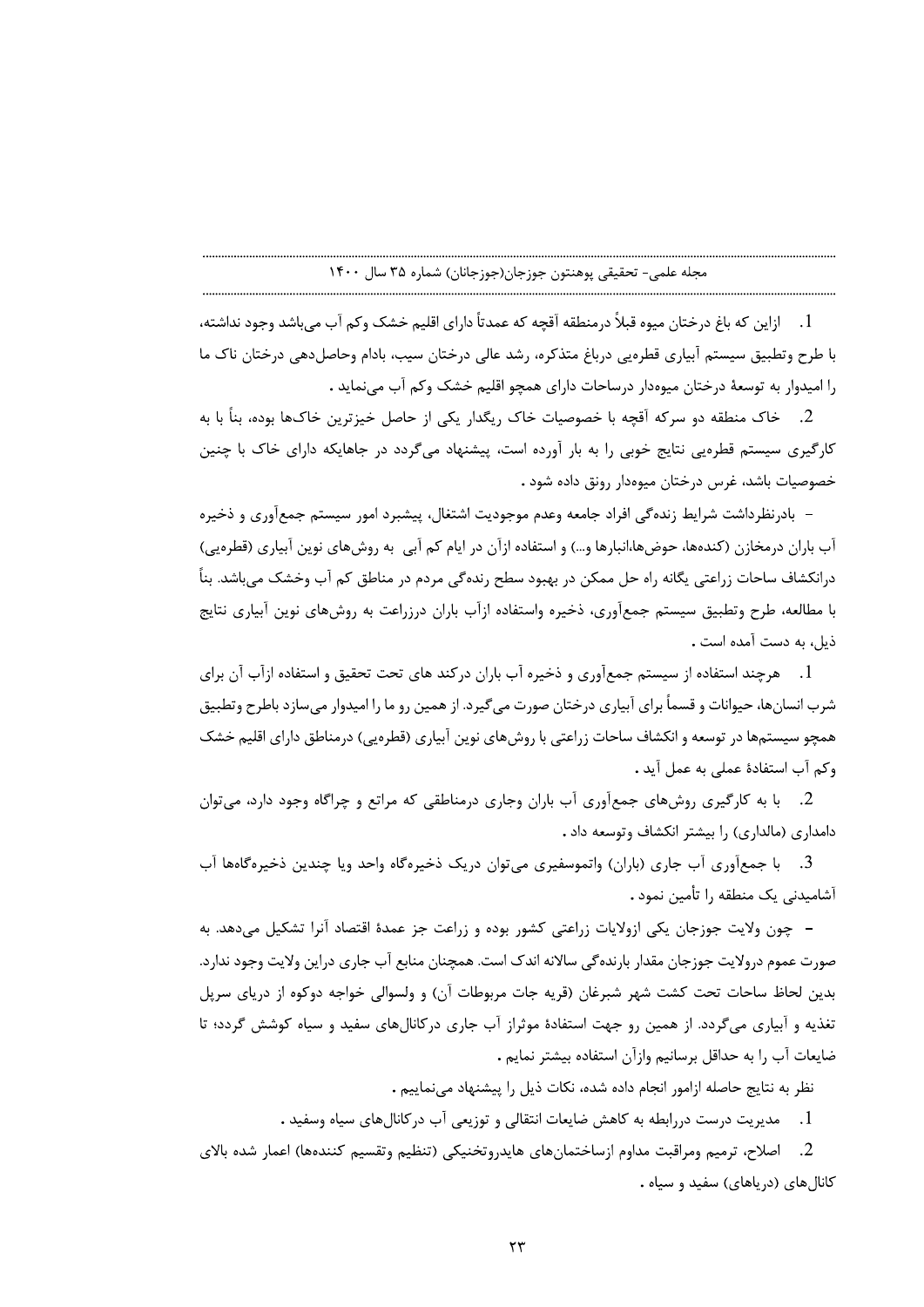3. تنظيم ومراقبت از پروگرامهاي پاک کاري کانالها (توسط دهاقين) به وقت معينه ومواقع کم آبي از طرف ادارهٔ مسؤول .

4. ارتقاى سطح آگاهى دهاقين در رابطه به زرع كشت نباتات كه در مقابل اثرات كم آبى، مقاوم اند .

5. مدیریت درست دررابطه به ارتقای سطح آگاهی دهاقین به خاطر استفاده از آب و صرفه جویی در آن از طرف ادارة مسؤول.

# مآخذ

حمید، محمد حسن. (۱۳۶۶). کارهای تولیدی در اعمار کانال ها. کابل: پوهنتون پولی تخنیک. خالدی، هومن. (۱۳۹۸). بهره برداری زراعتی. تهران: کمیته ملی آبیاری وزهکشی شبيِّر، سيد شريف.(١٣٧۶). جمع آوري و استفاده از آب باران. يشاور: سازمان خوراكه وزراعت ملل متحد (FAO) صدیقی، محمد قاسم. (۱۳۸۷). بهره برداری ساختمانهای آبی. کابل: پوهنتون پولی تخنیک کابل. علی زاده، امین. (۱۳۸۸). اصول وعملیات آبیاری قطره ای. مشهد: دانشگاه مشهد. لیاقت، عبدالمجید. (۱۳۸۴). انتخاب روشهای آبیاری درزراعت. مشهد: کمیته ملی آبیاری وزهکشی. ورجاوند، پرویز. (۱۳۸۹). سیستم ذخیره آب باران درذخیره گاه ها. دانشگاه مشهد. رايور اداره آبياري ولايت سريل، جوزجان و فارياب. رياست اقتصاد، (١٣٩٩). پروفايل ولايت جوزجان. شبرغان: موسسه بين المللي اكتيد.

# بررسی حل معادلات تفاضلی ترتبب دوم توسط سلسله طاقت و نقاط غير عادي منظم

# پوهندوي سعيده وليزاده

تقریظ دهنده: پوهندوی نوریه کارگر عضو کادر علمی دیپارتمنت ریاضی پوهنجی تعلیم و تربیه

### خلاصه

مفهوم معادلات تفاضلي در رياضيات نقش بنيادي و اساسي دارد. اگر آنرا به صورت اسم خاص با پسوند خاص در نظر بگیریم واضح میگردد که معادله داده شده دارای مجهولی است که باید جستجو و دریافت گردد. معادلات تفاضلی نوع بخصوص از معادلات ریاضی است، که بعد از کشف مفهوم مشتق به یکی از مهمترین مباحث و روشها برای حل مسایل پیچیده در ریاضیات و علوم تجربی تبدیل شده است. برای این نوغ معادلات اکثراً در رشتههای

۱- عضو کادر علمی دیپارتمنت ریاضی یوهنجی تعلیم و تربیه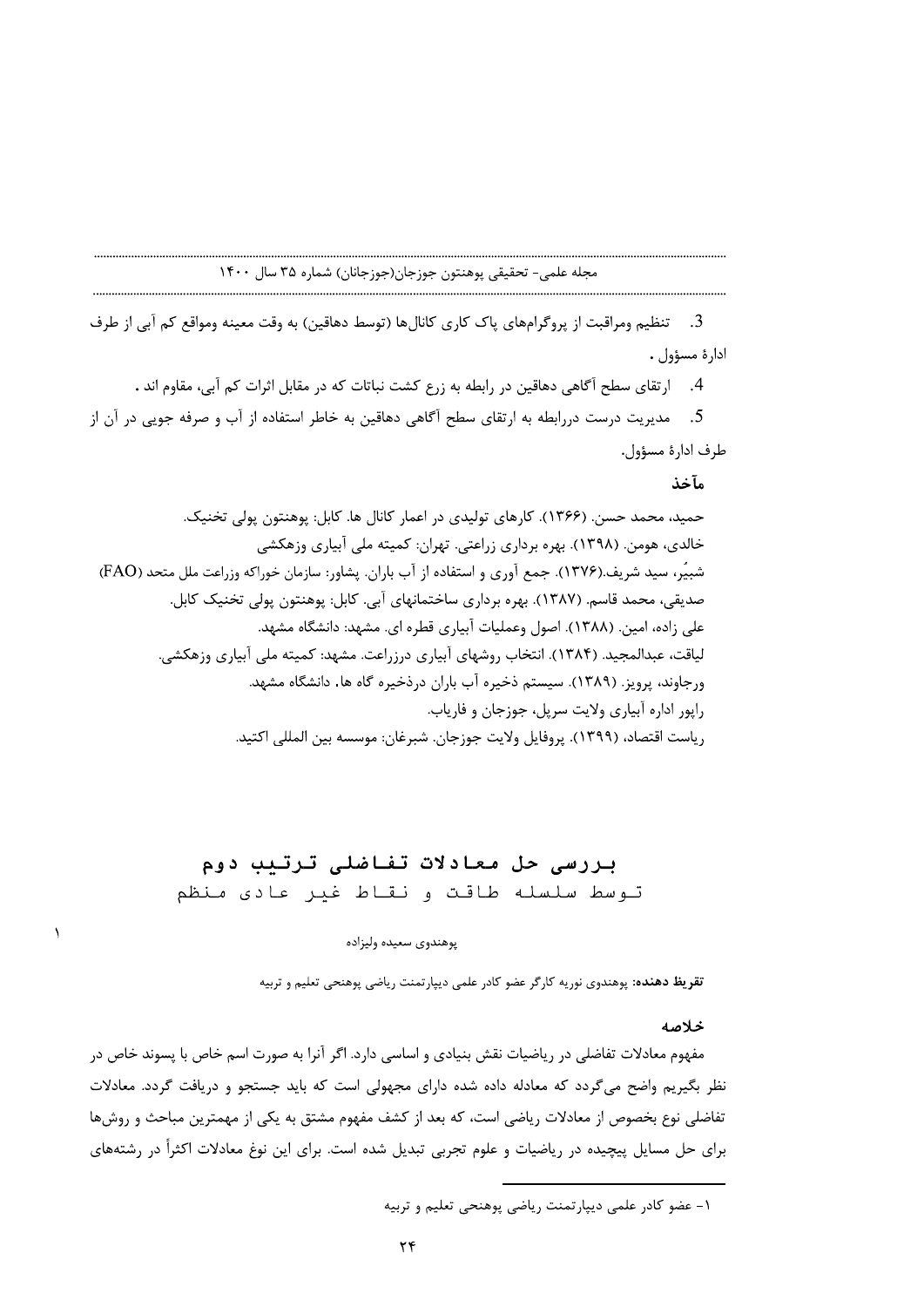مختلف علوم، انجنیری، اقتصاد، وغیرہ ضرورت احساس میگردد، که برای بیان یک مسأله یک مدل ریاضی ساخته شود. این مدلهای ریاضی معادلاتی شامل یک تابع مجهول و مشتقات آن نظر به متحولهای مستقل هستند چنین معادلات را معادلات تفاضلي ميiامند. معادلات تفاضلي را مي توان با استفاده از يک تعداد قواعد رياضي حل نمود، که در این مقاله حل معادلات تفاضلی توسط سلسله طاقت مورد بررسی قرار گرفته و مواد مورد نیاز بادرنظرداشت میتودهای تحقیق، با استفاده از منابع معتبرعلمی و روش کتابخانهیی به صورت منظم جمع[وری گردیده است. تحریر این مقاله هدف معینهی خود را به همراه دارد وآن اینکه، خواننده می تواند با طریقهی حل معادلات تفاضلی توسط سلسله طاقت آشنا شده و از آن، در موضوعات و مسایل بخش۵مای دیگر که ازین جهت به سهولت انجام پذیر است استفاده نماید. این مقالات ازیک نگاه دانش خواننده را بالا برده و از جانب دیگر ارتباط خواننده را با کتب معتبر علمی که محقق در تحقیق خویش از آن استفاده نموده است به صورت غیر مستقیم برقرار می سازد. نتایج و یافتههای تحقیق نشان میدهد که معادلات تفاضلی یکی از بخشهای اساسی ریاضیات تطبیقی معاصر میباشد که در همه رشتههای فزیک (حرارت، میخانیک، اتم، برق، مقناطیس، نور وغیره) مورد استفاده قرار میگیرد. همچنان با توجه به رابطه نزدیک آن با دیگر علوم مخصوصاً فزیک به نقش کلیدی و اهمیت وافرآن در برنامه کارشناسی یی برد. بسیاری از قوانین طبیعت (در فزیک، کیمیا، زیست شناسی، نجوم ) طبیعی ترین بیان خودرا در زبان معادلات تفاضلی می یابند.. معادلات تفاضلی معمولی، پر استفادهترین و مهمترین بخش از ریاضیات پس از حساب دیفرانسیل و انتگرال برای محصلان انجنیری وعلوم ریاضی و فزیک است. اهمیت و نقش معادلات تفاضلی معمولی در ریاضیات پوهنتونی با اهمیت اعداد و نقش آن در ریاضیات مقدماتی برابری میکند. حل معادلات تفاضلی با استفاده از روشهای انتیگرال گیری و سلسلهها صورت می گیرد. نظربه یافتههای تحقیق یکی از روشهای موثر برای محاسبه معادلات تفاضلي، حل معادلات تفاضلي توسط سلسه طاقت مي باشد كه از يک طرف سلسلهها حل معادلات تفاضلي را سهولت بخشیده، از طرف دیگر کاربرد سلسلهها در حل موضوعات مختلف ریاضیکی خصوصاً حل معادلات تفاضلی بر ملا مے گردد.

# **كلمات كليدي:** سلسله فروبنيوس، خطأ مستقل، نقاط غيرعادي، مجاورت، معادلات تفاضلي، طاقت مقدمه

ستارهی درخشان معادلات تفاضلی در قرن ۱۷ میلادی سال۱۶۹۰ در اقلمرو نامنتهای ریاضیات عالی در اثر حل چندین معادله ی تفاضلی ترتیبهای اول و دوم که از مفاهیم هندسی و فزیکی ناشی گردیده بودند توسط دانشمندان همان عصر چون نیوتن، لایب نیتز و برنولی حل گردیده، به درخشش آغاز مینماید. در آغاز مفاهیم معادلات تفاضلي خيلي بسيط و ميتودهاي حل آنها نيز ابتدايي بود؛ اما در قرن ١٨ ميتود هاي حل معادلات موصوف به مراتب بهتر، غنی تر و کاملتری توسط دانشمندان ریاضیات عالی چون اویلر، لاگرانژ و لاپلاس به بازار معرفت معادلات تفاضلی ارمغان داده شد. دلامبر در حدود ۲۵۰ سال قبل از امروز بار نخست مسئله (تار مرتعش) را طرح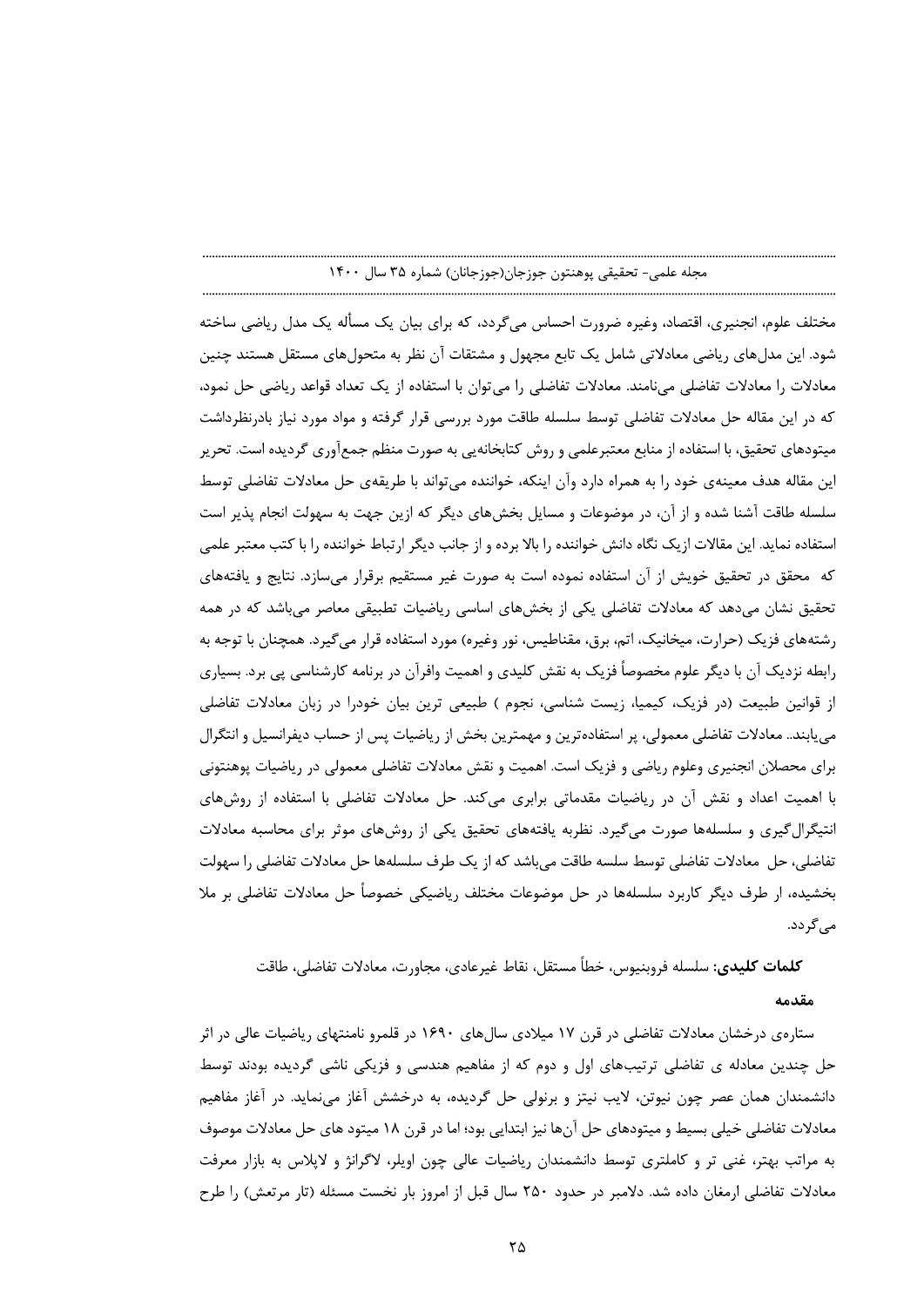نمود و معادله تفاضلی دارای مشتقات قسمی آن را اثبات نمود و بعداً اویلر یگانه بودن حل آن را دقیقاً توضیح نمود.لاپلاس به اثبات رسانید که پوتانسیل عمل متقابل بین دو کتله که اکنون به نام معادله ی لاپلاس یاد میگردد، از طریق معادلات تفاضلی دارای مشتقات قسمی ترتیب دوم قابلیت توضیح و محاسبه را دارد. در اوایل قرن ۱۹ مبانی تیوری معادلات تفاضلی دارای مشتقات قسمی به اوج شگوفایی خود رسید؛ زیرا دست آوردهای شگفت انگیز دانشمندانی؛ مانند: کوشی، ریمان، یوانکاره، پیکارو، هولمگرن، هارامار، گورسا، مونژ، امپیر، داربو، مفاهیم تیوری معادلات تفاضلی دارای مشتقات قسمی را عمیق و غنامندی بخشید. معادلات به طور کلی در ریاضیات تاریخ قدیمی دارد که از قدیمترین آنها می،ّوان معادلات چند جملهیی را نام برد که مطالعه آنها در قرون متمادی زمینه انکشاف ریاضیات را در عرصههای مختلف فراهم آورده است. اگر ریاضیات را به عنوان مجموعه از مباحث محض وکاربردی در نظر بگیریم که توسط حلقه به دیگر علوم مرتبط گردد معادلات تفاضلی یکی از حلقههای وابسته به دیکر علوم و بالخصوص علم فزیک است. در واقع نزدیک به ۳۰۰ سال است که فزیک دانان و متخصصین علم فزیک بسیاری از پدیدههای مورد مطالعه خویش را در علم فزیک توسط معادلات تفاضلی فورمولبندی می نمایند.

ضرورت شناخت قوانین، مفاهیم، قانون مندیها و موارد استعمال معادلات تفاضلی از حقایقی ناشی می گردد که در پروسههای پرکتیک اجتماعی با چنان مفاهیم و نظریههای مواجه میگردیم که ایجاب مینماید، تا روابط بین متحولهای وابسته (توابع) و متحولهای آزاد یا غیر وابسته (مستقل) در قالب افادهها و فورمولهای ریاضیکی بیان گردند. در بعضی حالات فورمول بندی روابط ماهوی بین توابع و متحولهای آن به صورت مستقیم امکان نداشته و حتی بعید به نظر میرسند؛ اما به آسانی می توان بین توابع و متحولهای آن و مشتقات توابع مورد نظر از ترتیبهای مختلف فورمولها و افادههای دقیق و ریاضیکی مورد نظر را تعریف و فورمولبندی کرد. چنین فورمول بندیها در مجموعهی مفاهیم و قانون مندیهای ریاضیات عالی به نام معادلات تفاضلی یاد می گردند.

# روش و مواد

روش، طریقه یا میتود، که همه روی یک مفهوم استوار است، نظر به نوعیت عمل مورد نظر متفاوت مے باشد. به همین قسم کسیکه میخواهد مقالهی را تحریر نماید احساس ضرورت به میتودی را مینماید که همگام با طرز تفکر، اندیشه و بینش وی کلمات را منسجم ساخته و موضوع مورد نظر را روی کاغذ تحریر دارد. بنابران به خاطر تحقیق موضوع هذا ضرورت داشتم تا كتابهاي معتبر علمي و مقالات پژوهشي را مطالعه نمايم؛ تا بتوانم موضوع مقالهي علمی خویش را هرچه جالبتر گردآوری نمایم که، برای هر خواننده خالی از مفاد نباشد. بناًء درین تحقیق مواد مورد نیاز بادرنظرداشت میتود خاص تحقیق، استفاده ازمنابع معتبر علمی به روش کتابخانهیی جمعآوری گردیده است.

حل معادلات تفاضلي مرتبه دوم توسط سلسله طاقت ونقاط غير عادي منظم

تعريف: نقطه  $x=x_\text{0}$  نقطه غيرعادي منظم معادله تفاضلي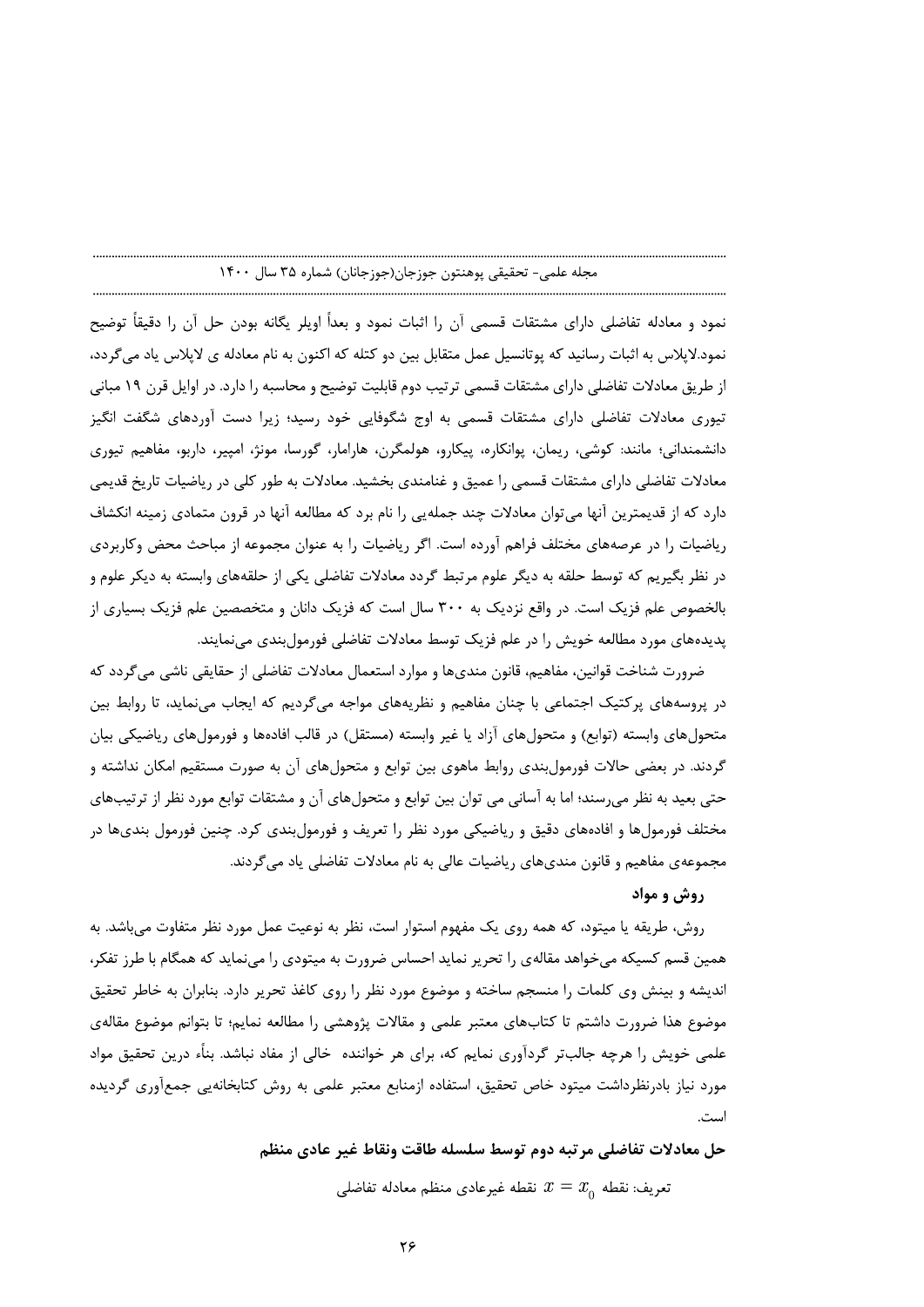$$
y'' + p(x)y' + q(x)y = 0
$$
\n(1)

نامیده میشود، هرگاه دردوشرط زیرصدق کند:  
1 – نقطه غیرعادی معادله (1) باشد،  
نقله غیرعادی 
$$
x = x_{\circ} y_{\circ} x + \frac{1}{2} q(x) \left(x - x_{\circ} y_{\circ} x\right)
$$
  
نقله غیرعادی  $x = x_{\circ} y_{\circ} x$  نا منظم نامیده میشود، هرگاه یکی از دوتابع (x) یا  $(x - x_{\circ})^2 q(x) \left(x - x_{\circ} y_{\circ} x\right)$   
در  $x_{\circ} = x$  تحلیلی نباشند ( آدامز، ۱۳۸۶).  
در  $x = x_{\circ}$ 

مثال: نشان می $\alpha$ هیم $x=0$  نقطه غیر عادی منظم و  $x=1$  نقطه غیرعادی نامنظم معادله تفاضلی است.  $x(x-1)^3 y'' + (x-1)y' + (x+1)y = 0$  $(x+1)$   $(x+1)$ ستند.

حل: دو تابع    دو تابع    
$$
q(x) = \frac{1}{x(x-1)^3}
$$
    $p(x) = \frac{1}{x(x-1)^2}$     $p(x) = \frac{1}{x(x-1)^2}$ 

بنابراين دونقطه، نقاط غیرعادی معادله تفاضلی فوق هستند.چون دو تابع

$$
x^{2}q(x) = \frac{x(x+1)}{x(x-1)^{3}} \quad , \quad xp(x) = \frac{1}{x(x-1)^{2}}
$$

در  $x=0$  تحلیلی هستند ، پس  $0\,$  نقطه غیرعادی منظم است. ازطرف دیگر، هیچ یکی از دوتابع

$$
(x-1)^2 q(x) = \frac{x(x+1)}{x(x-1)}
$$
,  $(x-1) p(x) = \frac{1}{x(x-1)}$ 

در 1 $x=1$  تحلیلی نیستند، پس  $1$  =  $x$  نقطه غیرعادی نامنظم است (حسین زاده، ۱۳۸۰). قضیه : اگر  $x=0$  نقطه عادی غیرمنظم معادله تفاضلی

$$
y'' + p(x)y' + q(x)y = 0
$$

باشد، این معادله حداقل یک حل به شکل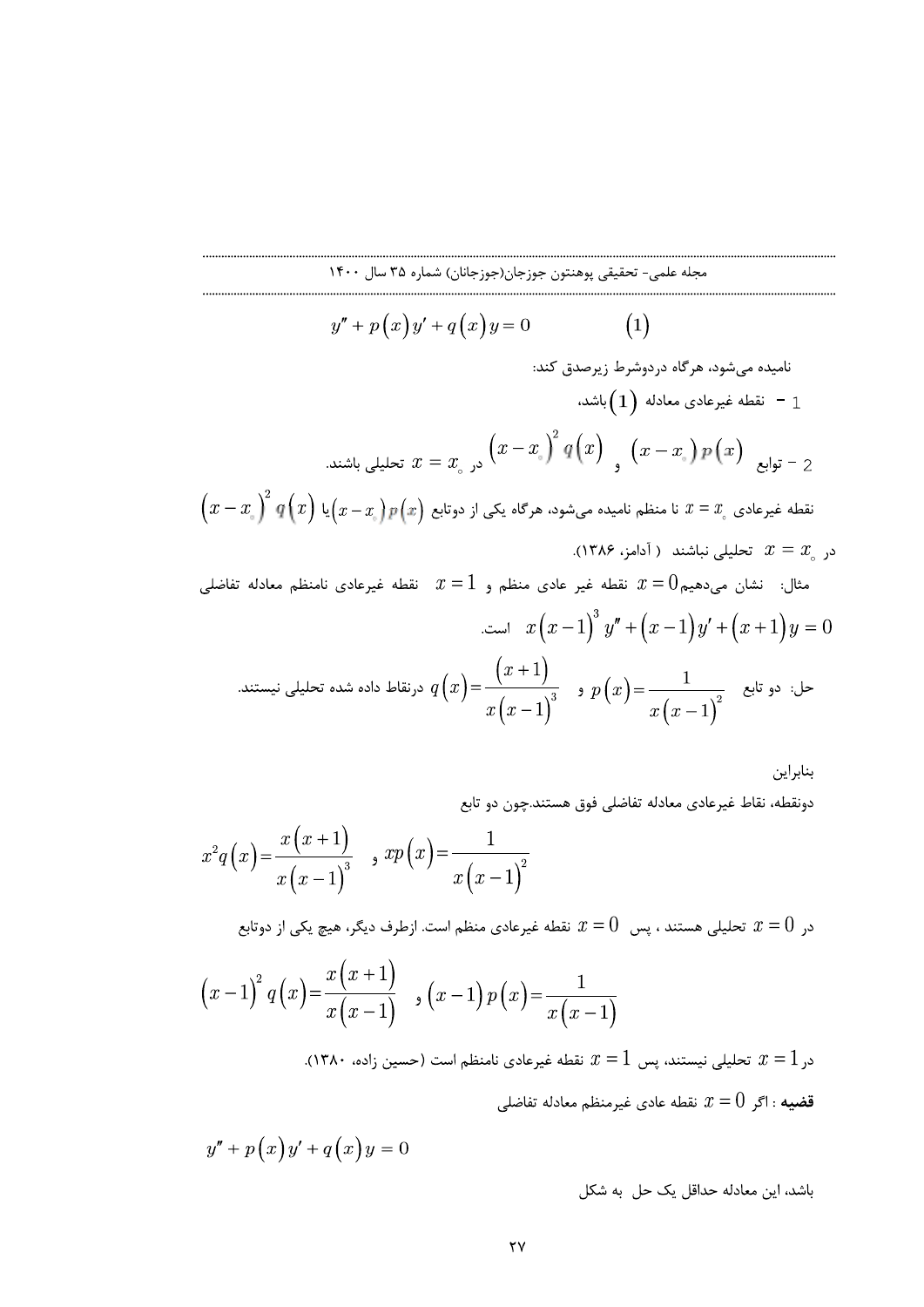$$
y = \sum_{n=0}^{\infty} a_n x^{n+r} = a_n x^r + a_1 x^{r+1} + a_2 x^{r+2} + \dots
$$
 (2)

دارد که  $\epsilon$ رآن  $\Big(n=0,1,2,...\Big)$  ثابت هستند.این حل روی انتروال مانند  $\Big(0,R\Big)$  متقارب است و عدد حقیقی  $R$  بزرگتر یا مساوی انتروال  $x=0$  تا نزدیکترین نقطه غیرعادی منظم معادله است.

 $a_0^+$  هرسلسله مانند  $\left(2\right)$ یک سلسله فروبنیوس نامیده میشود. درسلسله فروبنیوس  $z^r$  ضریب  $x^r$  یعنی ناصفراست. چون درغیراین شکل اولین ضریب ناصفر بعد از ان را میتوان تعویض  $a_0$  کرد. حال روش برای به دست ۔<br>آوردن حل به شکل سلسله طاقت در مجاورت یک نقطه غیرعادی منظم ارایه می کنیم. این روش به روش فروبنیوس  $x^{2}\,q\left(x\right)$  معروف است. فرض کنیم  $x=0$  نقطه غیرعادی منظم معادله تفاضلی  $\left(1\right)$  باشد. بنابراین  $xp\left(x\right)$  و در  $x=0$  تحلیلی اند، لذا دارای سلسله مکلورن هستند. فرض کنیم.

$$
x^{2}q\left(x\right) = \sum_{n=0}^{\infty} q_{n}x^{n} \qquad xp\left(x\right) = \sum_{n=0}^{\infty} p_{n}x^{n}
$$

| I<br>I<br>I |
|-------------|
| I<br>×      |

$$
y=\sum_{n=0}^\infty a_n x^{n+r}
$$

حل معادله تفاضلي باشد. مشتقات عبارت اند از:

$$
y' = \sum_{n=0}^{\infty} (n+r) a_n x^{n+r-1}, \qquad y'' = \sum_{n=0}^{\infty} (n+r-1) (n+r) a_n x^{n+r-2}
$$

اگر معادله تفاضلی ِ داده شده سلسلههای فوق را در آن تعویض کنیم ، درآن صورت خواهیم داشت:

$$
x^{2}y'' + x^{2}p(x)y' + x^{2}q(x)y = x^{2}\sum_{n=0}^{\infty} (n+r-1)(n+r)a_{n}x^{n+r-2}
$$

$$
+x\sum_{m=0}^{\infty} p_{m}x^{m}\sum_{n=0}^{\infty} (n+r)a_{n}x^{n+r-1} + \sum_{m=0}^{\infty} q_{m}x^{m}\sum_{n=0}^{\infty} a_{n}x^{n+r} = 0
$$

یا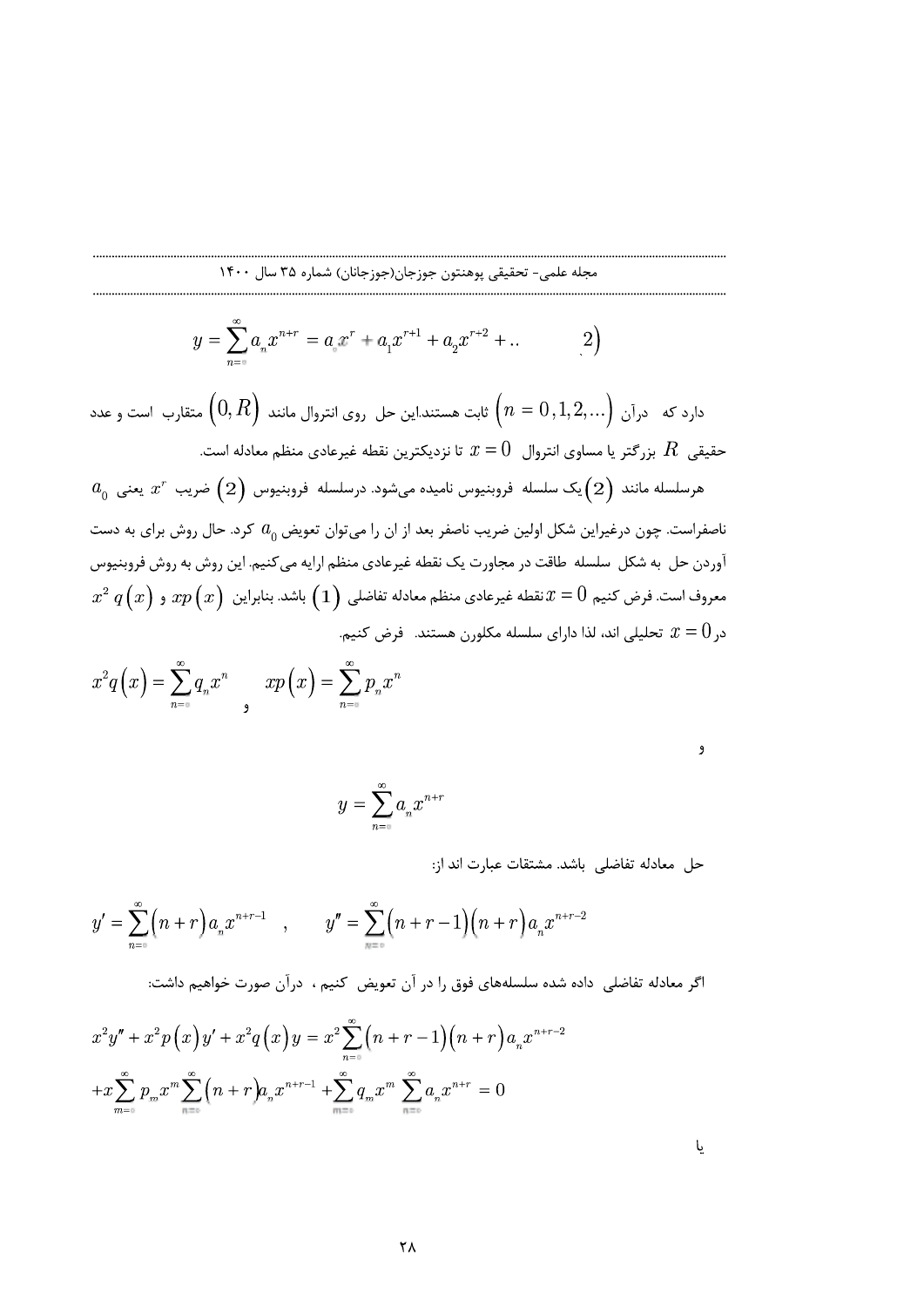$$
\sum_{n=0}^{\infty} \left( n+r-1 \right) \left( n+r \right) a_n x^{n+r} + \sum_{n=0}^{\infty} \sum_{n=0}^{\infty} \left( n+r \right) p_m a_n x^{m+n+r} + \sum_{m=0}^{\infty} \sum_{n=0}^{\infty} q_m a_n x^{m+n+r} = 0
$$

$$
(r-1)r + p_0r + q_0 = 0 \t\t(3)
$$

محله علمي، تحليلي پرستين جو جان(جوزخان) شماره 25 سال ٢٥٠٠ ).<br> $\sum_{n=0}^{\infty} (n+r-1)(n-r)h_n x^{n+r} + \sum_{n=0}^{\infty} \sum_{n=0}^{\infty} (n+r) p_n a_n y^{n-n+r} + \sum_{n=0}^{\infty} \sum_{n=0}^{\infty} q_n y^{n-n+r} = 0$ <br> $\sum_{n=0}^{\infty} \sum_{n=0}^{\infty} q_n y^{n-n+r} + \sum_{n=0}^{\infty} \sum_{n=0}$ <sup>+</sup> - <sup>+</sup> - <sup>+</sup> <sup>+</sup> , <sup>+</sup> ,./ <sup>+</sup> ,0./ 1./ <sup>2</sup> <sup>2</sup> <sup>2</sup> <sup>2</sup> <sup>2</sup> <sup>3</sup> <sup>3</sup> <sup>3</sup> <sup>3</sup> <sup>3</sup> <sup>4</sup> <sup>4</sup> <sup>4</sup> <sup>4</sup> <sup>4</sup> 6 66 66 <sup>3</sup> <sup>5</sup> <sup>3</sup> <sup>3</sup> <sup>3</sup> <sup>3</sup> <sup>4</sup> J9
-مجله علمی- تحقیقی پوهنتون جوزجان(جوزجانان) شماره ۳۵ سال ۲۰۰ $r-1$ ۱۴۰۰ سال ۲۵۰۰ $r-1$ ۱۴۰۰ سماره ۳۵ سال ۲۵۰۰ $r-1$ ۱۳ سماره ۳۵۰۰ سال ۲۵۰۰ $r-1$ ۱۳ سماره ۳۵۰۰ سال ۲۰۰۰ $\sum_{m=1}^{\infty} \sum_{m=1}^{\infty} (n+r) p_m a_n x^{m+n+r} + \sum_{m=1}^{\infty} \sum_{m=1}^{\in$ الجله علمى " تحقيقى بوهنتون جوزجان(جوزجالل) نساره ٣٥ سال ١٢٠٠٠<br>  $\sum_{n=1}^{\infty} \left(n+r-1\right) \left(n+r\right) a_n x^{n+r} + \sum_{n=-\infty}^{\infty} \sum_{n=-\infty}^{\infty} \left(n+r\right) p_n a_n x^{n+n+r} + \sum_{n=-\infty}^{\infty} \sum_{n=-\infty}^{\infty} q_n a_n x^{n-n+r} = 0$ <br>
درجمع سلسلههای فوق ضریب  $x^2$ معادله درجه دوم  $\hspace{.1cm}(3)$  معادله مشخصه ًوجذور آن توان $\hspace{.1cm}$ ی معادله تفاضلی ً در نقطه غیرعادی منظم نامیده  $\begin{array}{l} \displaystyle\sum_{n=m}^{\infty} \left(n+r-1\right)\left(n+r\right) \int_{\mathbb{R}^{n}}\int_{\mathbb{R}^{n}}\int_{\mathbb{R}^{n}}\int_{\mathbb{R}^{n}}\int_{\mathbb{R}^{n}}\int_{\mathbb{R}^{n}}\int_{\mathbb{R}^{n}}\int_{\mathbb{R}^{n}}\int_{\mathbb{R}^{n}}\int_{\mathbb{R}^{n}}\int_{\mathbb{R}^{n}}\int_{\mathbb{R}^{n}}\int_{\mathbb{R}^{n}}\int_{\mathbb{R}^{n}}\int_{\mathbb{R}^{n}}\int_{$ میشود. باتوجه به حالتهای ممکن برای جذور معادله مشخصه سه حالت پیش آید که در زیر این حالتها را بررسی میکنیم (ویلیام ، 495 L).  $\sum_{n=0}^{\infty} (n+r-1)(n+r)a_s x^{n+r} + \sum_{n=-\infty}^{\infty} \sum_{n=0}^{\infty} (n+r)p_m a_s x^{m+n+r} + \sum_{n=-\infty}^{\infty}$ <br>  $\therefore a_0 \neq 0 \quad \text{and} \quad x^2 \neq 0$ <br>  $\therefore x^2 \neq 0$ <br>  $\therefore x^3 \neq 0$ <br>  $\therefore x^2 \neq 0$ <br>  $\therefore x^3 \neq 0$ <br>  $\therefore x^2 \neq 0$ <br>  $\therefore x^3 \neq 0$ <br>  $\therefore x^2 \neq 0$ درجمع سلسلههای فوق ضریب <sup>2</sup>ته عبارت از چون  $0 \neq 0$  . بس نتیجه میشود:<br> $r-1$   $r+p_0r+q_0=0$  (3)<br>معادله درجه دوم (3) معادله مشخصه وجذور آن توان های معادله تفاضلی در نقطه غیرعادی منظم نامیده<br>می شود. باتوجه به حالت های معکن ب ریب  $x^2$  عبارت از چون  $0 \neq 0$  بس نتیجه میشود:<br>  $(r-1)r + p_0r + q_0 = 0$  (3)<br>
dolon مشخصه وجذور آن توان های معادله تفاضلی در نقطه غیرعادی منظم نامیده<br>
dolon مشخصه وجذور آن توان های معادله تفاضلی در نقطه غیرعادی منظم نامیده<br>2) معادله درجه دوم  $\left(3\right)$  معادله مشخصه وجذور آن توان هاي هي شود. باتوجه به حالت هاي ممكن براي جذور معادله مشخصه<br>بررسي مي كنيم (ويليام ،1394).<br>**قضيه** :فرض كنيم  $T=0$  نقطه غير عادي منظم معادله ت<br>مشخصه باشند:<br>ويتيوس مانند:<br> معادله درجه دوم (3) )<br>میرشود باوج (3) معكن برای جذور ان توارهای معادله تفاضلی در نقطه غیرعادی منظم نامیده<br>میرشود باوجه به حالت های ممكن برای جذور معادله میشود به حالت پیش آید كه در زیر این حالت ها را<br>برای میرسی كنیم ویلی

قضیه :فرض کنیم  $x=0$  نقطه غیر عادی منظم معادله تفاضلی  $\left( \begin{array}{c} 1 \end{array} \right)$  و  $r_{_2} \leq r_{_1}$  جذور حقیقی معادله  $\begin{align*} \epsilon \, r_1 \,\,\epsilon \,, \end{align*} \begin{align*} \epsilon \, r_2 \,, \end{align*} \begin{align*} \epsilon \, r_3 \,, \end{align*} \begin{align*} \epsilon \, r_4 \,, \end{align*} \begin{align*} \epsilon \, r_5 \,, \end{align*} \begin{align*} \epsilon \, r_6 \,, \end{align*} \begin{align*} \epsilon \, r_7 \,, \end{align*} \begin{align*} \epsilon \, r_8 \,, \end{align*} \begin{align*} \epsilon \, r_9 \,, \end{align*} \begin{align*} \epsilon \, r_1 \,, \end{align*} \begin{align*$  $x_1 x_2 \leq r_1$  و  $r_2 \leq r_1$  بنا  $x = 0$  تقطه غیر عادی منظم معادله تفاضلی  $x = 0$  و جنور حقی $x = r_2$  جذور حقی $x = 0$  مشخصه باشند:<br>مشخصه باشند:<br>مشخصه باشند:<br>فروبشیوس مانند:  $r_1 - r_2$  عدد تام نباشد، درآنصورت معادله تفاضلی  $y_1$ 

$$
(1)\ \, \Omega_{2}\ \, \Omega_{1}\ \, \Omega_{2}
$$
ویدی دارانصورت معادله تفاضلی $\Omega_{2}\ \, \Omega_{3}$ دیعسی تفاطی یه صورت سلسله یدیمیں یمانند:

JZs]M?< ) ) + + 3 3 4 4 @UN9OEQT9HZ
]L9Z, , ) <sup>A</sup> 5 ?oDn <sup>m</sup>

$$
y_{1} = \sum_{n=0} a_{n} x^{n+r_{1}}, \qquad y_{2} = y_{1} \ln x + \sum_{n=0} b_{n} x^{n+r_{1}}
$$
  
\n
$$
= \int_{0}^{1} \int_{0}^{1} \int_{0}^{1} e^{-x} dx
$$
  
\n
$$
y_{2} = y_{1} \ln x + \sum_{n=0}^{n} b_{n} x^{n+r_{1}}
$$
  
\n
$$
y_{3} = \sum_{n=0}^{\infty} a_{n} x^{n+r_{1}}, \qquad y_{4} = cy_{1} \ln x + \sum_{n=0}^{\infty} b_{n} x^{n+r_{2}}
$$
  
\n
$$
= \int_{0}^{1} \int_{0}^{1} e^{-x} dx
$$
  
\n
$$
= \int_{0}^{1} \ln x + \sum_{n=0}^{\infty} b_{n} x^{n+r_{2}}
$$
  
\n
$$
= \int_{0}^{1} e^{-x} dx \ln x + \sum_{n=0}^{\infty} b_{n} x^{n+r_{2}}
$$

Yqp7p\M9'()-) A ) \* \* + + 4 4 t uv <sup>+</sup> , <sup>+</sup> , <sup>+</sup> <sup>+</sup> w ./ w yw / x/ <sup>2</sup> <sup>2</sup> ) A 3 3

e delse  $x_i \geq 0$  و  $\tau_i \geq 0$   $\tau_i \geq 0$  فلا عنظم معادله تفاضل  $\tau_i \geq 0$  و حل مستقل خطى به صورت سلسله  $\tau_i \geq 0$  من  $\tau_i \geq 0$  من  $\tau_i \geq 0$  من  $\tau_i \geq 0$  من  $\tau_i \geq 0$  من  $\tau_i \geq 0$  من  $\tau_i \geq 0$  من  $\tau_i \geq 0$  من  $\tau_i$ تام نباشد ، در آنصورت معادله تفاضلی  $y_1 = \sum_{n=0}^{\infty} a_n x^{n+i}$ ,  $y_2 = y$ <br> $y_3 = \sum_{n=0}^{\infty} a_n x^{n+i}$ ,  $y_3 = y$ <br> $y_4 = \sum_{n=0}^{\infty} a_n x^{n+i}$ ,  $y_5 = y$ <br> $y_6 = \sum_{n=0}^{\infty} a_n x^{n+i}$ ,  $y_7 = cy_1 \ln x +$ <br> $y_8 = cy_1 \ln x + \sum_{n=0}^{\infty} a_n x^{n+i}$ ,  $y_9$  $y_1 = \sum_{n = \infty}^{\infty} a_n x^{n+r_1}$ ,  $y_2 = y_1 \ln x + \sum_{n = \infty}^{\infty} b_n x^{n+r_1}$ <br>
اگر  $r_1 = r_2$  عدد تام باشد، درآنصورت معادله تفاضلی<br>  $x^{n+r_1}$ ,  $y_2 = cy_1 \ln x + \sum_{n = 0}^{\infty} b_n x^{n+r_2}$ <br>  $x + \sum_{n = \infty}^{\infty} b_n x^{n+r_2}$  عدد تام نباشد، درآنصورت د تام باشد، درآنصورت معادله تفاضلی  $\left(1\right)$  دو حل مستقل خطی مانند:<br> $y_1 = \sum_{n=0}^{\infty} a_n x^{n+r_1} , \qquad y_2 = c y_1 \ln x + \sum_{n=0}^{\infty} y_n$  دد تام نباشد، درآنصورت معادله تفاضلی  $\left(1\right)$  دو حل مستقل خطی مانند:<br>دد تام نباشد، درآنصورت م  $y_1 = 0$ د، درآنصورت معادله تفاضلی  $\left( 1\right)$  دو حل مستقل خطی مانند:<br> $y_1 = \sum_{n = s}^\infty a_n x^{n+\tau_1}\,, \qquad y_2 = c y_1 \ln x + \sum_{n = s}^\infty b_n x^{n+\tau_2}$ است صفر باشد (توماس ،1383).<br>است صفر باشد (توماس ،1383).<br>معادلات تفاضلی به شکل سلسله فروبنی w ./ w yw / x/ <sup>2</sup> <sup>2</sup> شد، درآنصورت معادله تفاضلی  $\left(1\right)$  دو حل مستقل خطی مانند: $y_{1}=\sum_{n=0}^{\infty}a_{n}x^{n+r_{1}}\,,\qquad y_{2}=cy_{1}\ln x+\sum_{n=0}^{\infty}b_{n}x^{n+r_{2}}$ ن است صفر باشد (توماس ،1383).<br>ناست صفر باشد (توماس ،1383).<br>معادلات تفاضلی به شکل سلسله فروبنیو  $y_1 = \sum_{n=0}^{\infty} a_n x^{n-1},$   $y_2 = \sum_{n=0}^{\infty} a_n x^{n-1},$   $y_3 = y_1 \ln x + \sum_{n=0}^{\infty} b_n x^{n-1}$ <br>
(a)  $y_2 = y_1 \ln x + \sum_{n=0}^{\infty} b_n x^{n-1}$ <br>
(a)  $y_3 = \sum_{n=0}^{\infty} a_n x^{n-1}$ ,  $y_4 = c y_1 \ln x + \sum_{n=0}^{\infty} b_n x^{n-1}$ <br>
(b)  $y_1 = \sum_{n=0}^{\infty} a_n x$ خطا ً مستقل به شکل سلسله ۖ فروبنیوس در مجاورت ۖ نقطه  $x=0$  که یک نقطه غیرعادی معادله تفاضلی می باشد ه "  $\frac{1}{n=0}$  "  $\frac{1}{n=0}$ " محدد تام نباشد، درآنصورت معادله تفاضلى  $\left( \begin{array}{c} 1 \end{array} \right)$  دو حل مستقل خطى مانند  $r_1-r_2$  و  $r_3-r_4$  محدد تام نباشد، درآنصورت معادله تفاضلى  $y_2 = cy_1 \ln x + \sum\limits_{n=0}^\infty b_n x^{n+r_2}$  (1983).<br>دری طور ذيل عمل مي كنيم:

در معادله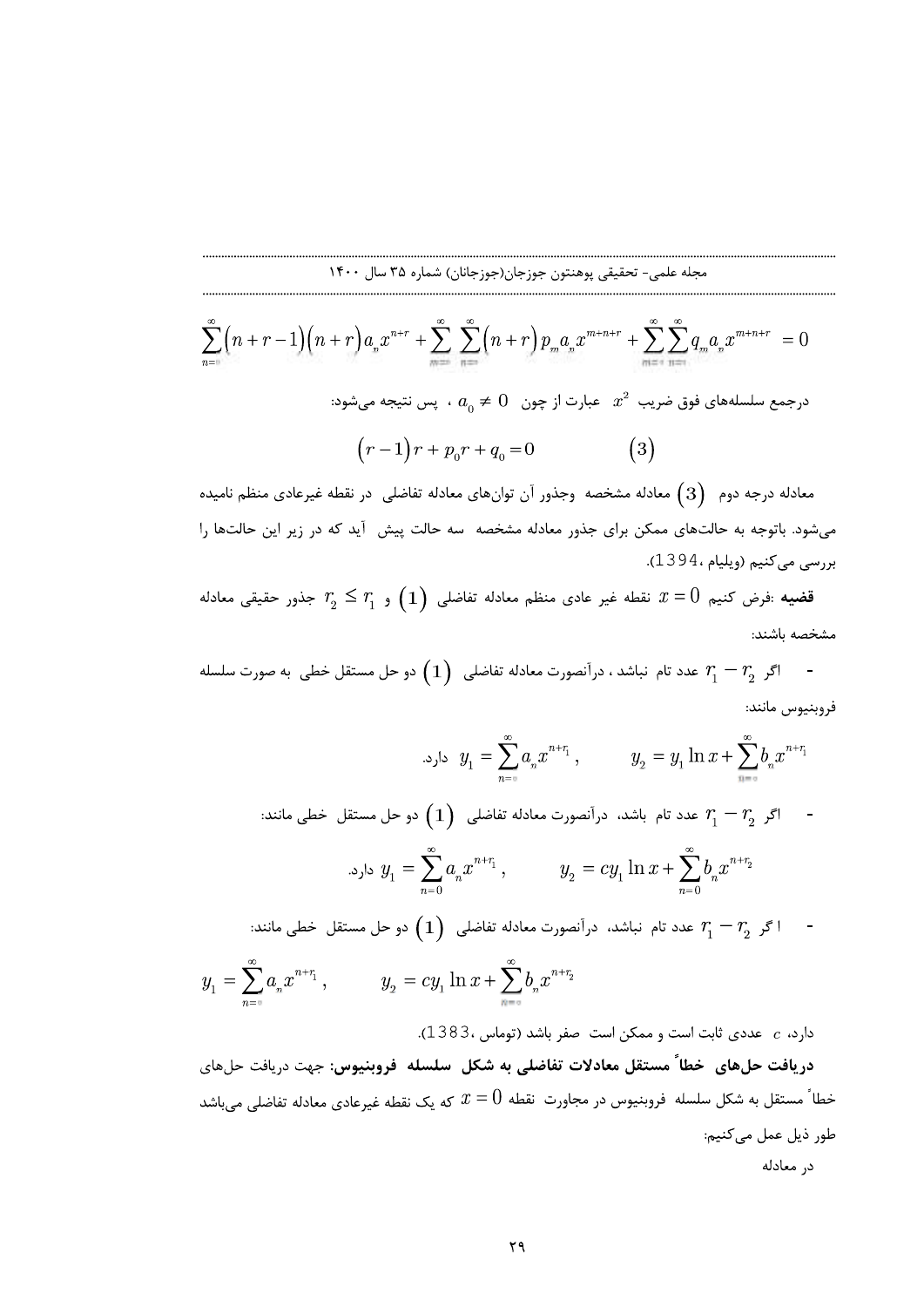$$
2x^{2}y'' + 3xy' - (1+x)y = 0
$$
  

$$
2x^{2}y'' + 3xy' - (1+x)y = 0
$$
  

$$
x^{2}q(x) = \frac{-(1+x)}{2}
$$
, 
$$
xp(x) = \frac{3}{2}
$$
  

$$
x^{2}q(x) = \frac{-(1+x)}{2}
$$
, 
$$
xp(x) = \frac{3}{2}
$$

$$
p_0 = \lim_{x \to 0} x p(x) = \lim_{x \to 0} \frac{3}{2} = \frac{3}{2}
$$
  
\n
$$
q_0 = \lim_{x \to 0} x^2 q(x) = \lim_{x \to 0} -\left(\frac{1}{2} + \frac{1}{2}x\right) = -\frac{1}{2}.
$$
  
\n
$$
\lim_{x \to 0} r_2 = -1 \quad \text{or} \quad r_1 = \frac{1}{2} \quad \text{or} \quad r_2 = \frac{1}{2} \quad \text{or} \quad r_1 = \frac{1}{2} \quad \text{or} \quad r_2 = \frac{1}{2} \quad \text{or} \quad r_2 = \frac{1}{2} \quad \text{or} \quad r_2 = \frac{1}{2} \quad \text{or} \quad r_2 = \frac{3}{2} \quad \text{or} \quad r_2 = \frac{3}{2} \quad \text{or} \quad r_2 = \frac{3}{2} \quad \text{or} \quad r_2 = \frac{3}{2} \quad \text{or} \quad r_2 = \frac{3}{2} \quad \text{or} \quad r_2 = \frac{3}{2} \quad \text{or} \quad r_2 = \frac{3}{2} \quad \text{or} \quad r_2 = \frac{3}{2} \quad \text{or} \quad r_2 = \frac{3}{2} \quad \text{or} \quad r_2 = \frac{3}{2} \quad \text{or} \quad r_2 = \frac{3}{2} \quad \text{or} \quad r_2 = \frac{3}{2} \quad \text{or} \quad r_2 = \frac{3}{2} \quad \text{or} \quad r_2 = \frac{3}{2} \quad \text{or} \quad r_2 = \frac{3}{2} \quad \text{or} \quad r_2 = \frac{3}{2} \quad \text{or} \quad r_2 = \frac{3}{2} \quad \text{or} \quad r_2 = \frac{3}{2} \quad \text{or} \quad r_2 = \frac{3}{2} \quad \text{or} \quad r_2 = \frac{3}{2} \quad \text{or} \quad r_2 = \frac{3}{2} \quad \text{or} \quad r_2 = \frac{3}{2} \quad \text{or} \quad r_2 = \frac{3}{2} \quad \text{or} \quad r_2 = \frac{3}{2} \quad \text{or} \quad r_2 = \frac{3}{2}
$$

$$
y=\sum_{n=\ast}^{\infty}a_nx^{n+r} \enspace .
$$

مشتقات  $y$  عبارت اند از:

$$
y' = \sum_{n=0}^{\infty} (n+r) a_n x^{n+r-1}, \qquad y'' = \sum_{n=0}^{\infty} (n+r-1)(n+r) a_n x^{n+r-2}
$$
  
\n
$$
2x^2 = \sum_{n=0}^{\infty} (n+r-1)(n+r) a_n x^{n+r-2} + 3x \sum_{n=0}^{\infty} (n+r)(n+r) a_n x^{n+r-1}
$$
  
\n
$$
-\sum_{n=0}^{\infty} a_n x^{n+r} - x \sum_{n=0}^{\infty} a_n x^{n+r} = 0.
$$
  
\n
$$
k-1 \cdot n
$$

$$
\sum_{k=-\infty}^{\infty} 2(k+r-1)(k+r)a_k x^{k+r} + \sum_{k=-\infty}^{\infty} 3(k+r)a_k x^{k+r} - \sum_{k=-\infty}^{\infty} a_k x^{k+r} = 0
$$